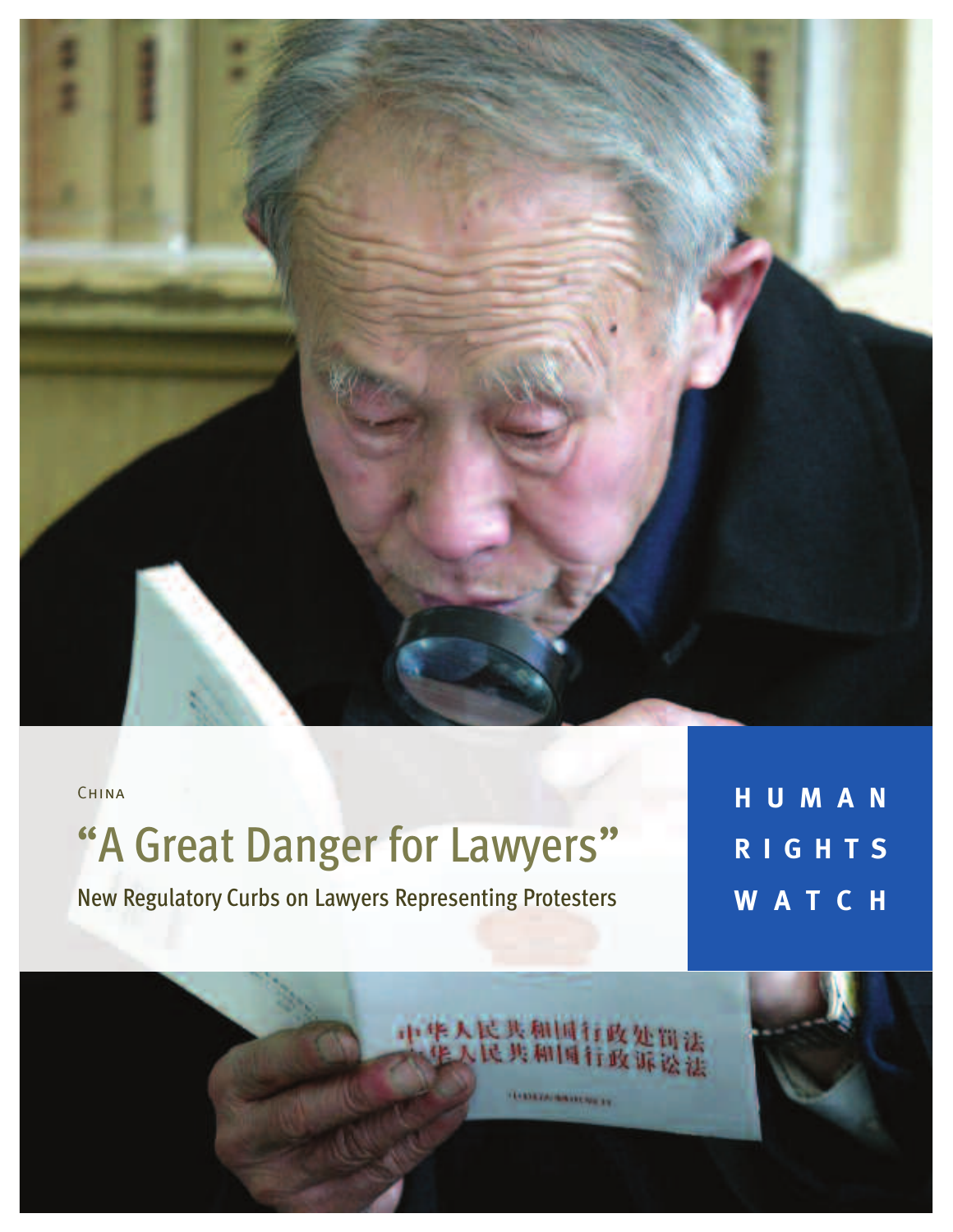

**DECEMBER 2006** VOLUME 18, NO. 15(C)

# **"A Great Danger for Lawyers" New Regulatory Curbs on Lawyers Representing Protesters**

| Box: Mass incidents on the rise (April 2005-November 2006) 21                       |
|-------------------------------------------------------------------------------------|
|                                                                                     |
| A. Tightening of control by the judicial bureaus and other governmental             |
|                                                                                     |
| B. Requiring lawyers to share confidential information with the authorities 30      |
| C. Strengthening of controls exercised by the lawyers associations  31              |
| D. Introduction of specific requirements for accepting cases 33                     |
|                                                                                     |
| F. Discouraging contacts with media and foreign organizations 35                    |
| G. Requiring lawyers to take cases based on their possible effect on "stability" 37 |
|                                                                                     |
|                                                                                     |
| VII. Lawyers' Reactions to the New Restrictions and the Government's Response 44    |
|                                                                                     |
|                                                                                     |
|                                                                                     |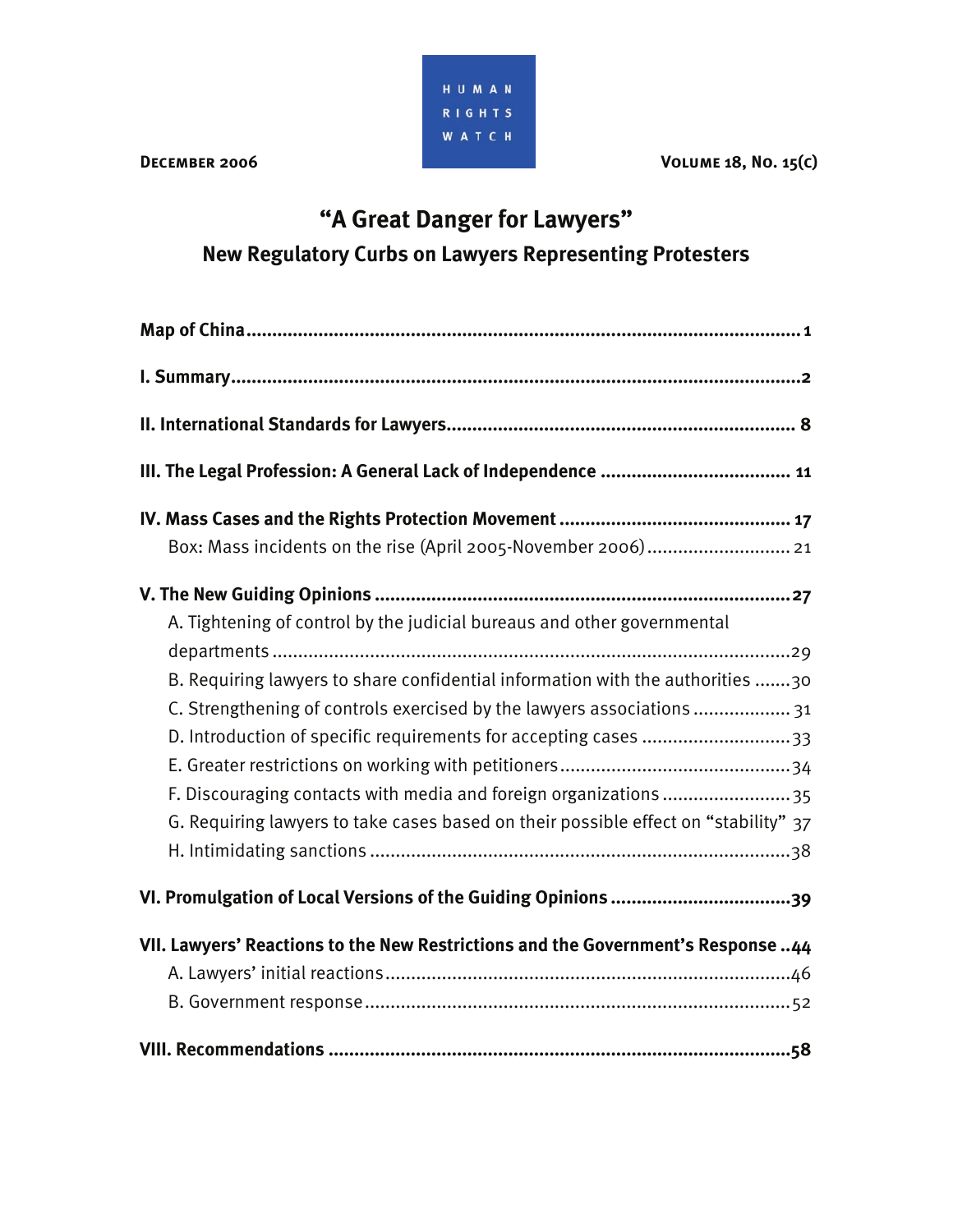| Appendix I: Guiding Opinions of the All-China Lawyers Association on Lawyers |  |
|------------------------------------------------------------------------------|--|
|                                                                              |  |
|                                                                              |  |
|                                                                              |  |
|                                                                              |  |
|                                                                              |  |
|                                                                              |  |
|                                                                              |  |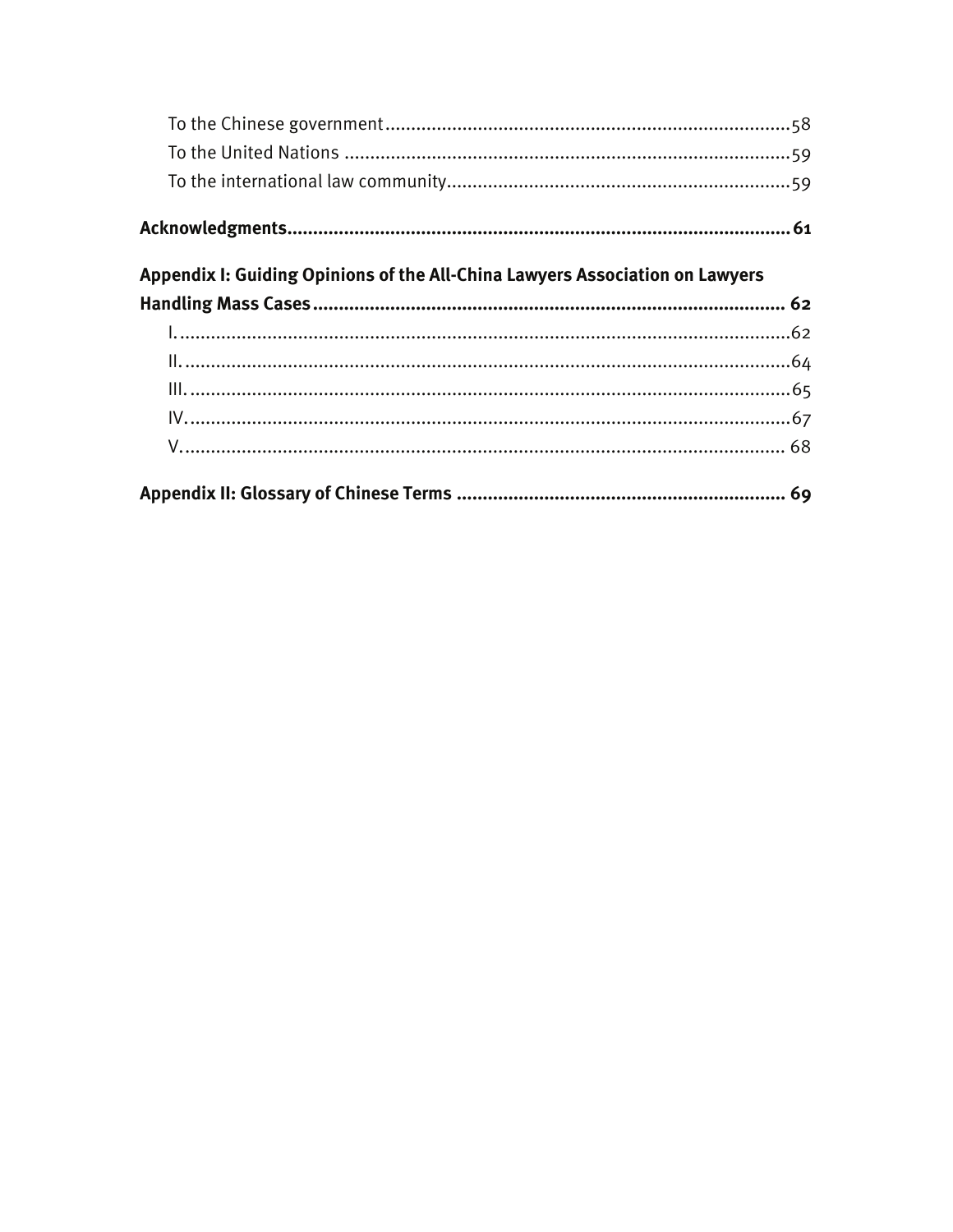# **Map of China**

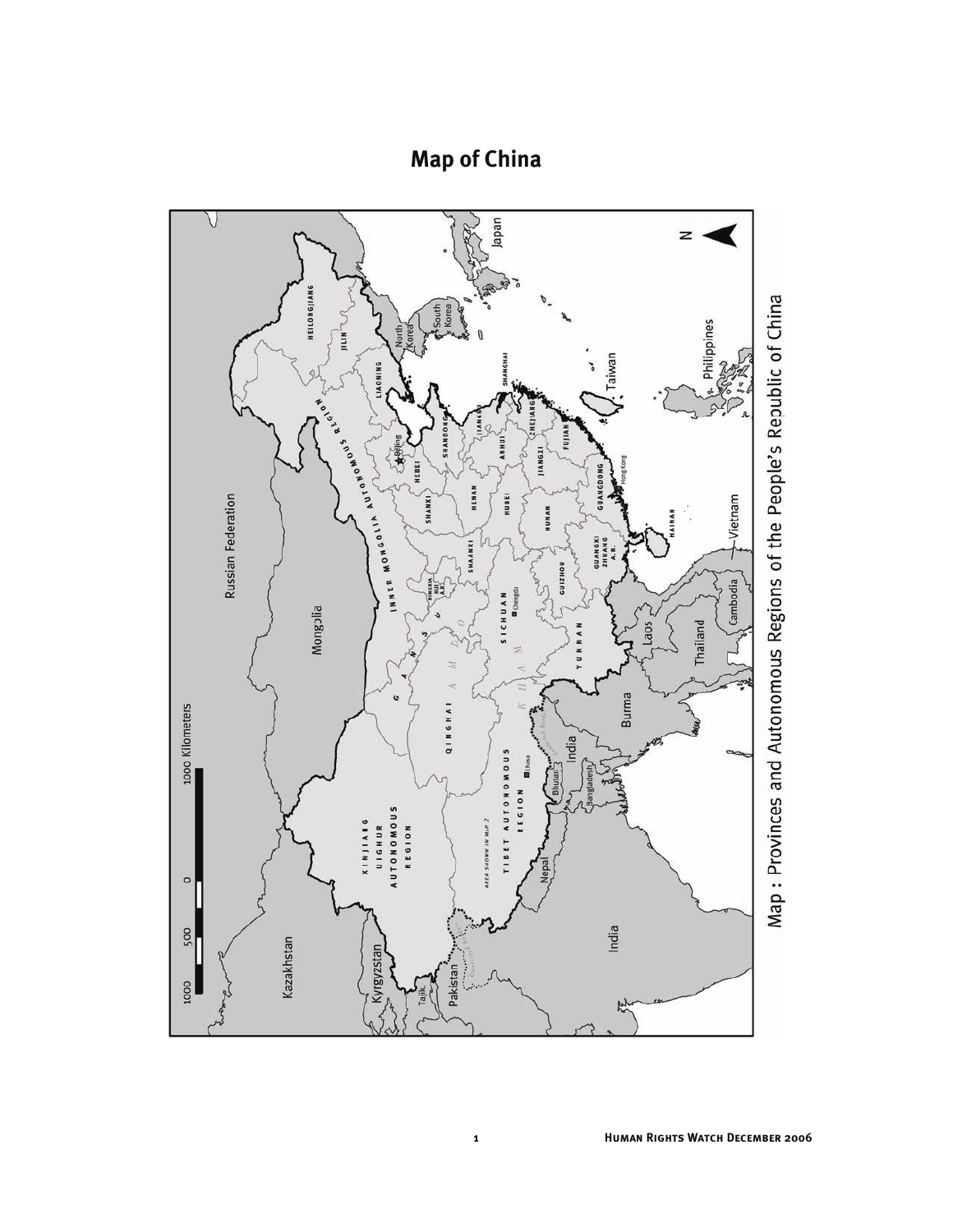#### **I. Summary**

Lawyers who handle mass cases should accept supervision and guidance by judicial administration departments. —Guiding Opinions of the All-China Lawyers Association on Lawyers

Handling Mass Cases

These Guiding Opinions give a message to lawyers: Don't take up mass cases.

—Posting on the Internet bulletin board of the All-China Lawyers Association

The development of a strong, independent legal profession in China is critical to the country's long-term stability.<sup>1</sup> The Chinese party-state has repeatedly stressed the need to develop the legal profession as part of its stated commitment to rule of law, and extolled the role that lawyers can play in resolving social contradictions. Yet in March 2006 the authorities introduced new regulatory curbs on lawyers representing protesters and plaintiffs bringing collective lawsuits. These restrictions effectively deprive people with lawful collective complaints of meaningful legal representation, and risk instilling a sense of futility about legal avenues of redress that may exacerbate social unrest in the future. This is a significant development for the fate of legal reforms in China. This report analyses the new regulations and the background against which they were adopted.

Over the past few years China has seen a sharp increase in public protests, both in rural and urban areas. In 2005 the Chinese government estimated the number of "mass incidents" at 87,000, quadruple what it was a decade ago.

**<sup>1</sup>**In accordance with the established usage, in this report the term "legal profession" refers to lawyers only, and not to other law professionals such as judges, prosecutors, or legal academics. The corresponding Chinese term is *lüshi hangye* (律师行 业), literally "lawyer profession."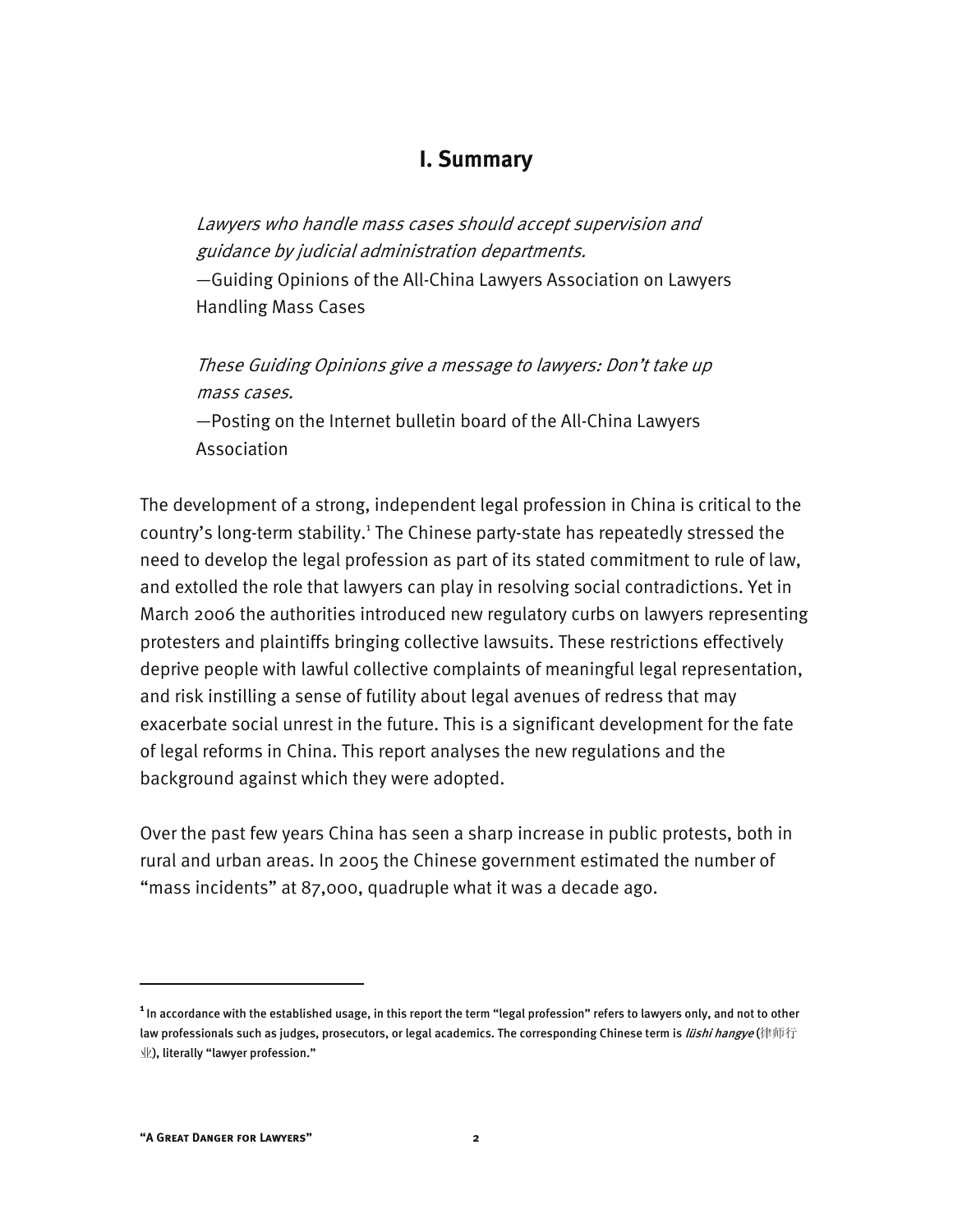That public protests occur at all in a one-party state may at first glance seem surprising. A couple of dozen incidents at most are reported in domestic and overseas media every year. But with the myriad social problems facing China, exemplified by escalating social and economic inequalities, intensifying labor disputes, a severe environmental crisis, and the need to absorb millions of migrant workers moving from deprived rural areas to the cities, even the Chinese Communist Party (CPC) has recognized the need to allow some outlets for the expression of grievances. In a balancing act, the authorities now tolerate many public protests while suppressing others they believe are threatening to national or local power or overall social stability. In many cases, the local authorities still punish protest organizers or participants, while at the same time trying to address the grievances that caused the protests in the first place.

China's top leaders, acknowledging that many of these protests were responses to local government abuses, have promised to enhance access to judicial and administrative remedies, and have reiterated at every opportunity their commitment to the rule of law. Indeed, the establishment of a legal system that can resolve not only criminal or commercial matters—now a top priority for the government—but also conflicts between ordinary citizens and the government is imperative for the rule of law and the defense of human rights.

While the authorities still allow some protests to take place, they have banned most domestic media coverage of incidents of unrest, promulgated new regulations designed to prevent petitioners from taking their cases to Beijing, and allowed massive deployment of security forces to suppress protesters, such as a December 2005 confrontation in Dongzhou, Guangdong province, in which police shot and killed at least three protesters.

Government claims to be committed to the rule of law are further undermined by a plethora of physical attacks on lawyers that remain unpunished (the subject of a forthcoming Human Rights Watch report). Local authorities often deploy a wide range of tactics to obstruct the work of lawyers, including unlawful detentions, disbarment, intimidation, and simply refusing to accept a case into the court system.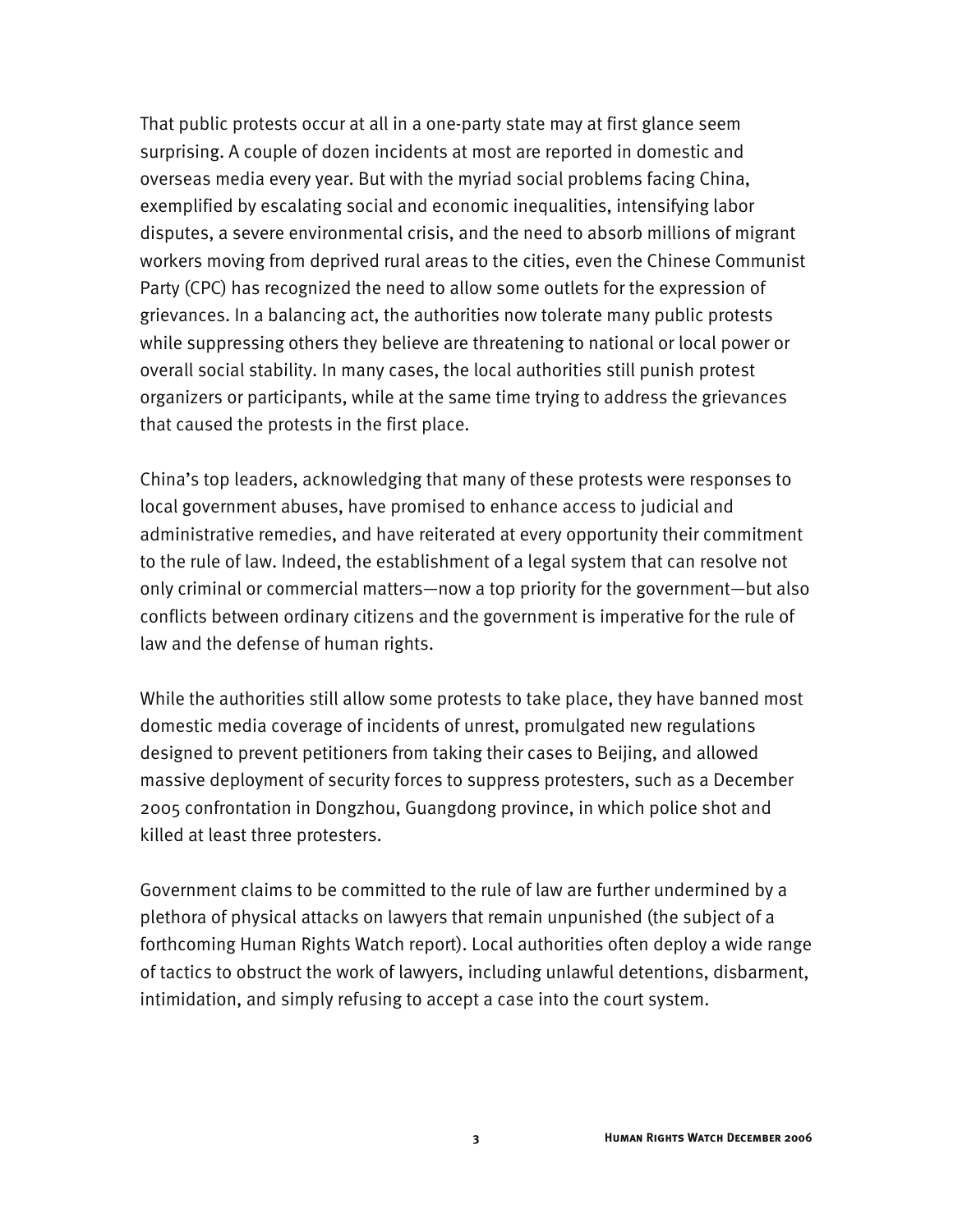Most recently, a number of new restrictions have been introduced on the ability of lawyers to freely practice their profession and represent poor and marginalized groups against state agencies and officials who abuse or ignore the law. On March 20, 2006, the government-controlled All-China Lawyers Association (ACLA)—in essence the national bar association—issued the "Guiding Opinions on Lawyers Handling Mass Cases," which instruct lawyers to seek the "supervision and guidance" of judicial administrative bureaus when handling mass cases (defined as involving 10 or more plaintiffs<sup>2</sup>), and provide for closer supervision by the government-controlled local lawyers associations. The ACLA says that the Guiding Opinions are necessary to "safeguard the legal rights" of lawyers handling mass cases, and that they aim to enhance the ability of lawyers to resolve disputes between citizens and their respective local governments. In fact, the Guiding Opinions introduce extensive restrictions on lawyers handling mass cases and sharply curtail the ability of plaintiffs to be meaningfully assisted or represented by lawyers when they seek justice.

Prior to the adoption of the Guiding Opinions, Chinese lawyers were already constrained by the Law on Lawyers, which stipulates that they receive supervision and guidance from the judicial bureaus operating under the Ministry of Justice (MOJ). Local judicial bureaus are part of the local government's structure, and therefore under the direct authority of their respective local government and local party committee—in particular the party's Political and Legal Committee in charge of legal affairs. In practice, judicial bureaus have the authority to compel lawyers associations and lawyers to follow their instructions about how the legal profession operates, and can impose disciplinary penalties on lawyers, including the suspension or cancellation of their licenses.

But even though politically motivated interference by the judicial bureaus was already routinely occurring, the Guiding Opinions legitimize and systematize such interference, and introduce specific requirements for mass cases that do not exist for other types of cases. For example, the Guiding Opinions require that at least three

**<sup>2</sup>**There is no equivalent for class action suits in Chinese law: plaintiffs in mass cases represent only themselves even though in practice they often seek remedy for a whole class of people. For instance a group of farmers would sue the local authorities in the hope that an abusive or illegal decision might be invalidated, thus benefiting the entire village.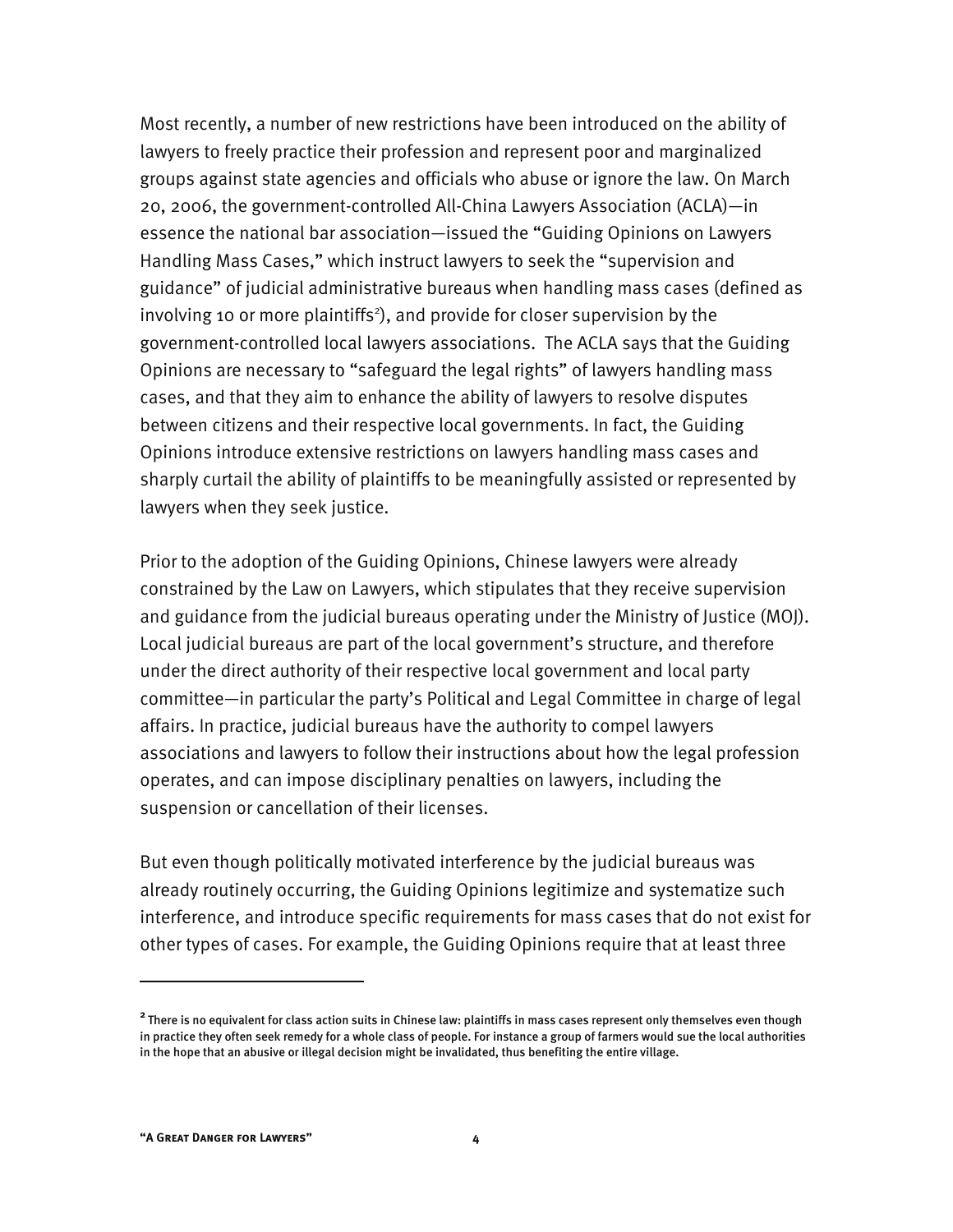partners in the law firm sign off before a lawyer accepts a mass case, demand that lawyers report to government departments when disputes intensify, and mandate that lawyers exercise "caution" in their contact with the media and with foreign organizations. Since the adoption of the Guiding Opinions, lawyers involved in sensitive cases have privately confided that they have come under pressure from their employers or other partners in the firm to stop doing work that may potentially jeopardize business. In the past, some lawyers have been forced to quit their firms as a result of their sensitive work on behalf of protesters.

The Guiding Opinions cite the need to maintain "stability" as a reason for their promulgation—a telling statement of the acute political sensitivity regarding public protests. They refer to the "major impact" that land seizures, forced evictions, relocations from dam areas, and lays-offs resulting from state-owned enterprise restructuring—precisely the kinds of problems that give rise to "mass cases"—can have on "the country's stability." Citing stability is a trump card of the party and government, as the term refers as much to the nonappearance of potential challenges to party rule—such as autonomous social, political, or religious groups as to law and order in society.

In a worrying sign that the Guiding Opinions may lead to further restriction on lawyers' activities, several provinces and municipalities have since adopted similar regulations, which in many cases are even more restrictive. These make clear that political considerations are paramount and that lawyers must act as auxiliaries of the judicial bureaus when handling politically sensitive cases involving protesters.

The Guiding Opinions also appear to signal the government's intent to target lawyers active in the self-termed "rights protection movement" (weiquan yundong). Made up of an informal assemblage of lawyers, legal scholars, journalists, and nongovernmental organization (NGO) activists, the *weiquan* movement aims to uphold through legal activism and litigation the constitutional and legal rights of people who are victims of administrative arbitrariness, mostly by predatory and abusive local officials. It is these legal activists who are most likely to represent aggrieved parties in mass cases stemming from environmental, employment, or land-related incidents, among others.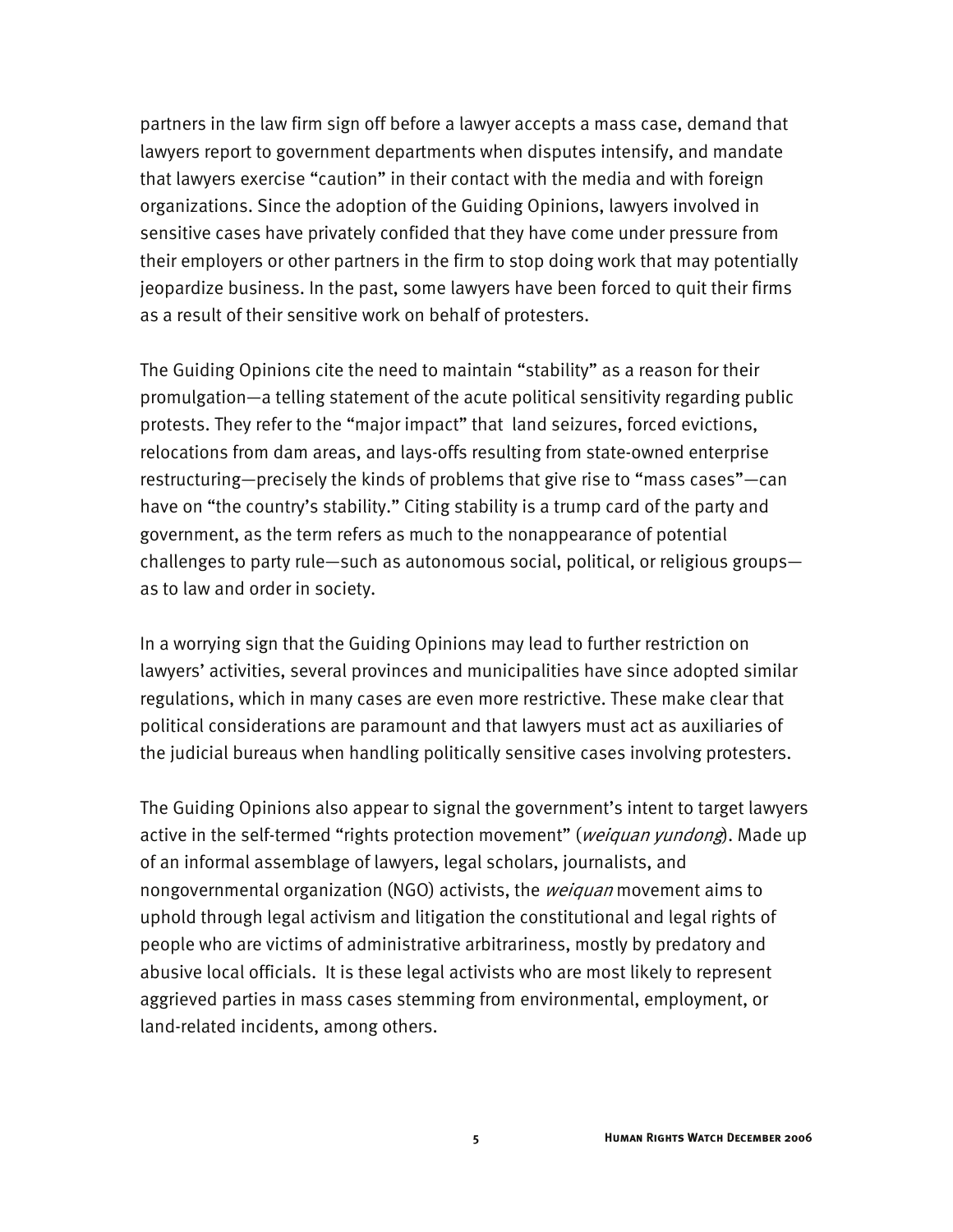The rights protection movement has become the main conduit for disclosing and bringing international attention to specific incidents that domestic media are prohibited from reporting. Acting as human rights defenders, weiquan activists have often themselves become victims of retaliatory measures or intimidation from the local authorities they try to hold to account.

On April 11, 2006 (four days before the Guiding Opinions were made public), the Politburo's top authority on legal matters, Head of the Legal and Political Committee Luo Gan, urged in an internal party speech the adoption of "forceful measures… against those who carry out sabotage under the pretext of rights protection [*weiquan*] ... so as to protect national security and the political stability of society."<sup>3</sup>

Most recently, the government's hostility towards rights protection lawyers was reflected in the four-year and three-month sentence given to Chen Guangcheng, a self-taught rights advocate who exposed abuses in family planning policies, and in the arrest of two prominent human rights lawyers: Gao Zhisheng,once named by the official Xinhua news agency as "one of the top 10 lawyers in China," on subversion charges, and Guo Feixiong, a non-qualified lawyer who had been providing legal advice to rural protesters across the country, on criminal charges.

The adoption of the Guiding Opinions is a major setback to efforts to promote the rule of law. Since the mid-1990s there have been some important advances for the legal profession, and lawyers have gained a degree of independence from the direct control of the state. The ranks of lawyers and the fields of legal practice have expanded gradually. The state has consistently encouraged the idea that citizens have basic rights and can turn to the courts when those are violated, and several national television programs, reaching hundreds of millions of viewers each week, regularly depict citizens fighting for justice against local authorities through the courts. But despite this overall improvement for lawyers and their clients, progress remains tenuous and open to reversals. Extensive restrictions remain in place,

**<sup>3</sup>**Luo Gan's speech was published in the party's theoretical journal, Seeking Truth, in June 2006. See Luo Gan, "Bolstering the teaching of the concept of socialist rule by law: Conscientiously strengthening the political thinking of the political and legal ranks," Seeking Truth, Issue No. 433, June 16, 2006 [罗干, "深入开展社会主义法治理念教育 切实加强政法队伍思想政治建 设", *求是*, 2006 年 6 月 16 日(总 433 期)], http://www.qsjournal.com.cn/qs/20060616/GB/qs^433^0^1.htm (accessed October 16, 2006).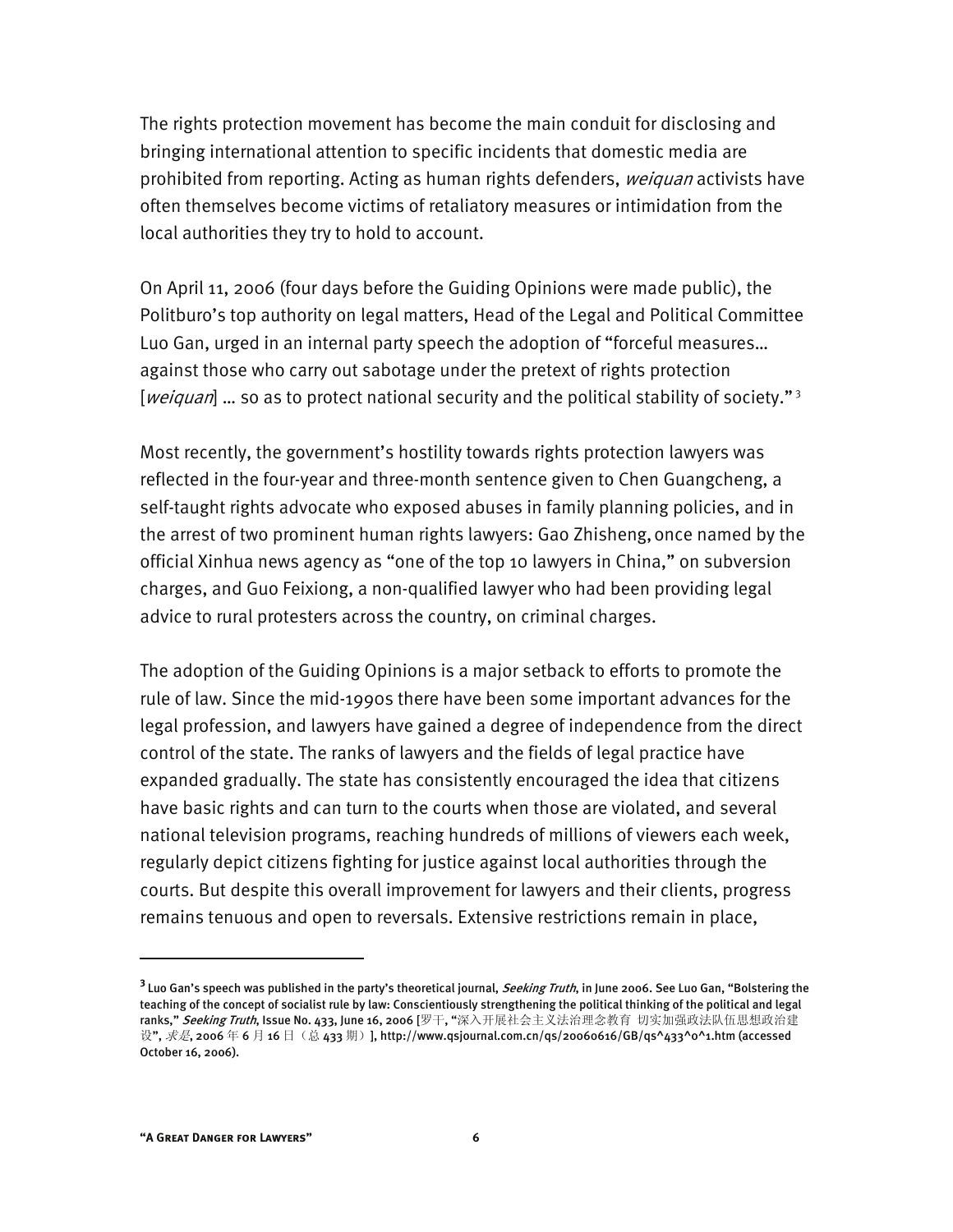including the lack of independence of bar associations and the very weak status of lawyers in judicial procedures compared with that of the state actors (the police, the procuracy, the courts).

An independent legal profession is critical to the ability of ordinary people to exercise their fundamental rights—such as freedom of expression, association, assembly, and petition—under Chinese law, the Chinese constitution, and international law. Constraining the ability of lawyers to litigate on their behalf is tantamount to constraining those rights. Even though many of the provisions of the Guiding Opinions are aimed at the "rights protection lawyers," in reality they fundamentally harm the entire profession by limiting its independence and legitimizing the interference of local governments in professional processes. Even less politically sensitive initiatives that have been endorsed by the government, such as public interest litigation in consumer rights and environmental protection areas, could find themselves in jeopardy under the new Guiding Opinions.

Along with recent attacks on and the detention or arrest of prominent lawyers, and in a context where the government views the activism of lawyers as glimmerings of a legal opposition, the promulgation of the Guiding Opinions may presage even more restrictions on the activities of lawyers. The Chinese government should be aware that restricting access to legal avenues for solving disputes may deepen the sense of futility of the public in the legal system. Perversely, these restrictions may actually lead to more protests, further fuelling unrest across the country. Putting a lid on the activities of lawyers may remove a vital pressure release valve for the one-party system.

Human Rights Watch urges the ACLA and the Chinese government to repeal the Guiding Opinions and its local variants. It is not the role of lawyers to protect social and political stability. Their duty is to represent their clients in an ethical and professional manner. Instead of enacting regressive regulations, the government should enact statutes that guarantee full independence of the Chinese Bar as a preliminary step to providing effective protection to lawyers discharging their duty as required by international standards on lawyers and the judiciary.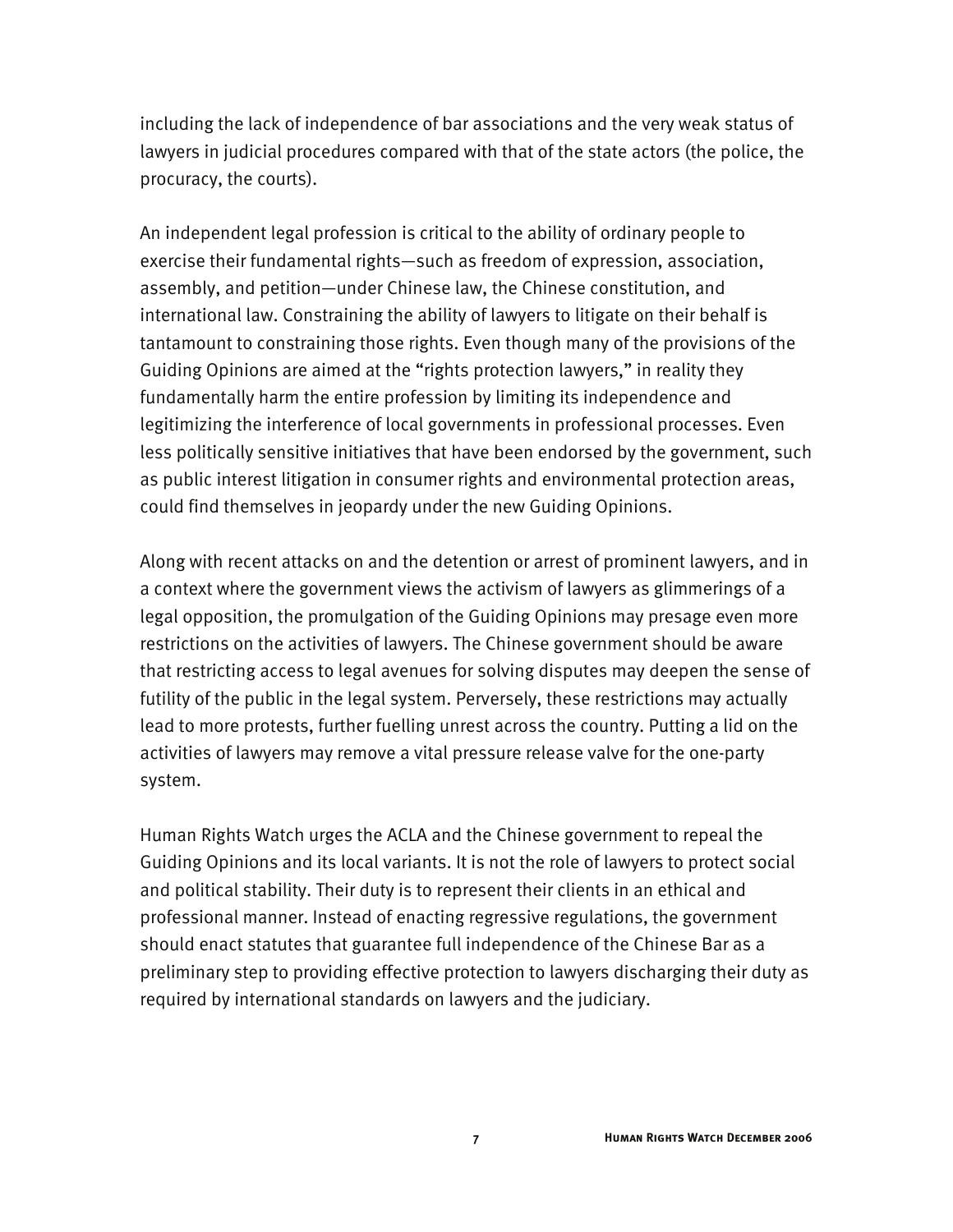#### **II. International Standards for Lawyers**

The independence of lawyers is a fundamental principle of international human rights law. Lawyers play a major role in ensuring that victims or potential victims of human rights violations obtain effective remedies and protection, and that perpetrators of human rights violations are brought to justice. The importance that the international community places upon the independence of the judiciary and of lawyers is evidenced by the emphasis that it is given in numerous international and regional treaties,<sup>4</sup> United Nations (UN) resolutions<sup>5</sup> and international statements,<sup>6</sup> to many of which China has agreed, such as the Beijing Basic Principles on the Independence of the Judiciary.7

The most detailed exposition of the rights and responsibilities of lawyers is found in the United Nations Basic Principles on the Role of Lawyers.<sup>8</sup> Among other things, the Basic Principles provide for:

• The independence of lawyers: "Adequate protection of the human rights and fundamental freedoms to which all persons are entitled … requires that all persons have effective access to legal services provided by an independent legal profession."9

-

**<sup>4</sup>**For example, judicial independence is guaranteed in the Universal Declaration of Human Rights, art. 10; International Covenant on Civil and Political Rights, art. 14.1; European Convention for the Protection of Human Rights and Fundamental Freedoms, art. 6; African Charter on Human and Peoples' Rights, art. 7; American Convention on Human Rights, art. 8; and Inter-American Democratic Charter, art. 3.

**<sup>5</sup>** For example, UN General Assembly Resolutions 40/32 (29 November 1985) and 40/146 (13 December 1985); UN Commission on Human Rights Resolutions 2004/33 (19 April 2004), 2003/43 (23 April 2003), 2002/43 (23 April 2002), 2001/39 (23 April 2001), and 2000/42 (20 April 2000).

**<sup>6</sup>**For example, the Suva Statement on the Principles of Judicial Independence and Access to Justice (2004); Cairo Declaration on Judicial Independence (2003); Bangalore Principles of Judicial Conduct (2002); UN Basic Principles on the Role of Lawyers (1990); Beijing Basic Principles on the Independence of the Judiciary (1985); International Bar Association's Minimum Standards of Judicial Independence (1982); and UN Draft Principles on the Independence of the Judiciary (1981).

**<sup>7</sup>** The vice-president of the People's Supreme Court was the signatory for China.

**<sup>8</sup>** The Basic Principles on the Role of Lawyers, adopted by the Eighth United Nations Congress on the Prevention of Crime and the Treatment of Offenders, Havana, Cuba, 27 August to 7 September 1990, "should be respected and taken into account by Governments within the framework of their national legislation and practice" (preamble).

**<sup>9</sup>**Basic Principles on the Role of Lawyers, preamble.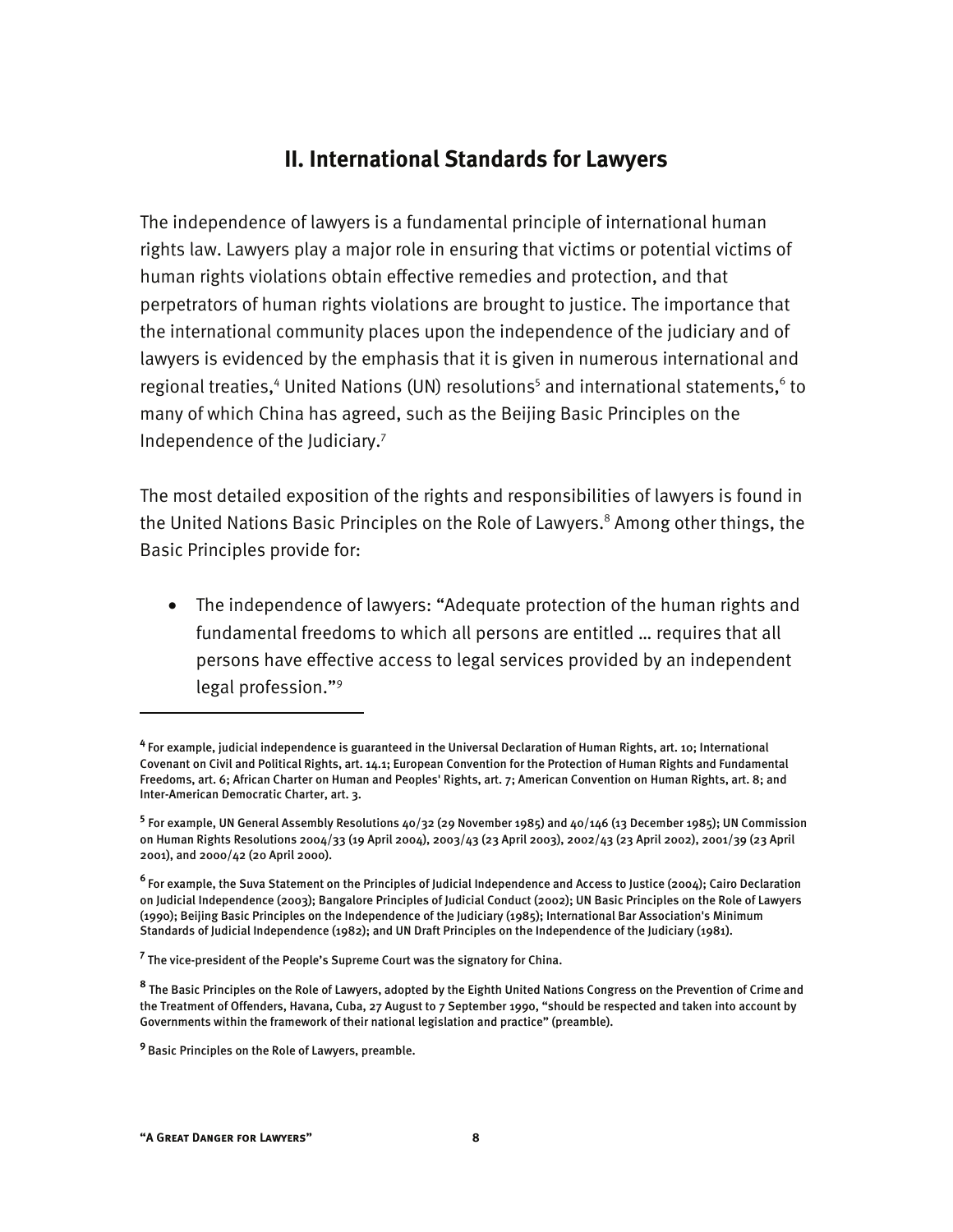- Freedom of expression and association: "Lawyers shall be entitled to form and join self-governing professional associations… The executive body of the professional associations … shall exercise its functions without external interference."<sup>10</sup>
- Confidentiality of communications between lawyers and their clients: "Governments shall recognize and respect that all communications and consultations between lawyers and their clients within their professional relationship are confidential."<sup>11</sup>
- Protection from unlawful interference: "Governments shall ensure that lawyers (a) are able to perform all of their professional functions without intimidation, hindrance, harassment or improper interference; (b) are able to travel and to consult with their clients freely both within their own country and abroad; and (c) shall not suffer, or be threatened with, prosecution or administrative, economic or other sanctions for any action taken in accordance with recognized professional duties, standards and ethics."<sup>12</sup>
- Right to due process for lawyers facing disciplinary sanctions: "Lawyers shall be brought before an impartial disciplinary committee established by the legal profession, before an independent statutory authority, or before a court, and shall be subject to an independent judicial review."<sup>13</sup>

The UN Declaration on Human Rights Defenders recognizes that non-lawyers have "the right, individually and in association with others… to offer and provide professionally qualified legal assistance or other relevant advice and assistance in defending human rights and fundamental freedoms."14

The Basic Principles and the Declaration are not, in themselves, legally binding instruments. However, they contain a series of principles and rights that are based

**<sup>10</sup>** Ibid., principle 24.

**<sup>11</sup>** Ibid., principle 22.

**<sup>12</sup>**Ibid., principle 16.

**<sup>13</sup>** Ibid., principle 28.

**<sup>14</sup>**Declaration on the Right and Responsibility of Individuals, Groups and Organs of Society to Promote and Protect Universally Recognized Human Rights and Fundamental Freedoms, adopted by the UN General Assembly at the 85th plenary meeting, December 9, 1998.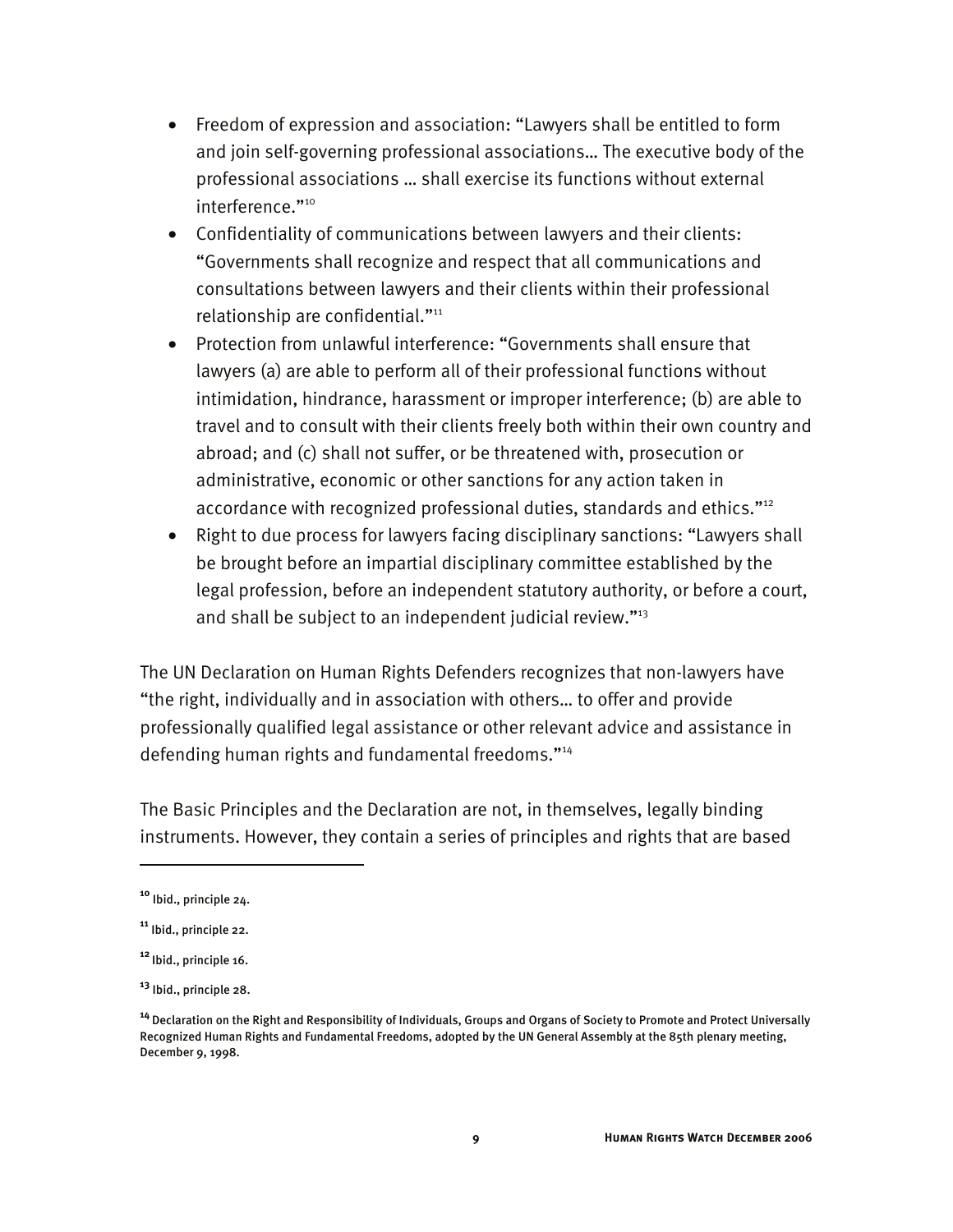on human rights standards enshrined in other international instruments, such as the International Covenant on Civil and Political Rights.<sup>15</sup> These principles are now commonly referred to in academic legal studies in China, although they have not been incorporated into domestic law.16

**<sup>15</sup>** While China has not ratified the Covenant, it is still "obliged to refrain from acts which would defeat the object and purpose of the treaty" because it has signed the ICCPR and has not expressed an official intention to not become a party to it. See Vienna Convention on the Law of Treaties, art. 18; Peter Malanczuk, ed., Akehurst's Modern Introduction to International Law (London: Routledge, 7th edition, 1997), p. 135.

**<sup>16</sup>** See, for example, Ye Qing and Gu Yuejin eds., Study of the Lawyers System in China (Shanghai: Shanghai Academy of Social Sciences Press, 2005), p. 55. [叶青, 顾跃进(主编), *中国律师制度研究*, 上海: 上海社会科学出版社, 2005, 第 55 页.]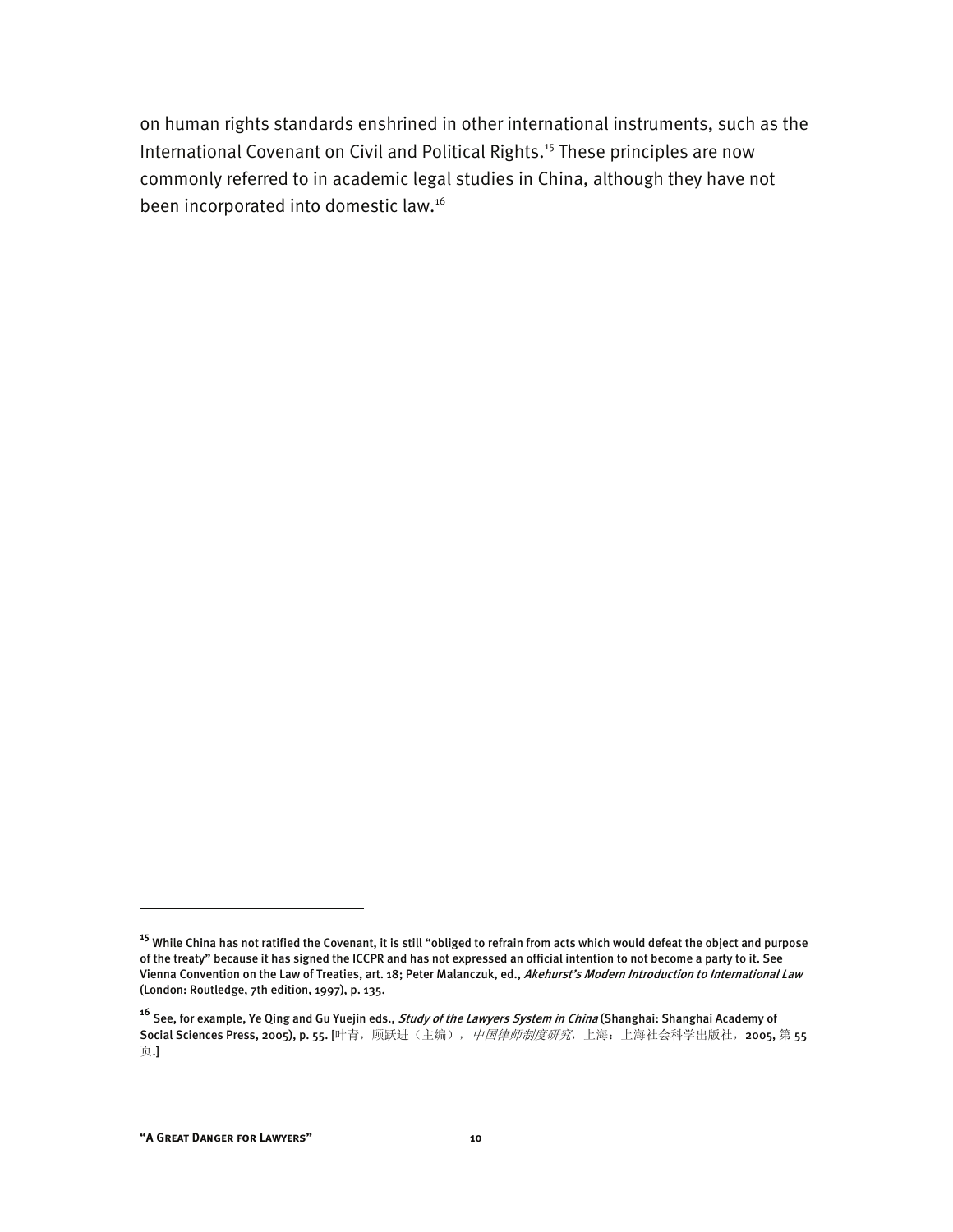#### **III. The Legal Profession: A General Lack of Independence**

The political upheavals of the Mao era resulted in the dismantling of the Ministry of Justice and the abandonment of other legal institutions. China's formal legal system was only reestablished in 1978 by Deng Xiaoping, and the role of defense lawyers was reinstated the next year in the Criminal Procedure Law. But lawyers did not act only in the interests of their clients: the 1980 regulations on lawyers defined them as "legal workers of the state."17 In 1989 the Ministry of Justice started to draft a law governing the profession of lawyers. It came into force on January 1, 1997, and recognizes lawyers as "professionals providing legal services to society."18

During this same period, China enacted many new laws and regulations, reconstructed a court system, and elevated the concept of "ruling the country according to law" (*yi fa zhi guo*) to ideological and constitutional prominence.<sup>19</sup>

Alongside rapid economic development, this process led to a surge in the number of lawyers. In 1986 there were about 21,500 lawyers. This more than doubled to 45,000 by 1992 as the first private law firms emerged, largely to service the growing private business sector. There are now around 120,000 lawyers and 12,000 law offices.<sup>20</sup> Yet this is still a low figure for a country the size of China, with a proportion of lawyers to the total population at just 0.9 per 100,000. $^{21}$ 

**<sup>17</sup>** Standing Committee of the National People's Congress, Interim Regulations of the People's Republic of China on Lawyers, Promulgated on August 26, 1980.

**<sup>18</sup>** Law of the People's Republic of China on Lawyers, adopted May 15, 1996 (revised December 29, 2001), art. 2.

**<sup>19</sup>** For a general account of legal reforms since 1978, see Stanley B. Lubman, Bird in a Cage: Legal Reform in China after Mao (Stanford: Stanford University Press, 1999); and Randall Peerenboom, *China's Long March toward Rule of Law* (Cambridge: Cambridge University Press, 2002).

**<sup>20</sup>** "China's lawyers failing to provide nationwide service," Xinhua News Agency, July 10, 2006.

**<sup>21</sup>**Lawyers-to-population ratio is hardly comparable from one country to another because of the specificities of each legal system. For illustration purposes the figure per 100,000 people is 1.2 for Japan, 1.3 for India, 4 for France, 15.4 for the United Kingdom, and 32.7 for the United States. "China has a strong demand for lawyers," China Economic Net (www.ce.cn), October 10, 2005, http://en.ce.cn/Insight/200510/11/t20051011\_4902926.shtml (accessed August 3, 2006).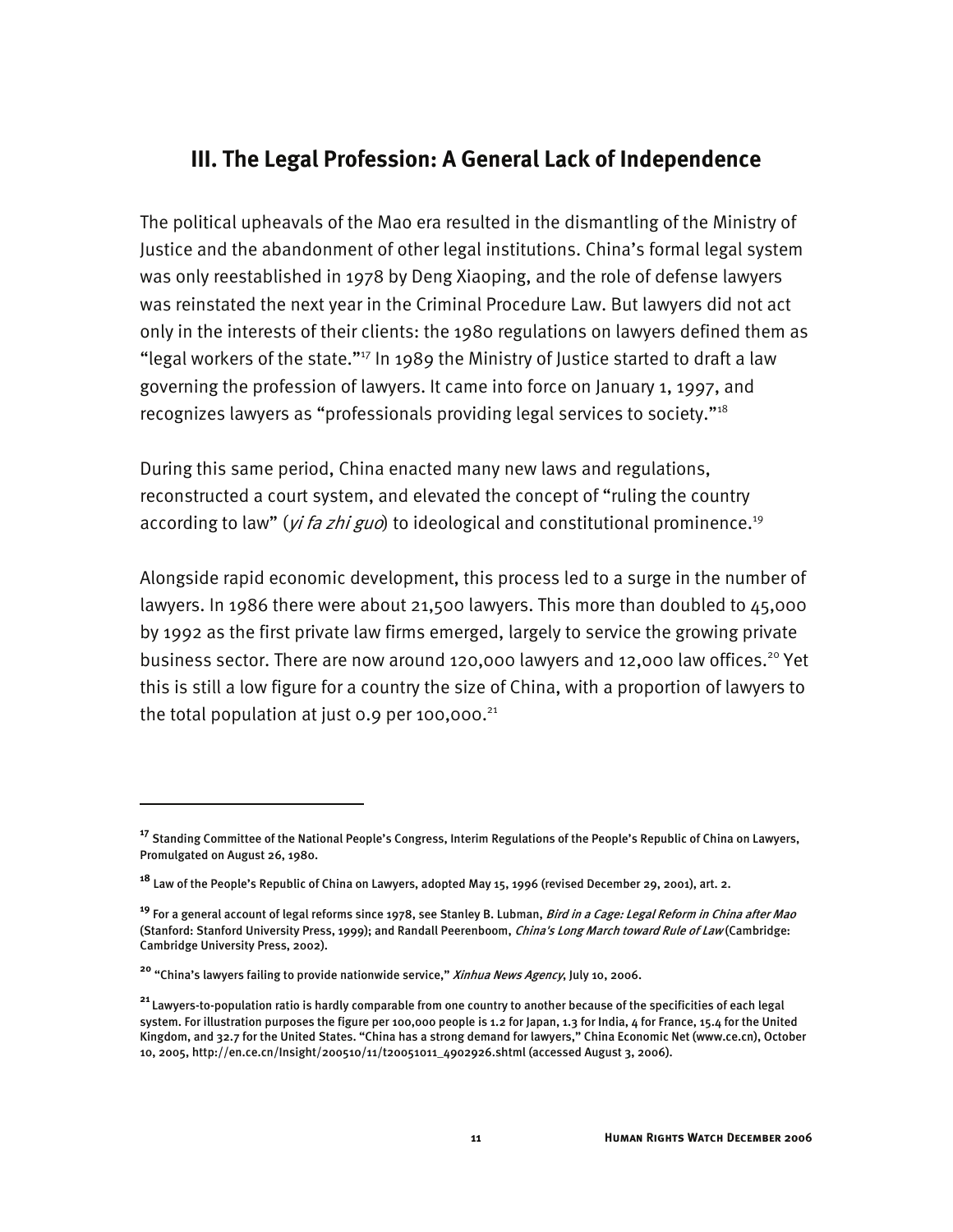In recent years there have been significant advances for the legal profession. The development of trade and external pressure for a rules-based system for business and China's accession to the World Trade Organization, as well as recognition that part of modernization is the development of the rule of law, have noticeably strengthened the autonomy of lawyers and law firms. Local bar associations have become more vocal in promoting the rights and interests of the legal profession. Academic debates and the Internet have contributed to legitimating the role and usefulness of lawyers in society.

There have also been benefits for ordinary Chinese. Lawyers are playing a greater role than ever in representing victims of human rights abuses. They have helped gain recognition of grievances, promoted legal awareness among victims of abuses, provided legal aid and counsel for claiming judicial or non-judicial remedies, fostered better compliance with statutory procedural requirements from law enforcement agencies and courts, and monitored the enforcement of judicial decisions. This has been allowed as the CPC and government have encouraged the idea that ordinary citizens have legal rights, as a way of ensuring social stability, checking petty corruption, and channeling social grievances into the party-controlled judicial system.

However, lawyers lack independence and necessary protections under Chinese law. The legal system in which they operate still suffers from the systematic interference of party and government officials. The CPC, through its political and legal committees at the central and local level, continues to supervise and direct the work of judicial organs, including courts, procuracies, public security, and lawyers associations. In practice, party Committees play a central role in all the cases that are considered important or politically sensitive, "consulting all institutions involved and deciding a case in conjunction with them."<sup>22</sup>

**<sup>22</sup>** Yuwen Li, "Court Reforms in China: Problems, Progress and Prospects," p. 59, note 10, in Jianfu Chen, Yuwen Li, Jan Michiel Otto, eds., Implementation of Law in the People's Republic of China (The Hague: Kluwer Law International, 2002).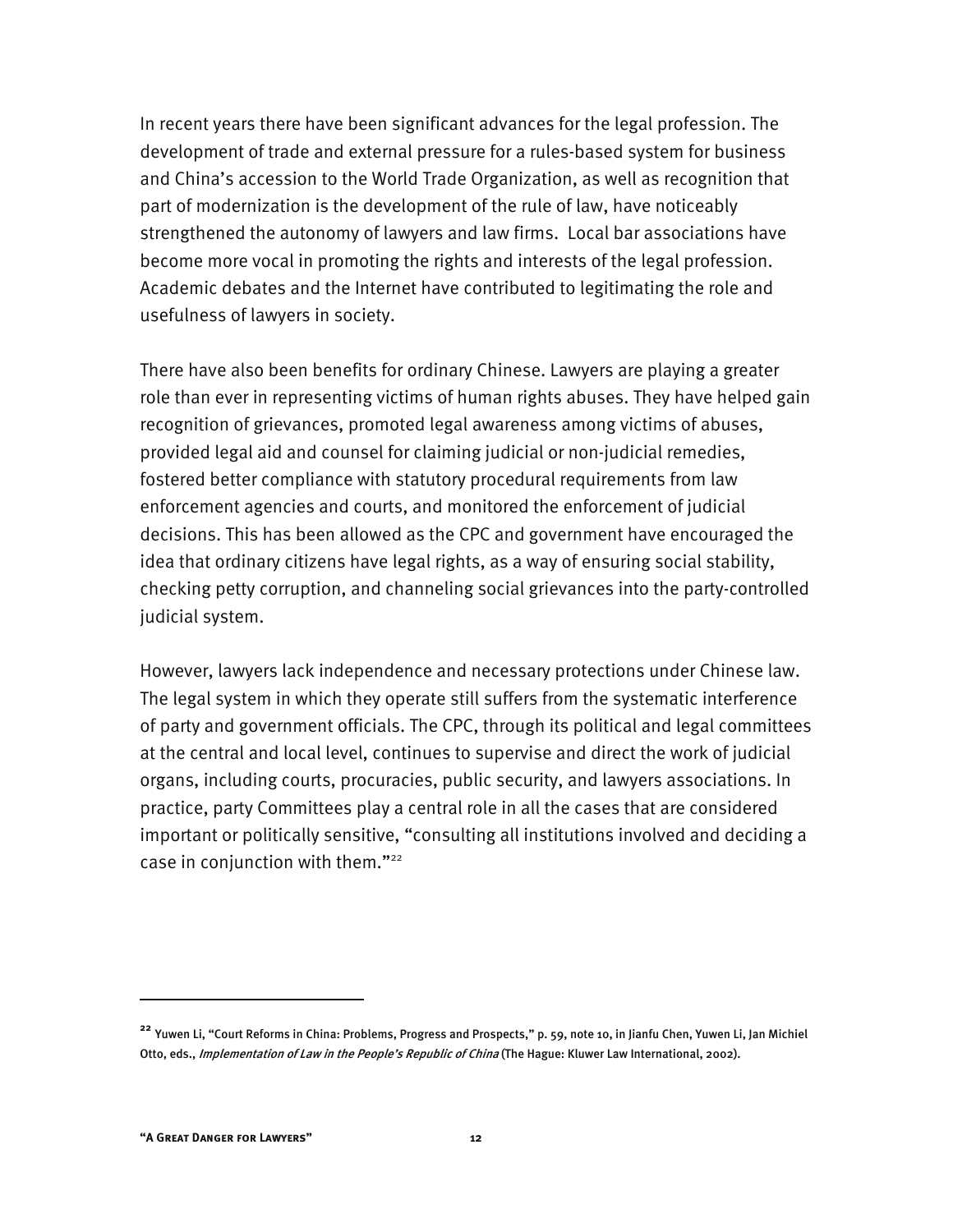The Law of the People's Republic of China on Lawyers (hereafter, "the Law on Lawyers"), revised in 2001, is the chief statute governing the legal profession.<sup>23</sup> It stipulates the qualification requirements, rights and duties, scope of professional activities, and management system of lawyers and law firms. In order to practice, lawyers must obtain a license from the judicial bureaus, and apply for renewal every year. Association with a law firm is an absolute requirement and lawyers cannot accept cases in their own name: all contracts are passed between the client and the law firm. The Law on Lawyers gives authority to the judicial administration departments of the Ministry of Justice (also referred to as "judicial bureaus") to "supervise and guide lawyers, law firms and lawyers associations."24 This means that judicial bureaus have the authority to require lawyers associations and lawyers to follow their instructions about how the legal profession operates, the range of professional activities lawyers can engage in, and at what level lawyers fees are set.

Lawyers are vulnerable to interference by judicial and other state institutions. The judicial administration departments and their equivalents at the local level have the power to issue warnings or sanctions, or to revoke the licenses of lawyers who violate the Law on Lawyers and commit "other acts in respect of which penalties should be imposed."<sup>25</sup> Although it is very difficult to know how many lawyers are penalized every year and why, the judicial authorities at different levels regularly publish reports about the number of law firms that have been "stopped for rectification" (*tingye zhengdun*), de-registered (*zhuxiao*), or issued administrative warnings (*bei xingzheng jinggao*); and about lawyers who have had their licenses withdrawn (*diaoxiao*), or have been suspended for a period of time (*tingzhi zhiye*), have been "issued criticisms" (tongbao piping), or temporarily de-registered (bei zanhuan zhuce). In practice, these decisions are almost impossible to challenge. The Law on Lawyers also empowers judicial departments to impose disciplinary penalties against lawyers, including cessation of practice, for "acts in respect of

**<sup>23</sup>** Standing Committee of the National People's Congress of the PRC: Law of the People's Republic of China on Lawyers, adopted May 15, 1996, revised December 29, 2001, effective January 1, 2002. At present there are over 150 additional laws, regulations, judicial interpretations, and professional rules for lawyers. See Regulations and Professional Standards for Lawyers in China (Beijing: China Law Press, 2005). [*中国律师管理法规与行业规范*, 北京: 法律出版社, 2005.]

**<sup>24</sup>** Law of the People's Republic of China on Lawyers ("Law on Lawyers"), art. 2.

**<sup>25</sup>** Ibid., art. 44.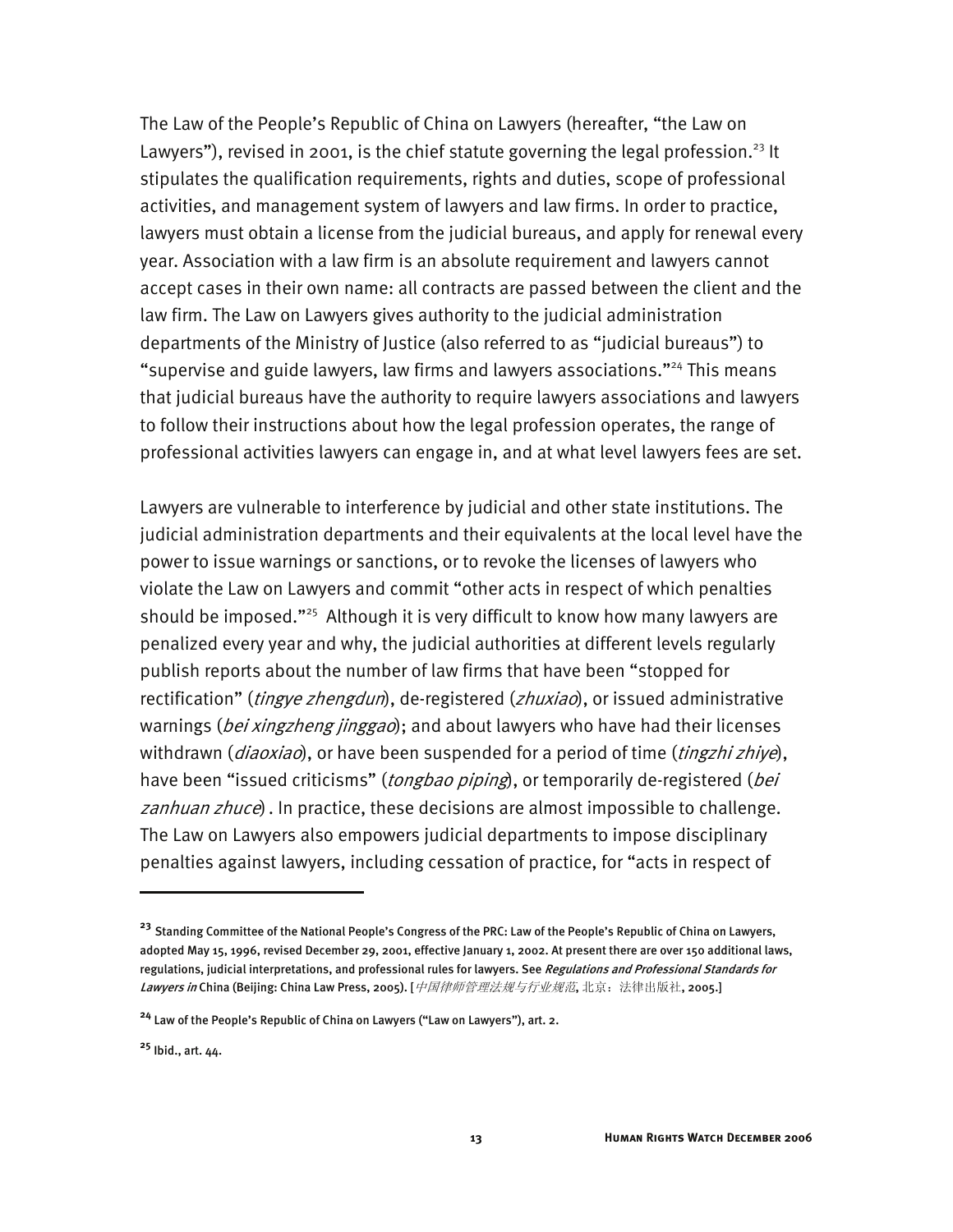which penalties should be imposed"—a circular definition allowing great discretionary powers.26 Through the annual renewal of lawyers' licenses, the judicial administration departments are able to ensure the compliance of lawyers with their directives.<sup>27</sup>

Chinese lawyers depend greatly on cooperation from the law enforcement organs, or gongjianfa, to perform their duties. Standard practices such as accessing court documents and evidence held by the investigating organs, filing a case in court, or meeting with a client in detention are in practice achieved only at the discretion of these institutions. Lawyers commonly refer to the "three difficulties" (san nan) they face in their work: difficulties in seeing their clients, difficulties in accessing official documents (anything from the evidence held by the Public Security Bureau to arrest warrants), and difficulties in gathering evidence (from interviewing witnesses to obtaining evidence held by other state agencies).<sup>28</sup> Lawyers who take on sensitive cases find that doing so jeopardizes their relationship with *gongjianfa* officials, such that their ability to make a living can be compromised.<sup>29</sup> This too serves as a powerful deterrent.

The All-China Lawyers Association, the Chinese equivalent of a bar association, is also subordinate to the Ministry of Justice, from which it receives "guidance and supervision." In practice, the ACLA must comply with instructions issued by the MOJ and regulate the profession in accordance with the directives of the MOJ's department in charge of lawyers, the "Lawyers and Notaries Bureau." All lawyers must join the local branch of the ACLA in order to practice. The head and secretary of the local lawyers association are generally appointed by the local judicial bureaus. A

**<sup>26</sup>** Ibid., art. 10.

**<sup>27</sup>** For a detailed study of the difficulties faced by criminal lawyers see Ping Yu, "Glittery Promise vs. Dismal Reality: The Role of a Criminal Lawyer in the People's Republic of China after the 1996 Revision of the Criminal Procedure Law," Vanderbilt Journal of Transnational Law, vol. 35: 827, May 2002, pp. 827-865.

**<sup>28</sup>** There is a vast literature on the "three difficulties" (三难) issue. For a recent example see "Experts advise for the prompt reform of the criminal procedure law – Solving the "three difficulties" of defense lawyers," China Legal Publicity, July 8, 2006. ["专家建议尽快修改刑诉法 - 解决刑辩律师"三难"," 中国普法网, 2006-07-08.]

**<sup>29</sup>**On this point see Ethan Michelson, "The Practice of Law as an Obstacle to Justice: Chinese Lawyers at Work," Law & Society Review, vol. 40, No. 1 (2006), pp. 1-38. Michelson notes that "[t]he financial success of lawyers in China's top corporate law firms working on international commercial transactions belies the grim reality that most Chinese lawyers are struggling for survival" (p. 10).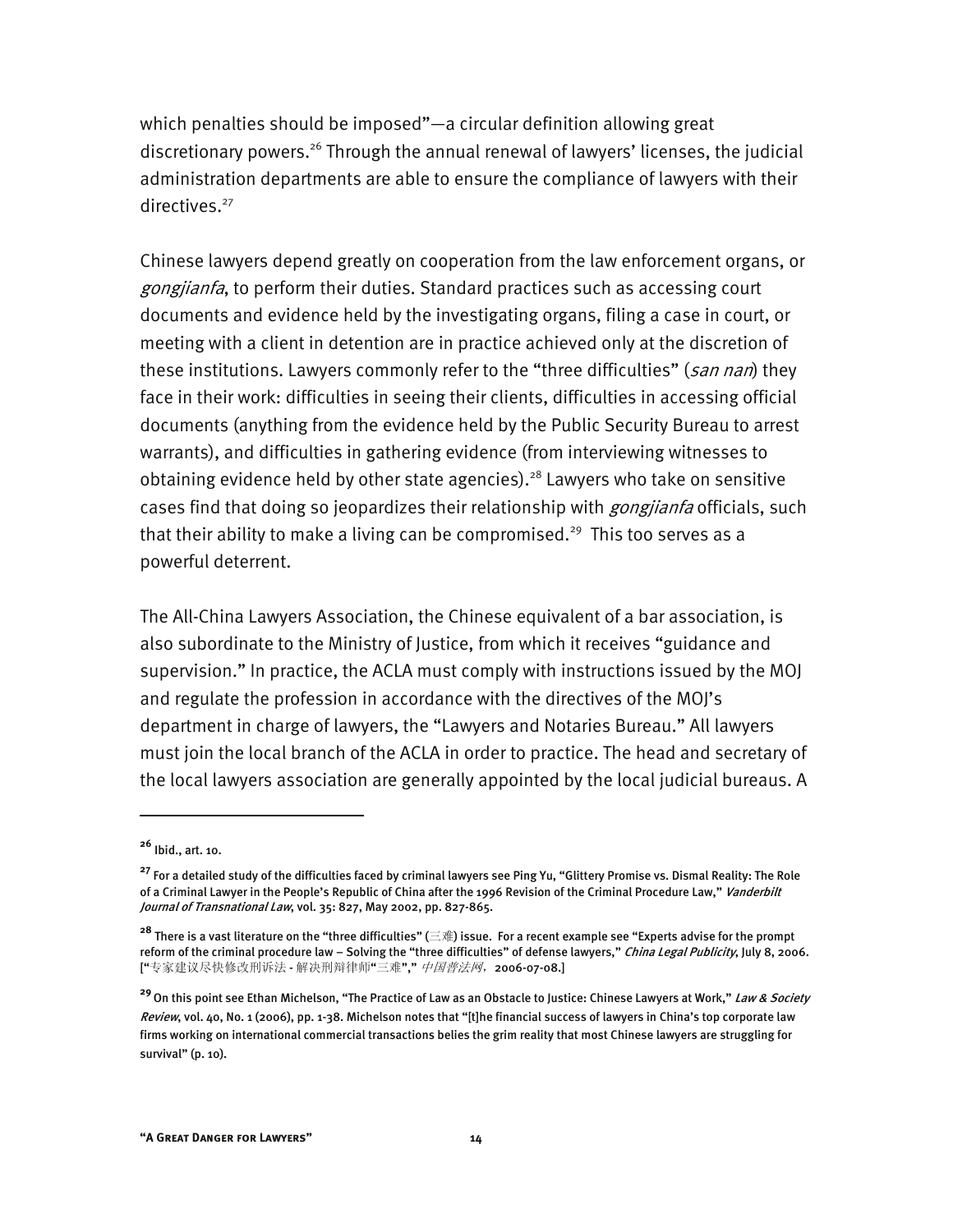lawyer who has joined his or her local lawyers association is at the same time a member of the All-China Lawyers Association.<sup>30</sup> Disciplinary proceedings against lawyers by the ACLA are not subject to independent judicial review. ACLA sanction proceedings have been used to retaliate against human rights and civil rights lawyers. For instance, Beijing lawyer Gao Zhisheng, Shanghai lawyer Zheng Enchong, and now-exiled Shanghai lawyer Guo Guoting all lost their licenses under administrative pretexts for their work in politically sensitive cases (Gao Zhisheng's case is discussed further in Section IV, below). $31$ 

Lawyers routinely identify lack of independence as the structural challenge to their profession. As a comprehensive study on lawyers published by the Shanghai Academy of Social Sciences Press in 2005 writes, "The core question in the reform of the legal profession is the self-governance of the profession. Lawyers should independently carry out their professional duties and not be subjected to interference from state organs, groups or individuals."32 Indeed, local power holders can easily use, or abuse, government channels or party channels, through the judicial bureaus and the lawyers association (whose leaders are selected by the judicial bureaus anyway), to preclude legal challenges brought by lawyers on behalf of plaintiffs. Such interventions are often made on the pretext that matters are sensitive or would jeopardize social stability. This situation had led many lawyers and scholars to blame the overall political structure—in particular the one-party system—for the current problems hindering the legal profession.<sup>33</sup>

In practice, if the local authorities judge that protesters should not be allowed to bring a lawsuit, they can instruct the lawyers association and the judicial administration bureau to act accordingly. A lawyer who took no heed of these instructions would be subject to sanctions either from the lawyers association or the

**<sup>30</sup>** Law on Lawyers, art. 39.

**<sup>31</sup>**Joseph Kahn, "Crackdown on Defense Lawyers Is Intensified in China," The New York Times, August 18, 2006; "Detained rights activist and lawyer formally arrested," *South China Morning Post*, October 3, 2006.

<sup>&</sup>lt;sup>32</sup> Ye Qing and Gu Yuejin, eds., *Study of the Lawyers System in China* (Shanghai: Shanghai Academy of Social Sciences Press, 2005), p. 54. [叶青, 顾跃进(主编), *中国律师制度研究*, 上海: 上海社会科学出版社, 2005, 第 54 页.]

**<sup>33</sup>**See Ping Yu, "Glittery Promise vs. Dismal Reality," Vanderbilt Journal of Transnational Law (vol. 35: 827), p. 863; Yi Sheng, "A Promised Unfulfilled: The Impact of China's 1996 Criminal-Procedure Reform on China's Criminal Defense Lawyers' Role at the Pretrial State (Part 2), *Perspectives*, vol. 5, No. 1, March 31, 2004, in particular Section V.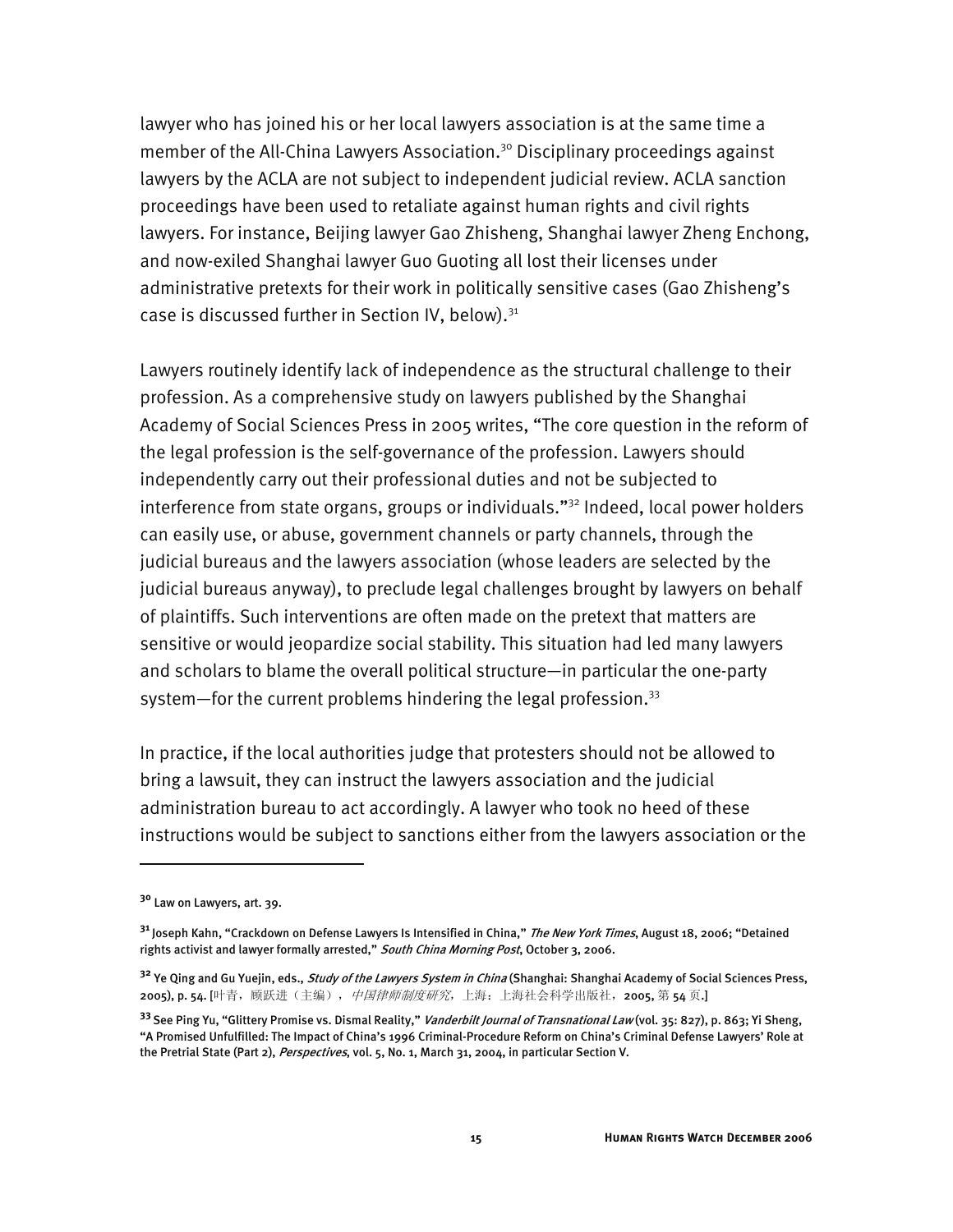judicial administration bureaus. For instance, Zhu Jiuhu, a lawyer who represented private operators contesting the confiscation of oil fields by the Shaanxi government, was repeatedly warned to drop the case or face economic and administrative retribution. When he refused to comply, he was put into detention by the local Public Security Bureau on trumped-up charges.<sup>34</sup>

**<sup>34</sup>** Howard W. French, "In China, whose oil is it?" The New York Times, July 19, 2005.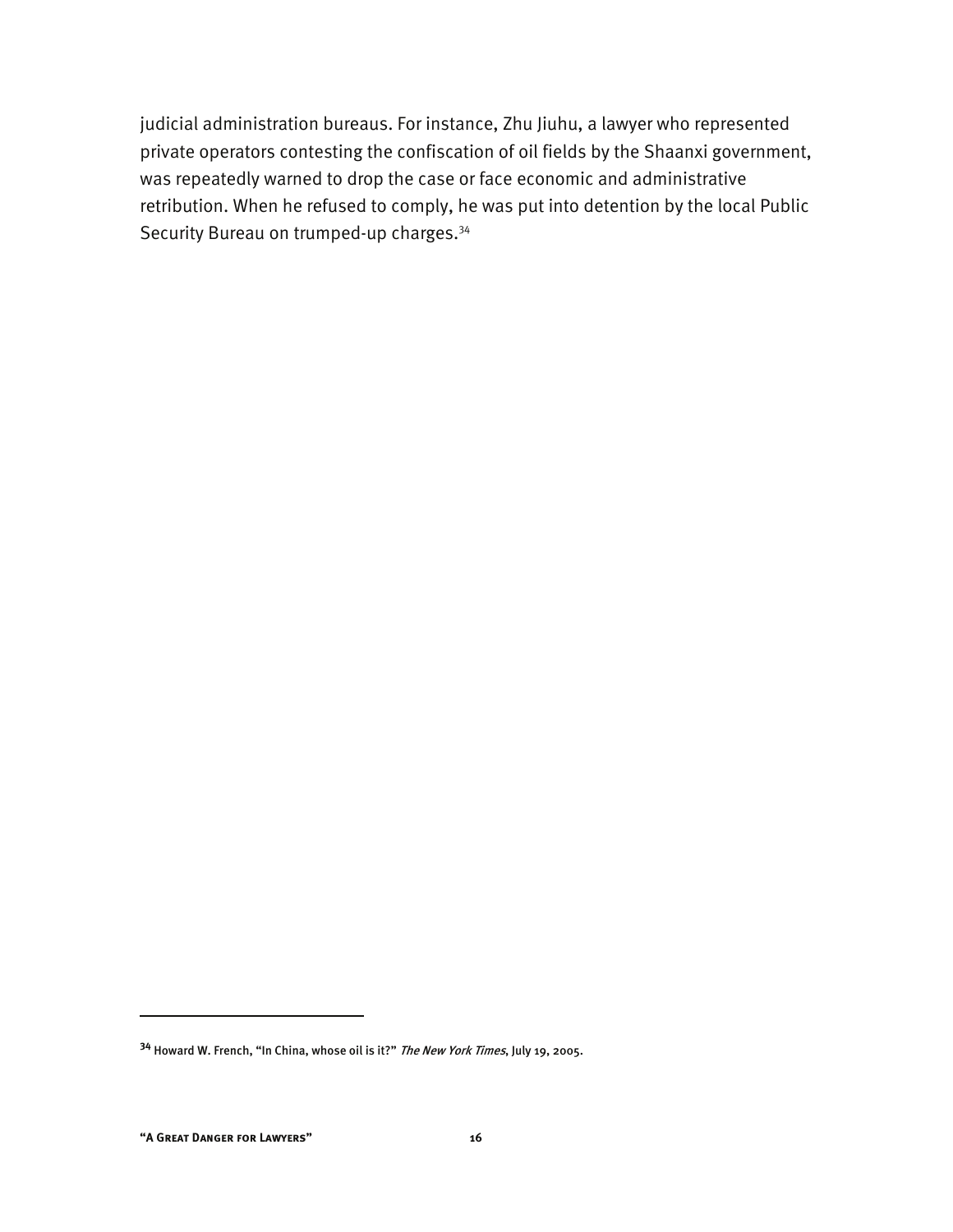#### **IV. Mass Cases and the Rights Protection Movement**

The CPC appears to have realized that its viability depends to some extent on building a credible legal system. The authorities want people to turn to the courts and petitioning offices of the Letters and Visits system,<sup>35</sup> instead of taking to the streets to resolve social discontent—so long as the authorities can control those courts and offices.

Lawyers in recent years have successfully defended victims of police mistreatment, won compensation for victims of officials' abuses, and gained acquittals or sentence reductions for demonstrators, workers, political dissidents, journalists, and writers. They have prompted swift remedies from the central authorities for specific cases by attracting media and public attention, and brokered the resolution of countless acute labor, environmental, and land disputes.

A significant proportion of these cases involve dozens or even hundreds of plaintiffs, in what the authorities refer to as "collective" (jiti) and "mass" (qunti) cases, or, if they involve protests, "sudden incidents" (tufa shijian). These kinds of cases often revolve around livelihood issues such as land confiscation, forced evictions, forced relocations, life-threatening environmental pollution, layoffs induced by large-scale industrial restructuring, and non-payment of pensions and welfare benefits. Lawyers' ability to take on mass cases may be one of the only ways to break an increasingly vicious cycle, in which the lack of legal protections and of clarity in property rights fuels abuses by corrupt local authorities, which in turn fuel public protests among those who have no access to justice.

<sup>&</sup>lt;sup>35</sup> The Letters and Visits system, colloquially called *shangfang* ("appealing to higher levels"), is a complaints system allowing citizens to report grievances to authorities, who are then supposed to instruct other government departments to resolve the problems. It is estimated that a staggering 10 million petitions were filed in 2004. According to the People's Daily, "An official survey revealed that 40 percent of these complaints are about police, courts and prosecutors' offices, 33 percent about government, 13 percent about corruption and 11 percent about injustices." Other specific subjects often named in petitions include environmental problems, workplace complaints, and forced evictions. Human Rights Watch has documented these problems and how petitioners often suffer from systematic violence and ill-treatment. See Human Rights Watch, *"We Could* Disappear At Any Time": Retaliation and Abuses Against Chinese Petitioners, vol. 17, no. 11(C), December 2005, http://hrw.org/reports/2005/china1205/index.htm.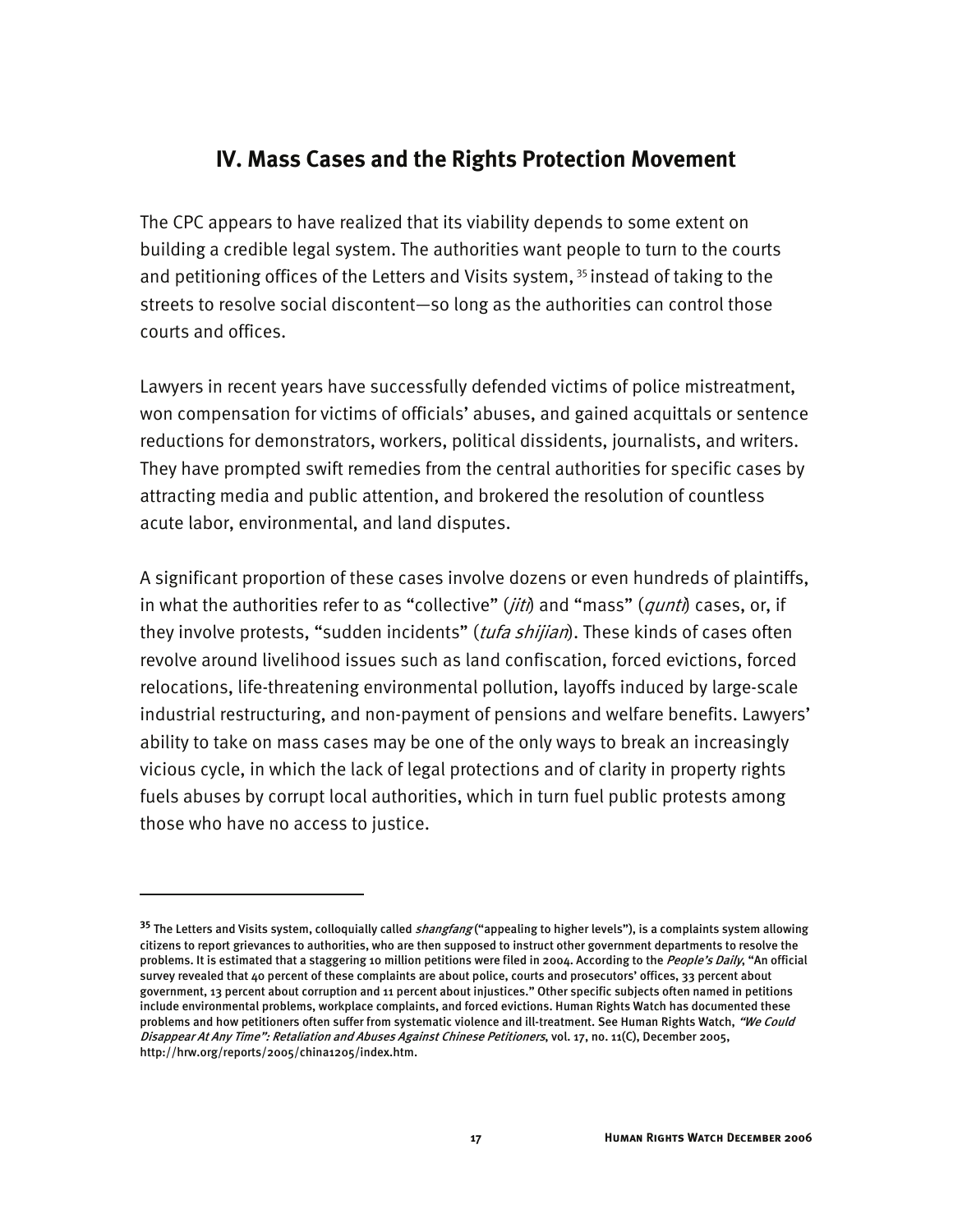The increasing assertiveness of lawyers has progressively given rise to a small but influential movement of lawyers, law experts, and activists who try to assert the constitutional and civil rights of the citizenry through litigation and legal activism. The so-called "rights protection movement" (*weiquan yundong*) remains highly informal, and is mainly characterized by its willingness to take up and publicize cases that are politically sensitive because they involve citizens with grievances against local governments or state agencies. By circulating articles, maintaining web-logs ("blogs"), and mobilizing Internet communities, concerned journalists and scholars and the foreign media, members of the rights protection movement frequently expose the lack of legality in local government decisions and lack of credibility in central government commitments to a fair judicial system and "ruling the country according to law."

Weiquan lawyers are often openly critical of the deficiencies of the legal system, and in particular of the lack of independence of the judicial system. At the same time, the hallmark of the movement has been to keep all activities strictly within the realm of Chinese law and to advise protestors not to resort to unlawful means of contention.

Along with other legal activists, *weiquan* lawyers have been the vanguard of a number of high-profile protests, such as those in Taishi (Guangdong province), Tangshan (Hebei), or Zigong (Sichuan), which have attracted widespread attention, including from the international media. $36$  Overseas human rights organizations have also started to rely on *weiquan* lawyers' accounts to report and document cases in which lawyers are serving as counsel and on incidents in which the lawyers themselves have become victims of abuses.

One of the most serious obstacles to accessing justice is that courts can—wholly at their own discretion—refuse to entertain cases without providing any justification or offering alternative recourse. The problem is compounded by specific instructions that prohibit certain categories of cases. A regulation issued by the Supreme Court in 2002, for instance, provides that the "Peoples' Courts should not accept civil

**<sup>36</sup>**See Kristin Jones, "China's Hidden Unrest," Committee to Protect Journalists, May 2006; Thomas Lum, "Social Unrest in China," Congressional Research Service, May 8, 2006; Eva Pils, "Land Disputes, Rights Assertion, And Social Unrest in China: A Case from Sichuan," *Columbia Journal of Asia Law*, Spring/Fall 2005, pp. 235-292; Joseph Kahn, "Legal Gadfly Bites Hard, and Beijing Slaps Him," The New York Times, December 13, 2005.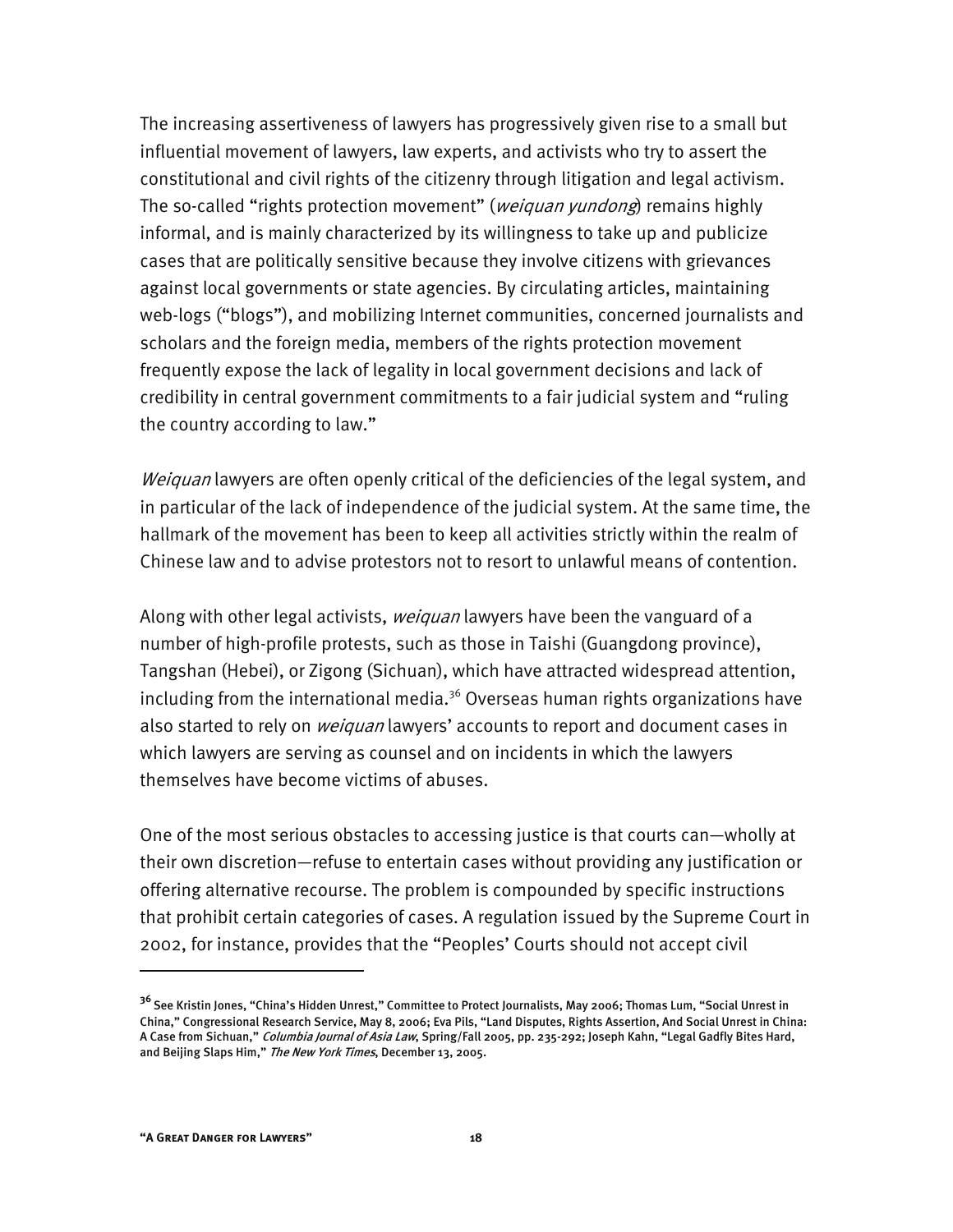lawsuits from plaintiffs if they concern disputes that have arisen during the course of State-Owned Enterprises reforms carried out by responsible government departments."37

Residents in Beijing reported that the courts were instructed to refuse cases involving residents forcibly evicted for urban redevelopment, and lawyers routinely complain that the courts will turn down cases without even explaining their decisions.<sup>38</sup> But making legal avenues appear futile in the eyes of the growing number of powerless and disenfranchised citizens left behind by economic reforms might ultimately heighten the risk of social unrest.

The Ministry of Public Security estimated the number of "mass incidents" at 87,000 during 2005, up more than 6 percent from 2004 and quadruple what it was a decade ago.39 In December 2005 police opened fire on villagers opposing land confiscations in the southern village of Dongzhou, Guangdong province, killing at least three protesters.40 In May 2006 China's top environment watchdog, the State Environmental Protection Agency (SEPA), acknowledged that over 50,000 protests related to pollution had been recorded in 2005.<sup>41</sup> Pan Yue, deputy director of SEPA, stated that environmental problems had "become one of the main factors that affect national safety and social stability."<sup>42</sup> (Although state media have reported a

-

**<sup>37</sup>**Supreme People's Court of the People's Republic of China, "Regulations on various problems regarding the hearing of cases of civil dispute arising in enterprise reforms," effective January 1st, 2003, art. 3.

<sup>&</sup>lt;sup>38</sup> See, for example, Jerome A. Cohen, "China's Legal Reform at the Crossroad," *The Far Eastern Economic Review*, March 2006, pp. 23-27. Cohen notes that "[i]n too many cases, plaintiffs with justifiable legal grievances are simply denied access to the courts by one means or another."

**<sup>39</sup>** The Ministry of Public Security has referred interchangeably to "mass incidents" and "public order disturbances" for the 87,000 figure. Given the lack of a precise definition and the politically sensitive nature of social unrest in China, these statistics should be taken as indicating a trend rather than absolutes. PRC Ministry of Public Security Press Conference, "Press Release: Ministry of Public Security Report on the Trend of Social Order and Disaster in 2005," January 20, 2006 ["公安 部召开新闻发布会通报2005年全国社会治安形势暨火灾形势", 2006-01-20],

http://www.mps.gov.cn/cenweb/brjlCenweb/jsp/common/article.jsp?infoid=ABC00000000000001018 (accessed August 3, 2006); "Data show social unrest on the rise in China," *The Financial Times*, January 19, 2006.

**<sup>40</sup>** "China: Dongzhou Killings Must Be Investigated," Human Rights Watch news release, June 1, 2006, http://hrw.org/english/docs/2006/06/01/china13489.htm.

**<sup>41</sup>** "Environment issues addressed more urgently," China Daily, May 4, 2006.

**<sup>42</sup>** Ibid.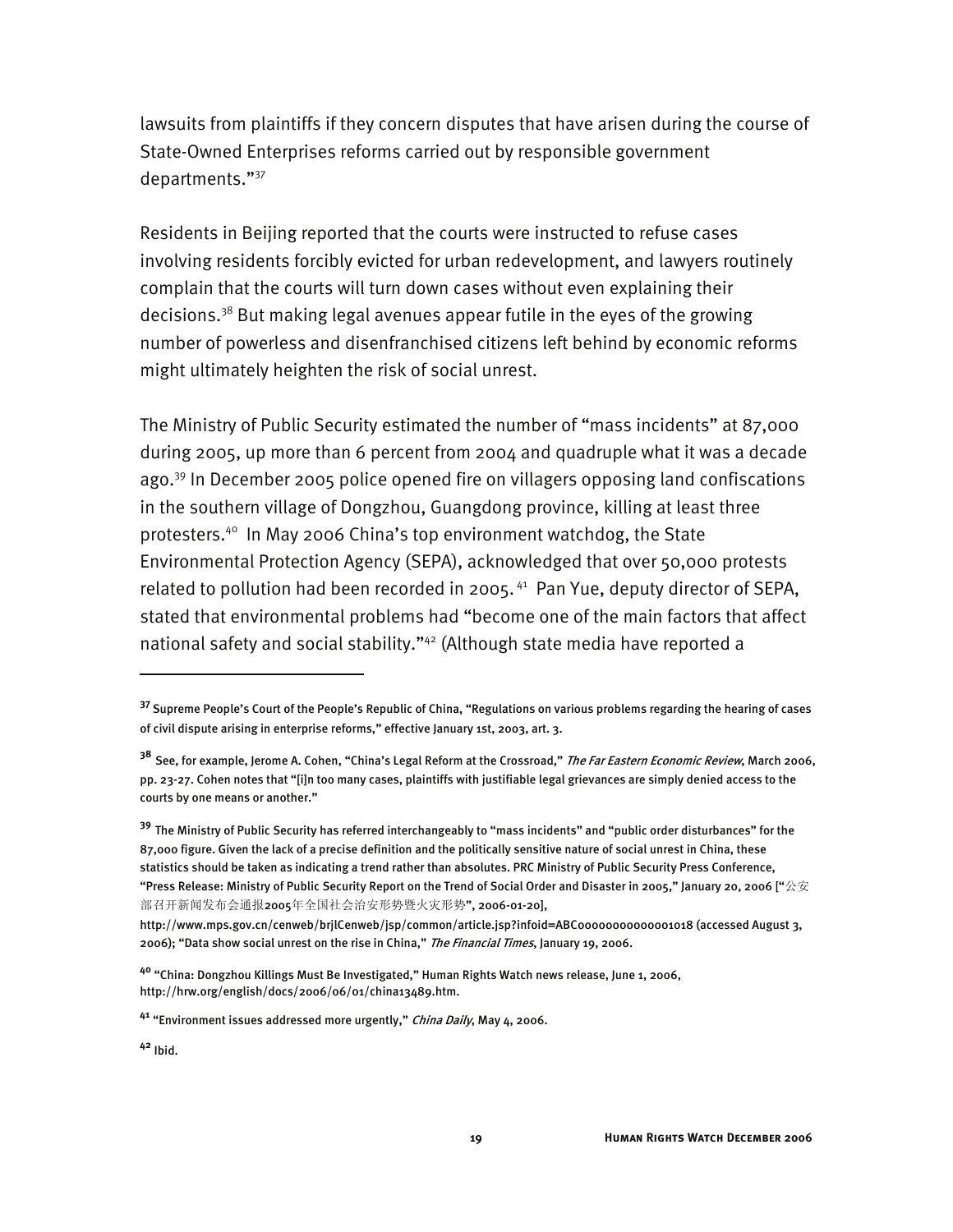decrease of the number of incidents during the first nine months of 2006, this decrease is most likely due to under-reporting by local officials. Anecdotal evidence points to heightening, rather than diminishing social conflicts.**<sup>43</sup>**)

The central authorities have recognized the link between abuses, unrest, and the need to develop legal services for preventing the escalation of disputes. Premier Wen Jiabao acknowledged in January 2006 that "some localities are unlawfully occupying farmers' land and not offering reasonable economic compensation and arrangements for livelihoods, and this is sparking mass incidents in the countryside."44 Two months later, in his annual report to the National People's Congress, China's parliament, he promised "effective legal services and legal aid so as to provide effective help to people who have difficulty filing lawsuits," and a "strict, impartial, and civilized enforcement of the law." 45

Actual developments and practice, however, have contradicted these promises. Instead of enhancing lawyers' ability to do their work, on March 20, 2006, the government imposed new limitations by adopting the Guiding Opinions on Handling Mass Cases. Weiguan lawyers became targeted in the name of preserving "social stability." On April 11, 2006, Luo Gan, a senior member of the Politburo and the head of the party Central Committee's Legal and Political Committee,<sup>46</sup> urged the adoption of "forceful measures … against those who, under the pretext of rights-protection (weiquan), carry out sabotage,... so as to protect national security and the political stability of society."47

**<sup>43</sup>** Richard McGregor, "Beijing reports decline in protests," The Financial Times, November 8, 2006.

**<sup>44</sup>**"Chinese PM Warns on Rural Unrest," BBC News Online, January 20, 2006, http://news.bbc.co.uk/2/hi/asiapacific/4630820.stm (accessed January 21, 2006).

**<sup>45</sup>** "Text of Chinese premier's government work report at NPC session," BBC Monitoring Asia Pacific, March 5, 2006.

**<sup>46</sup>** Luo Gan is currently a member of the Politburo Standing Committee of the 16th CPC Central Committee. He is also a state councilor, a member of the Leading Party Group of the State Council and secretary of the CPC Political and Legislative Affairs Committee of the 16th CPC Central Committee.

**<sup>47</sup>** Luo Gan, "Bolstering the teaching of the concept of socialist rule by law: Conscientiously strengthening the political thinking of the political and legal ranks," *Seeking Truth*, Issue No. 433, June 16, 2006 [罗干, "深入开展社会主义法治理念教育 切实加强政法队伍思想政治建设", 求是, 2006年6月16日(总 433 期)],

http://www.qsjournal.com.cn/qs/20060616/GB/qs^433^0^1.htm (accessed October 16, 2006).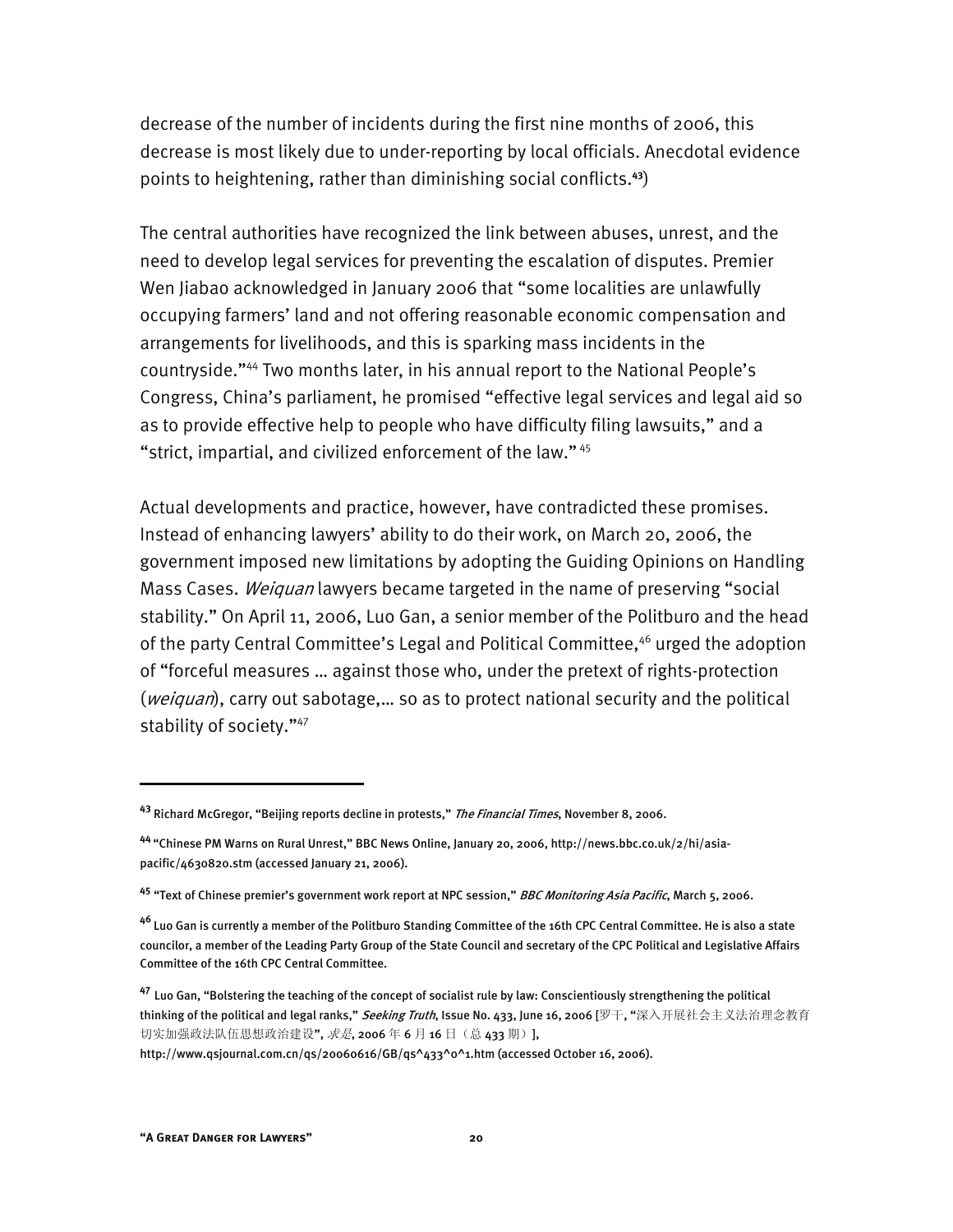### Box: Mass incidents on the rise (April 2005-November 2006)

- November 10, 2006 Thousands of protesters rampage through a hospital in Sichuan province after the death of a young boy whose guardians could not afford to pay treatment fees. At least 10 people are injured in fighting with police.
- November 8, 2006 Thousands of villagers near Shunde, Guangdong, clash with riot police after barricading officials and foreign businessmen in a warehouse they said had been built on illegally seized land.
- October 23-24, 2006 Thousands of university students from Jiangxi province's Clothing Vocational College march through campus and riot after state media reports that school authorities had deceived new students about their eventual qualifications and issued fake diplomas.
- August 20, 2006 Villagers of Maoming, Guangdong province, detain a number of government officials in the course of a dispute about water tariffs. Police forces are dispatched and a dozen villagers are injured in the ensuing clash.
- August 1, 2006 Hundreds of villagers near Linhai municipality, Zhejiang province, clash with police over land seizures. Thirty villagers are reportedly injured.
- July 29, 2006 Christians in eastern China's Zhejiang province clash with police. The violence occurs as the police tries to break up a 3,000-strong protest against the demolition of a church. Twenty people are injured, including four seriously.
- July 27, 2006 Around a thousand workers riot over working conditions at a factory producing toys for McDonald's in Dongguan, Guangdong province.
- June 2006 Around a thousand policemen violently disperse a sit-in organized by villagers opposing the construction of a chemical plant in Guangxi. Four villagers are placed in criminal detention.
- June 2006 Thousands of students ransack their university in Zhengzhou, Hunan province, in a dispute over diplomas.
- May 2006 Thousands of residents of Loufeng township near Suzhou, Jiangsu province, protest over the conditions of their forced relocation. The police detain a dozen protesters.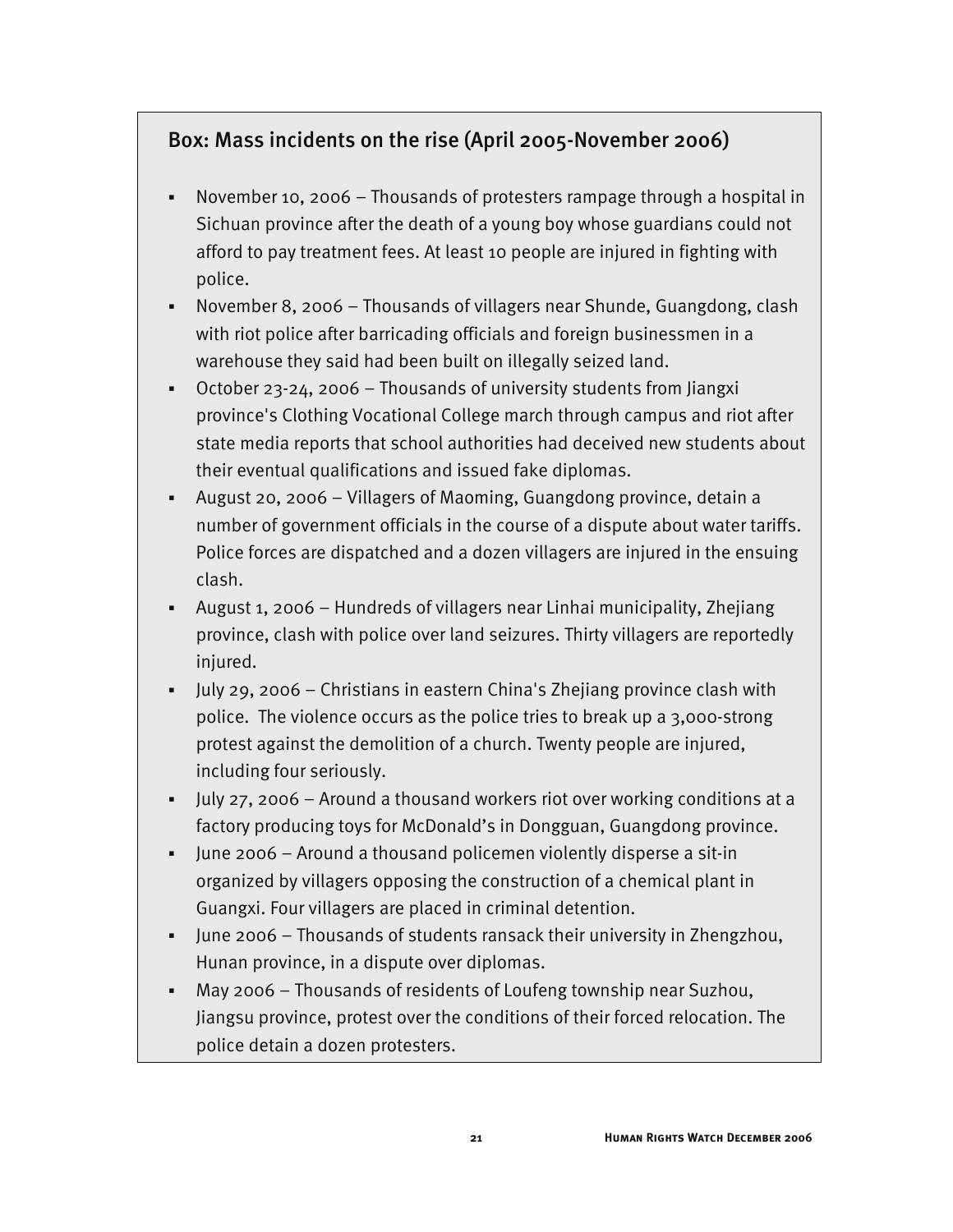- January 2006 Hundreds or thousands of protesters clash with police over inadequate compensation for farmland taken for industrial use in Panlong village, Sanjiao township, Guangdong province.
- December 2005 A dispute over the construction of an electricity generating plant and related property seizures culminates in a violent clash in Dongzhou village near Shanwei city, Guangdong province. Police open fire, killing at least three protesters.
- September 2005 Over a hundred workers at a shoe factory in Guangzhou, Guangdong province, battle police and smash vehicles while protesting over unpaid wages.
- August 2005 Police beat villagers protesting against pollution from a battery factory in Zhejiang province.
- August 2005 Unemployed residents of Daye, Hubei province, attack government offices and destroy cars after the police break up an earlier demonstration over an official plan to annex Daye to a larger city, Huangshi. Ten people are sentenced to prison terms ranging from one to five years for their involvement in the protests.
- July 2005 Residents of Taishi village near Guangzhou, capital of Guangdong province, submit a petition to remove their village chief for embezzling public funds. After one of their leaders is arrested, 1,500 villagers clash with 500 armed police.
- July 2005 Some 3,000 migrant workers at a Hong Kong-owned garment factory near Guangzhou riot over a pay dispute. A report of the incident published in the local press mentions that there are thousands of such "explosions" every year.
- July 2005 Farmers in Xinchang, 200 kilometers south of Shanghai, attack a pharmaceutical plant over pollution it emits.
- June 2005 About 150 kilometers southwest of Beijing, approximately 300 hired thugs attack a group of farmers who have camped on disputed land that the local government plans to use to build a power plant. The farmers protest the lack of proper compensation for their land. Six villagers are reportedly killed in the attack, which is captured on video by a protester and shown on Chinese websites. Higher governmental authorities sack the local party chief and mayor and return the farmland.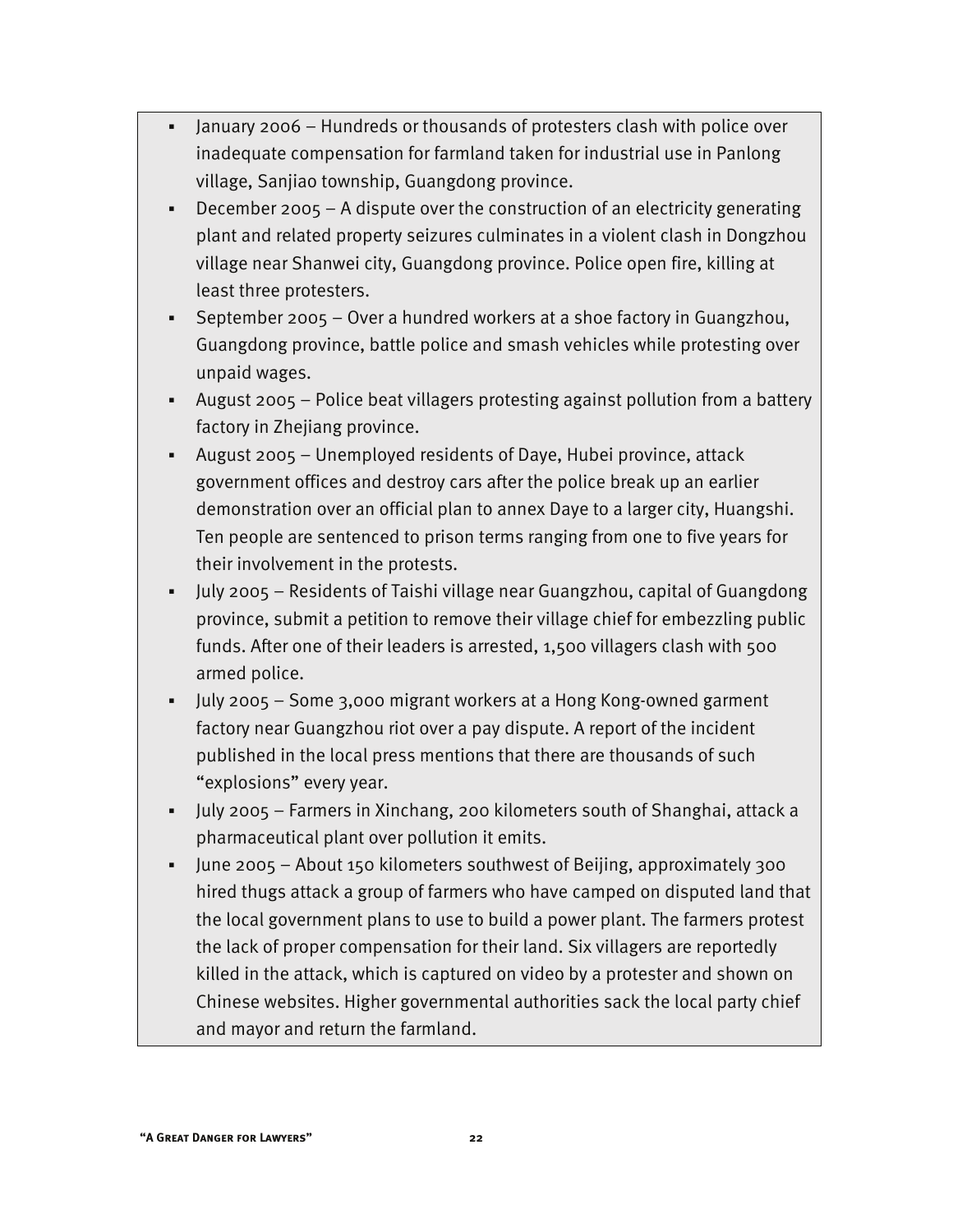April 2005 – Some 20,000 peasants from several villages in Huashui township, Zhejiang province, who have been complaining for four years about industrial pollution from an industrial park that they claim has ruined their agricultural livelihood, fight with police. The factories are eventually shut down, but protest leaders are arrested.

Sources: Media reports; Social Unrest in China, Congressional Research Service, May 8, 2006.

In the following months the government's hostility towards the *weiquan* movement was reflected in the arrest and conviction of three of its most outspoken members, Chen Guangcheng, Gao Zhisheng, and Guo Feixiong. All three men had been providing legal advice to protesters and plaintiffs suing government authorities—Gao as a qualified lawyer, Chen and Guo as legal advisers (under Chinese law, it is not a necessary condition to be a qualified lawyer to be entrusted by a defendant, including in criminal trials).48

#### *Guo Feixiong*

I

Guo Feixiong (also known as Yang Maodong, his real name) is best known for providing legal assistance to villagers in Taishi, Guangdong province, as they sought to remove the allegedly corrupt village leader from office. As a result of his involvement, he was detained on September 13, 2005, and held incommunicado until October 4, when his legal representatives Guo Yan and Gao Zhisheng were notified of his arrest on suspicion of "assembling crowds to disturb public order." He was released without charge on December 27. In February 2006 he was detained again, by the Beijing Public Security.<sup>49</sup> In August he was formally arrested on suspicion of "running an illegal business."<sup>50</sup> His wife told Agence France-Presse that

**<sup>48</sup>** Article 32 of the Criminal Procedure Law allows "persons recommended by a public organization or the work unit the defendant belongs to, and their guardians, relatives and friends" to represent a defendant.

**<sup>49</sup>** Amnesty International, "China: Fear of torture and ill treatment: Yang Maodong (also known as Guo Feixiong) (m)," AI Index: ASA 17/008/2006, February 9, 2006.

**<sup>50</sup>** "Detained Rights Activist and Lawyer Formally Arrested," South China Morning Post, October 3, 2006.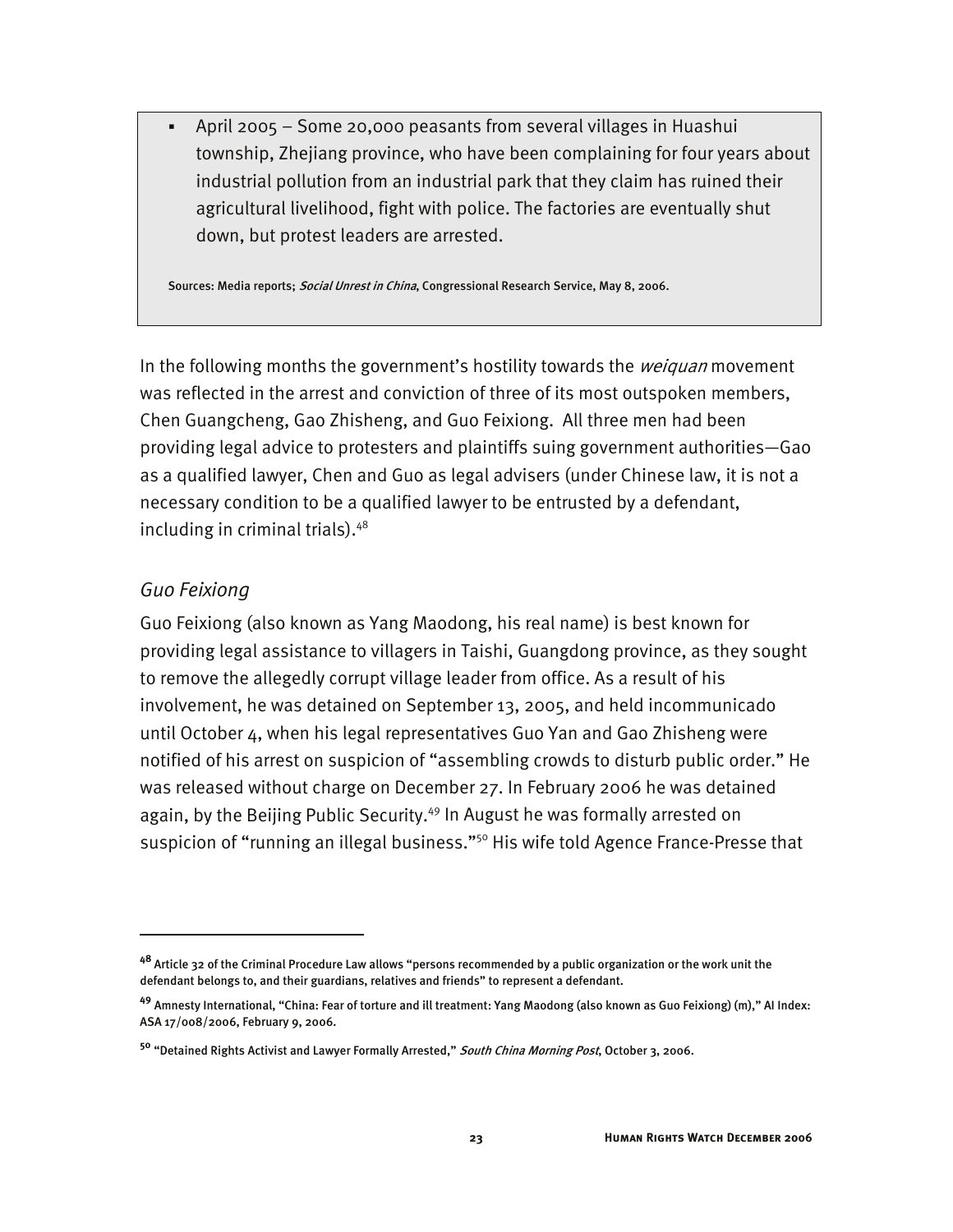she "refused to sign the arrest notice and told the police [her] husband was innocent."51

#### *Chen Guangcheng*

Chen Guangcheng, a self-taught rights advocate, was sentenced in August 2006 to four years and three months' imprisonment for allegedly "damaging property and organizing a mob to disturb traffic" in August 2006. The initial trial was fraught with irregularities and an appellate court ordered a retrial, which took place in late November and where the original verdict was upheld.<sup>52</sup>

In March 2005 Chen learned from villagers that officials in Linyi, a city in Shandong province, had subjected thousands of people trying to evade restrictive population control laws to midnight raids, beatings, late-term forced abortions, and compulsory sterilization.<sup>53</sup> In June 2005 he filed a lawsuit and then traveled to Beijing to discuss the case with legal scholars, lawyers, and foreign journalists. Soon after, the lawsuit was rejected. On August 12, 2005, local officials imprisoned Chen and his immediate family in their home and shut off all outside communication. They were detained there for seven months (Chen managed to escape in September, but was apprehended in Beijing and returned to Linyi). On March 11, 2006, Yinan county police officers "disappeared" Chen for three months, officials acknowledging only on June 11 that he was formally detained in the Yinan County Detention Center.

On June 21 the Yinan County People's Procuracy approved Chen's arrest. That same day Chen's lawyers, Li Jinsong and Zhang Lihui, were able to visit him, but from then on authorities escalated the pressure to deny access to defense witnesses and materials for all the lawyers and activists involved. On June 22 police officers took lawyer Li in for questioning. Unknown assailants beat three other lawyers defending villagers jailed for supporting Chen. When Li Jinsong and Li Subin, another member of Chen's legal team, tried to visit Chen's wife on June 23, they were stopped and

**<sup>51</sup>**"Chinese police arrest civil rights lawyer," Agence France-Presse, October 2, 2006.

**<sup>52</sup>** "China abortion activist sentenced", BBC News Online, August 24, 2006, http://news.bbc.co.uk/1/hi/world/asiapacific/5281440.stm (accessed November 23, 2006).

**<sup>53</sup>** "China: Release 'Barefoot Lawyer,'" Human Rights Watch news release, July 19, 2006, http://hrw.org/english/docs/2006/07/18/china13765.htm.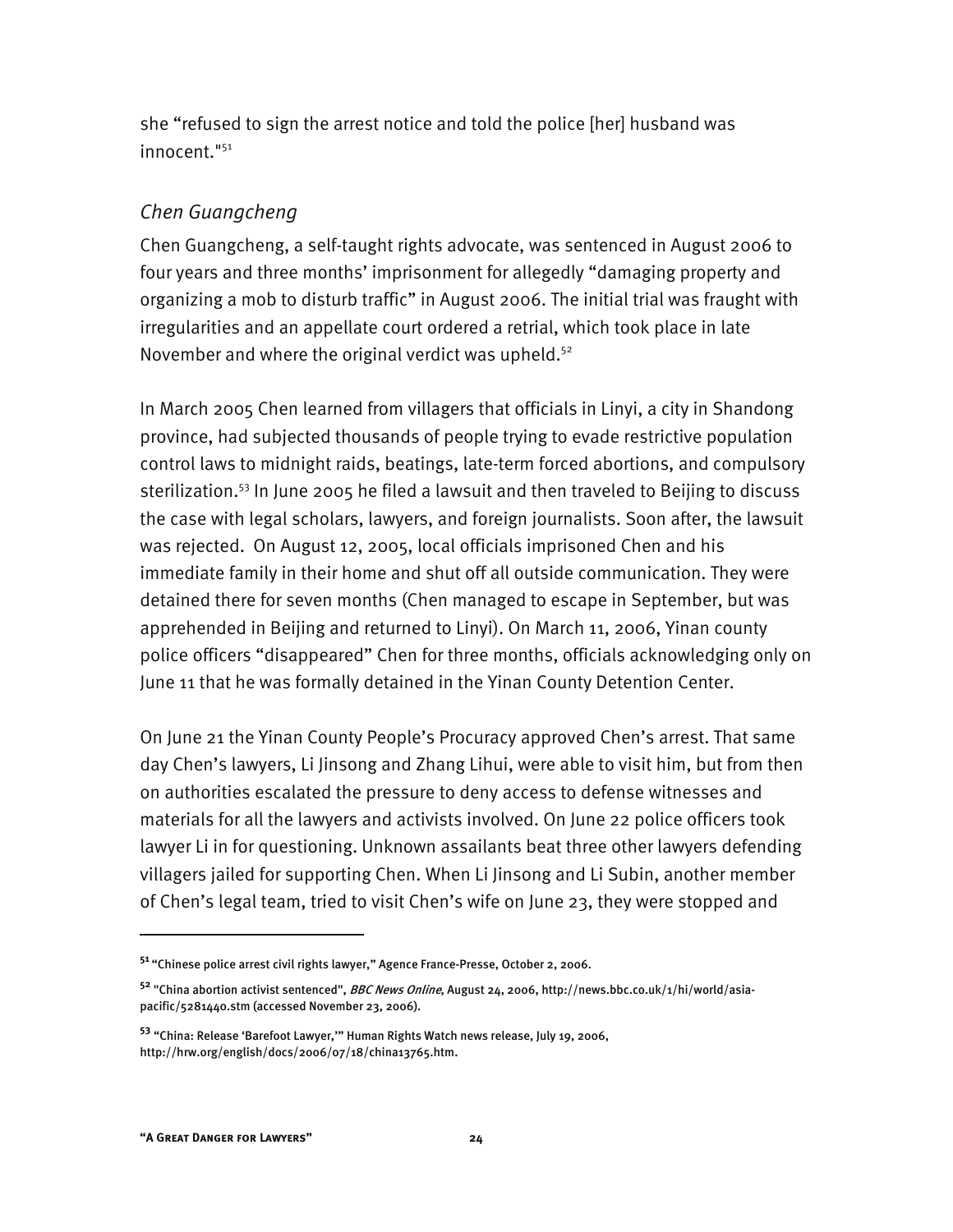beaten by guards. The following day, all the lawyers involved returned to Beijing. Li Jinsong and Li Subin tried returning to Shandong on June 27, only to be harassed again while the police stood by. Some 20 men overturned the lawyers' car. Police took Li Jinsong in for questioning once again.<sup>54</sup>

On the eve of Chen's trial, all three of his lawyers were detained by Yinan police. None of Chen's lawyers were allowed in the courtroom for the trial on August 24, 2006. Instead, authorities appointed their own public defender for Chen just before the trial began. The trial lasted just two hours and Chen was sentenced to four years and three months of imprisonment for "damaging property and organizing a mob to disturb traffic."

In what was seen as a response to an international outcry, an appellate court on October 30 overturned the conviction and ordered a retrial.<sup>55</sup> The retrial, on November 27, was equally mired by severe violation of due process. Chen's three lawyers, Xu Zhiyong, Li Jinsong, and Teng Biao, were harassed on their arrival in Linyi the day before the trial by dozens of plainclothes agents who refused to identify themselves. 56 A key witness who had admitted providing a false testimony against Chen under police duress and whom Chen's lawyers intended to call at the trial was kidnapped by unidentified men, and two other defense witnesses were similarly taken away. Lawyer Teng Biao was detained for four hours by the police. The judge refused to adjourn the case despite the forced disappearances of the defense witnesses, prompting Chen's lawyers at one point to storm out of the court in protest. On December 1, the court upheld the original verdict and sentence.<sup>57</sup>

In April 2006, Time magazine named Chen one of its "100 people most influential in shaping our world."58

**<sup>54</sup>** Ibid.

<sup>&</sup>lt;sup>55</sup> Joseph Kahn, "Rights advocate wins a retrial, a rarity in Chinese courts," *The New York Times*, November 1, 2006 .

**<sup>56</sup>** Maureen Fan, "Rare Retrial Begins for Blind Chinese Legal Activist Proceedings Again Marked By Tumult, Attorneys Say," The Washington Post, November 28, 2006.

**<sup>57</sup>** Maureen Fan, "Chinese Activist's Sentence Is Reaffirmed," The Washington Post, December 1, 2006.

**<sup>58</sup>** "TIME 100: The People Who Shape Our World", Time, April 30, 2006.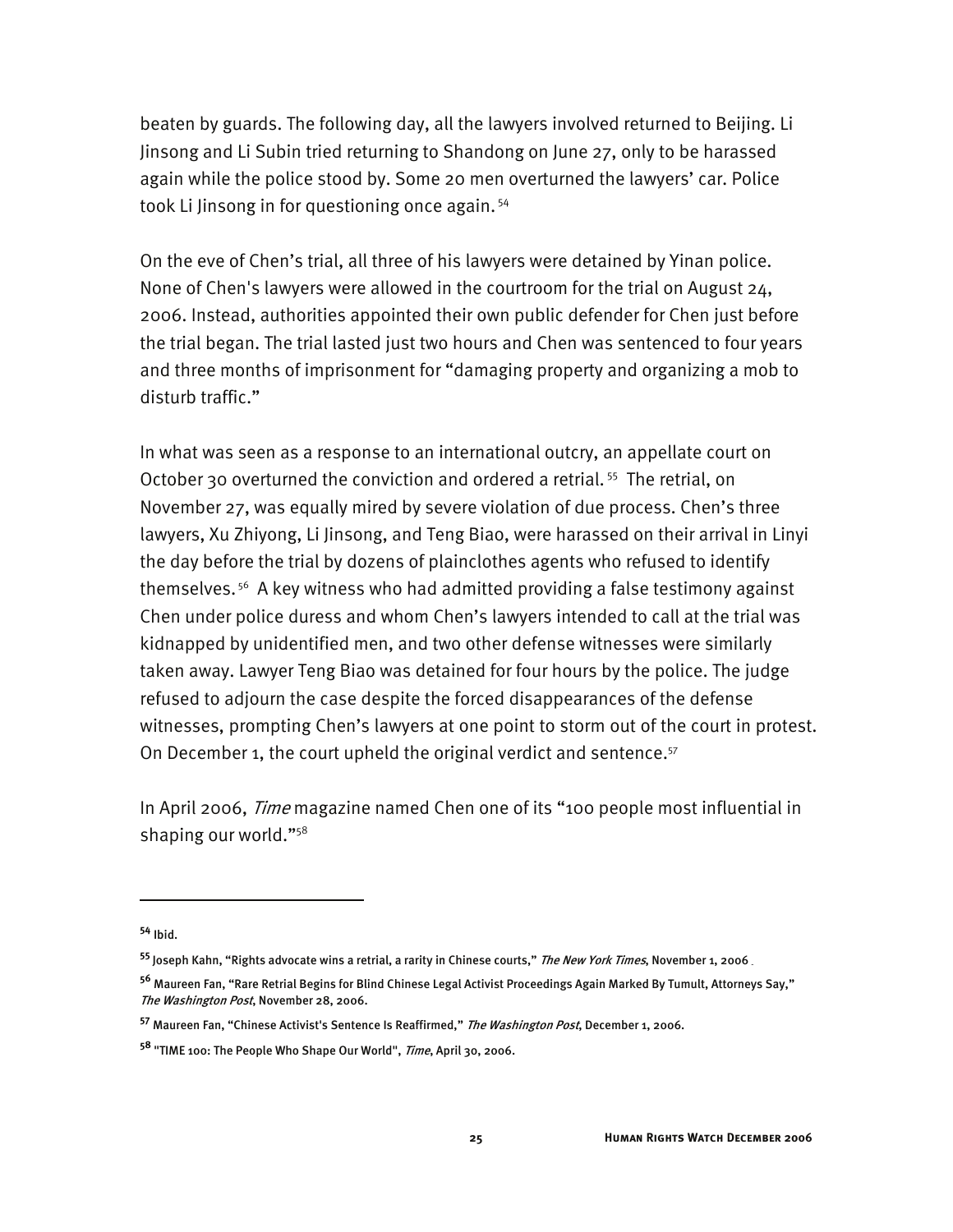#### *Gao Zhisheng*

Gao Zhisheng, one of China's foremost human rights lawyers, is being held incommunicado on charges of "inciting subversion." He was arrested on August 15, 2006, and formally charged on September 15, although his family was only notified on October 12.

As the director of the Beijing-based Shengzhi Law Office, Gao has done pro bono work for forcibly evicted homeowners, members of the Falungong religious sect, underground Christians, fellow lawyers, and democracy activists. In November 2005 the operations of the Shengzhi Law Office were suspended by the Beijing Municipal Bureau of Justice for one year. One month later, Gao Zhisheng's license to practice law was revoked. He was then subjected to continuous surveillance and other forms of harassment and intimidation by the authorities.

His arrest came on the heels of a hunger strike he organized to protest violence against dissidents. Prosecutors charged him on September 15 with "inciting subversion," a state security crime often used against political dissidents. The police have denied his lawyer contact with Gao on grounds that the case involves unspecified "state secrets."59

**<sup>59</sup>** Joseph Kahn, "China Arrests Human Rights Lawyer Who Criticized State," The New York Times, October 15, 2006.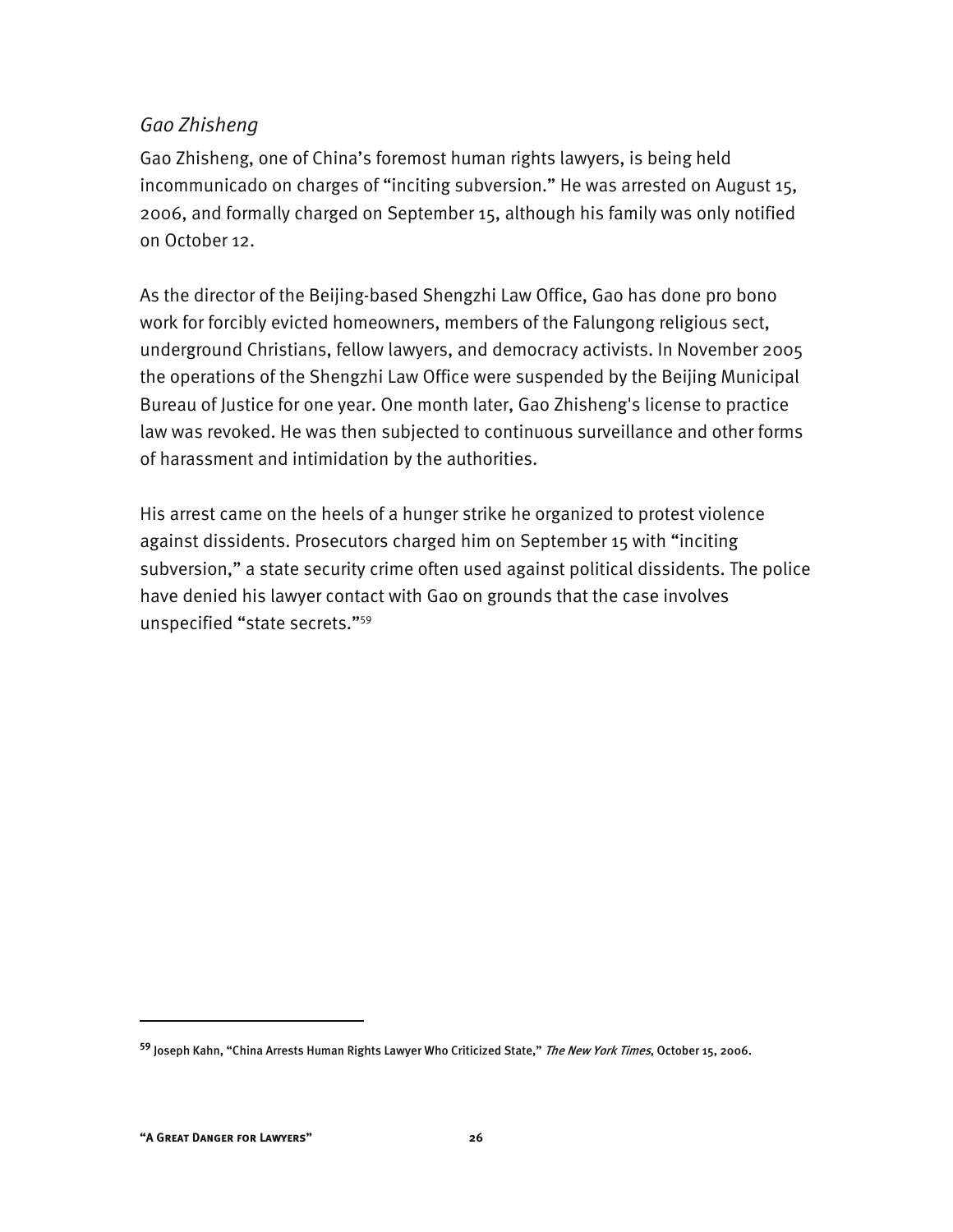#### **V. The New Guiding Opinions**

After a lawyer has accepted a mass case, he must… promptly report the situation to the relevant government departments. —Section II of the Guiding Opinions

From the overall principles to the detailed content, everything is wrong in these Guiding Opinions.

—Zhang Sizhi, former vice-chair of the Beijing Lawyers Association

The Guiding Opinions of the All-China Lawyers Association on Lawyers Handling Mass Cases were adopted "on a trial basis" on March 20, 2006, by the Standing Committee of the ACLA.<sup>60</sup> They were not made public until April 15, when they were posted on the website of the ACLA. Administrative measures adopted on a trial basis are fully operative and generally constitute the first step towards more permanent statutes, which are often more constraining.<sup>61</sup>

The Guiding Opinions open with a preamble explaining the goal and basis of the regulations, followed by five sections covering the definition of mass cases and the general responsibilities of lawyers; the requirements for handling relationships with clients, judicial agencies, the government, the media, and the public; the requirements for the acceptance of mass cases by law firms; the duties of local lawyers associations; and legal liability. The Guiding Opinions recognize the positive role of lawyers for the legal system, noting that "[l]awyers who intervene in mass cases are helpful to the government, enterprises, and other opposing parties in their lawful handling of matters" and, when handling individual cases, "help promote

-

**<sup>60</sup>** Guiding Opinions of the All-China Lawyers Association on Lawyers Handling Mass Cases, adopted "on a trial basis" on March 20, 2006, by the Standing committee of the ACLA ("Guiding Opinions"). [中华全国律师协会关于律师办理群体性案件 指导意见, 2006 年 3 月 20 日 常务理事会通过并试行.]

**<sup>61</sup>** Jianfu Chen, "The Development and Conception of Administrative Law in the PRC," Law in Context, 16(2), 1998, pp. 72-105.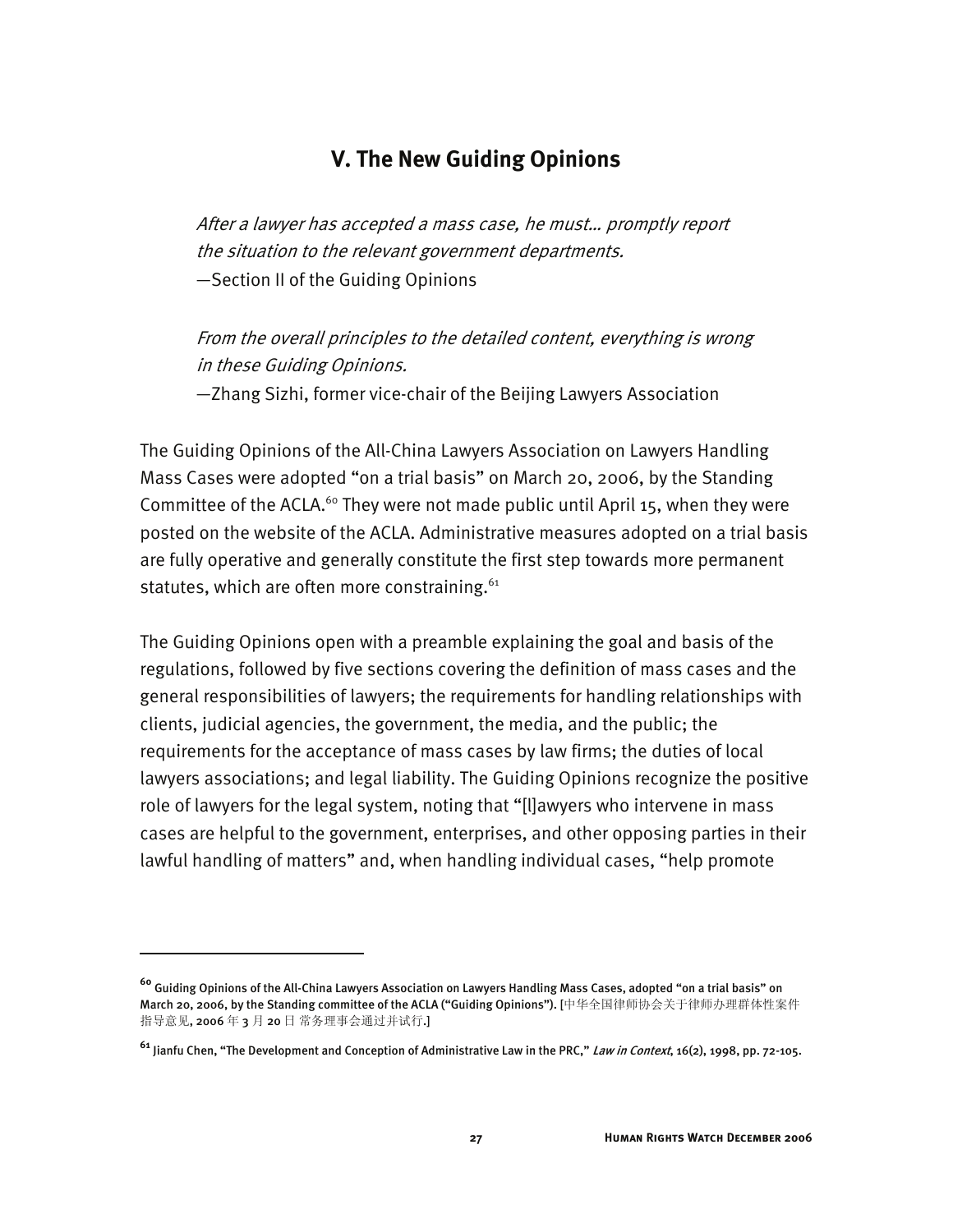judicial and legislative activities and lawful administration" by issuing "legal opinions and suggestions."62

Mass cases are defined as those "involving 10 or more plaintiffs" who have initiated a common lawsuit or a series of legal proceedings on a common matter.<sup>63</sup> The preamble refers specifically to issues of "land confiscation, forced eviction, relocation from reservoir areas, enterprise restructuring, environmental pollution and other aspects of the protection of the rights and benefits of rural residents."<sup>64</sup> These cases "usually involve complex social, economic and political factors, and have varied impacts on state and society that cannot be ignored."<sup>65</sup>

All but two of the provisions of the Guiding Opinions set forth new restrictions and additional duties for lawyers handling mass cases, so as to "regulate and guide" the work of lawyers handling these cases.<sup>66</sup> Section V states that lawyers are to abide by these Guiding Opinions "when taking on important sensitive cases." The Guiding Opinions cover not only litigation (su song) but also other forms of professional services, such as providing advice for non-litigious (fei susong) resolutions such as mediation or conciliation or petitioning through the Letters and Visits (petition) system. They impose new requirements for lawyers in their relations with plaintiffs, lawyers associations, justice bureaus, government departments, and the media. In effect, the Guiding Opinions limit the ability of lawyers to prosecute some of the most important kinds of cases regarding human rights in China today.

A central problem with the Guiding Opinions is the vagueness of the language contained in many key provisions, which opens the door to arbitrary interpretations by the authorities (terms such as "sensitive" or "major impact" cases and cases that have "adverse consequences," or criteria such as "good political quality,"

**<sup>62</sup>** Guiding Opinions, Section 1, sub-section 1. (The numbering and bulleting format of the Guiding Opinion is not consistent throughout its five sections. For the sake of clarity paragraphs numbered with Chinese numerals are referred to here as "subsections" and those numbered with Arabic numerals as "points.")

**<sup>63</sup>**Ibid., Section 1, sub-section 1.

**<sup>64</sup>**Ibid., Preamble.

**<sup>65</sup>** Ibid., Preamble.

**<sup>66</sup>**Ibid., Preamble.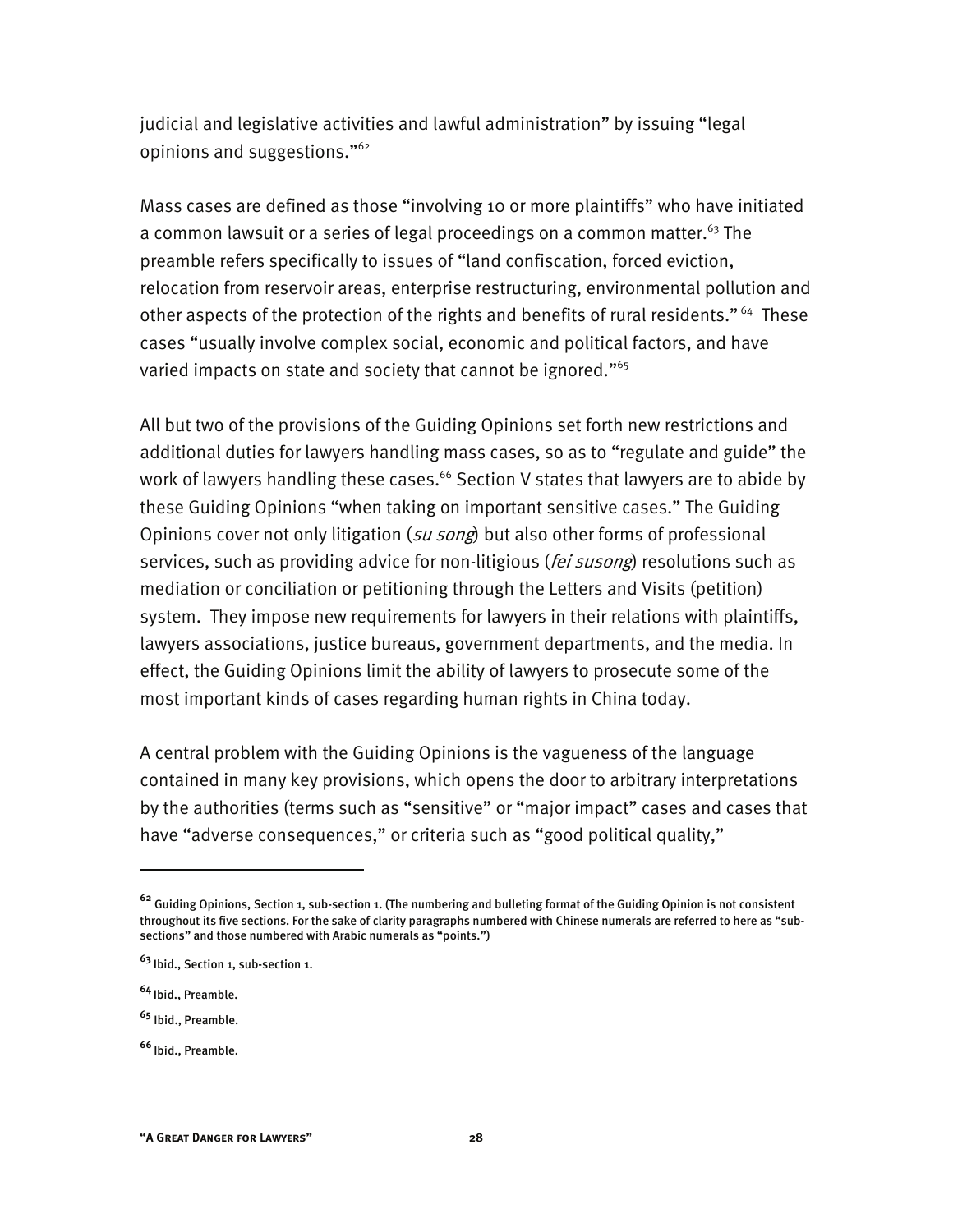"interfering with the normal operations of the state agencies," or a "great sense of social responsibility"). This is particularly disappointing in a document produced by a legal institution.

Two further provisions provide that local lawyers associations must help safeguard lawyers' lawful rights<sup>67</sup> and that cases initiated before the issuing of the Guiding Opinions must be brought into conformity with the new requirements.<sup>68</sup> Below we set out in greater detail key provisions of the Guiding Opinions, and Human Rights Watch's related concerns.

# A. Tightening of control by the judicial bureaus and other governmental departments

The Guiding Opinions state that, after a lawyer has accepted a mass case, he or she must accept the "guidance and supervision" of the judicial bureau.<sup>69</sup> Lawyers must also "promptly and fully communicate" with the bureau, and "assist the judicial agency in ascertaining the facts."<sup>70</sup> The exact extent of the "guidance and supervision" is not defined, which allows for arbitrary interpretation by the authorities.

The Ministry of Justice, an administrative organ under the State Council, oversees judicial bureaus and departments at the provincial and local levels. These judicial agencies are administrative entities rather than part of the court system.<sup>71</sup> The authority wielded over the judicial system by the party's Legal and Political Committees are such that they can easily instruct the judicial authorities to use the Guiding Opinions to bar lawyers from taking on sensitive cases that could result in exposure of government abuses.

**<sup>67</sup>**Guiding Opinions, Section IV, points 4 and 5.

**<sup>68</sup>** Ibid., Section V.

**<sup>69</sup>** Ibid., Section I, sub-section 3.

**<sup>70</sup>**Ibid., Section II, "Relations with judicial agencies."

**<sup>71</sup>** See Randall Peerenboom, "Lawyers in China: Obstacles to Independence and the Defense of Rights," Lawyers Committee for Human Rights, March 1998.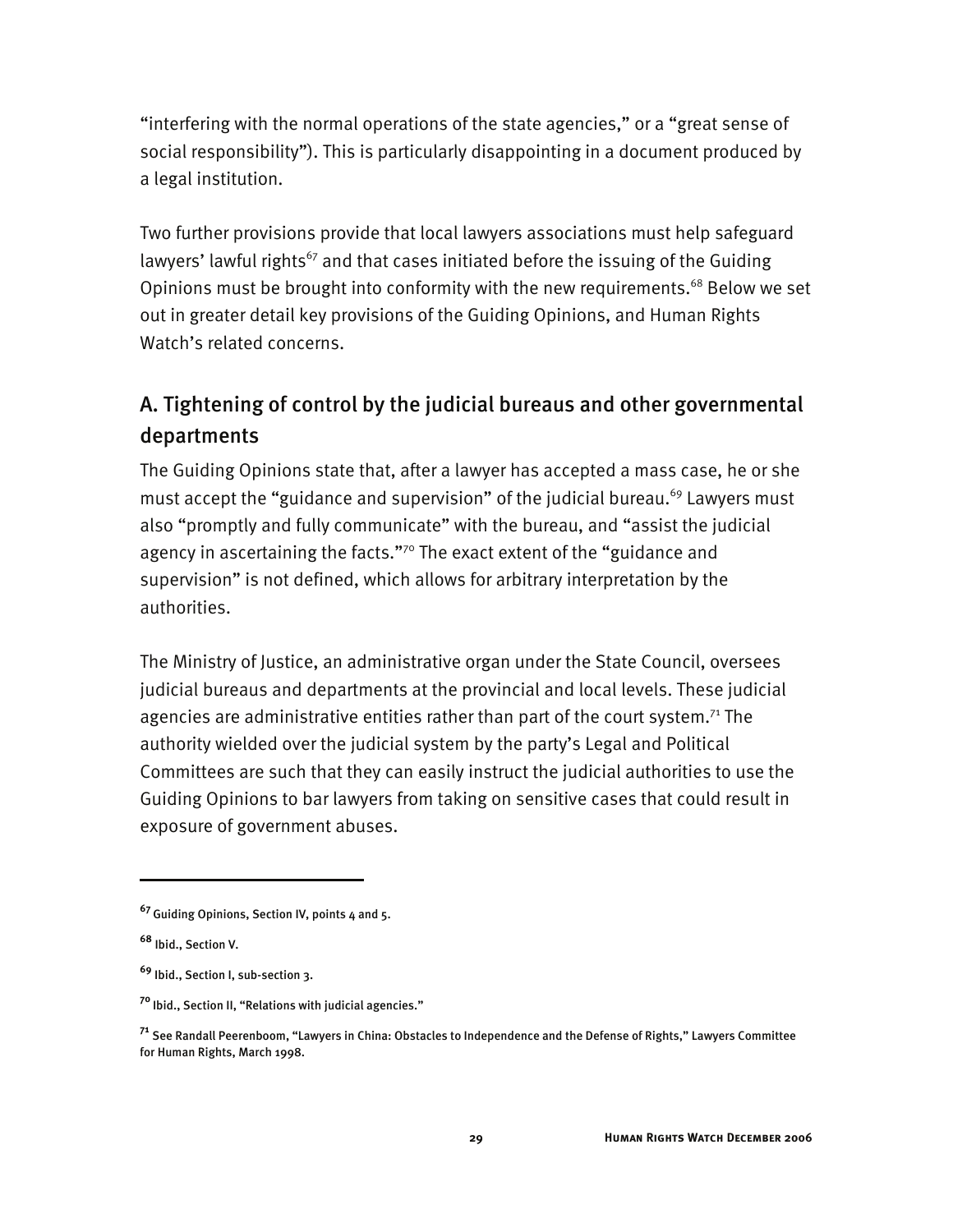By requiring lawyers to accept the instructions emanating from the local judicial bureaus, the Guiding Opinions further open the door to interference of unscrupulous local authorities. In practice, on account of the hierarchical structure of local governments, higher-level governmental departments and party committees can issue instructions to their subordinated judicial bureaus about cases in which the local government itself is the defendant. When the authorities tried to rein in Gao Zhisheng (before ultimately arresting him a few months later, see above), the Beijing Judicial Bureau handed him "a list of cases and clients that were off limits." $72$ 

This leaves the plaintiff seeking redress little chance of success. For example, lawyers representing rural residents displaced by a highway project would have to accept the "guidance" of the departments of the very authorities that had authorized the eviction in the first place. Many of the most acute protests in recent years have been triggered by local governments' attempts to pay derisory compensation for taking over rural land, in the knowledge that farmers would have no effective way to contest the legality of the decision. In June 2006 an official from the Ministry of Land and Resources acknowledged that more than one million cases involving landrelated irregularities had built up in the previous two years.<sup>73</sup>

Even less politically sensitive initiatives that have been endorsed by the government, such as public interest litigation in consumer rights and environmental protection areas, could find themselves in jeopardy under the new Guiding Opinions.

## B. Requiring lawyers to share confidential information with the authorities

Section II of the Guiding Opinions requires a lawyer to "promptly and fully communicate with the relevant justice bureau" about mass cases as well as actively pass information about the dispute "to the judicial agency," and "assist … [that] agency in ascertaining the facts." If lawyers discover problems that may "intensify"

**<sup>72</sup>** Joseph Kahn, "Lawyer takes on China's 'unwinnable' cases," The New York Times, December 12, 2005.

**<sup>73</sup>** "Local Governments Linked to Most Serious Cases of Using the Land Illegaly," Legal Daily, June 6, 2006. ["严重土地违法多 与地方政府有关," *法制日报*, 2006-06-06.] A survey of 15 cities carried by the ministry indicated at least 60 percent of the land developed in metropolitan areas since September 2004 had either been illegally obtained or used, while in other cases the proportion was as high as 90 per cent.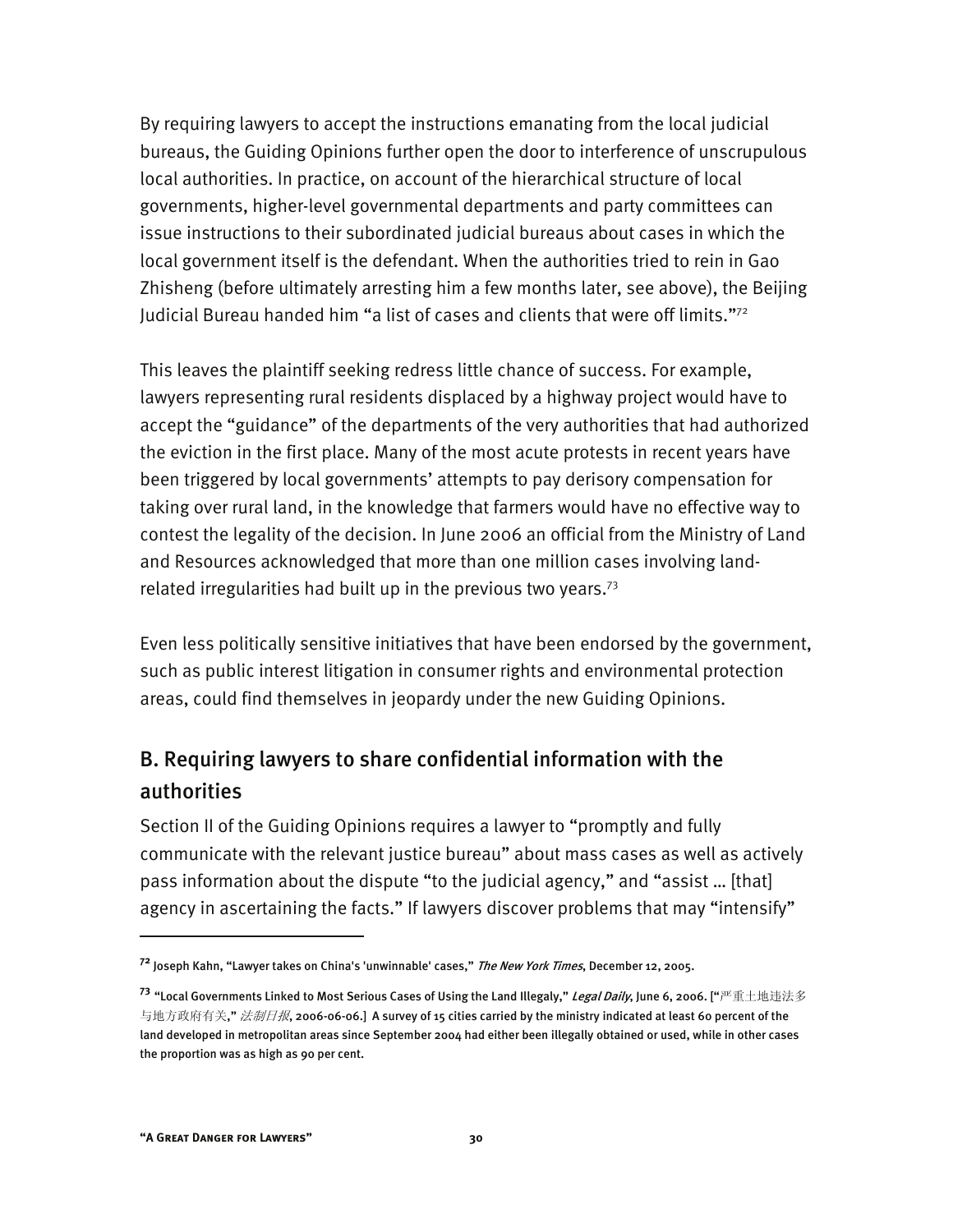the dispute, or discover that the dispute may escalate, they must immediately report it to the judicial authorities.<sup>74</sup> Lawyers are also instructed to avoid the "distortion" of the details of the case or false testimonies that create a situation "where the popular mood becomes unstable."75 If this is the case, the lawyer is obliged to "promptly report the situation to the relevant government departments." $76$ 

These provisions negate the principle of confidentiality between lawyer and client and quash the ability of plaintiffs to enjoy meaningful legal representation. The contradiction is particularly acute in cases where one of the parties is precisely the authorities to which the lawyer must report: in many of the cases of local protests that have been documented, local governments not only refused to entertain the plaintiffs' grievances, but also intimidated or retaliated against them.77 Lawyers routinely complain that local governments are the most significant source of external interference in preventing access to justice.<sup>78</sup>

#### C. Strengthening of controls exercised by the lawyers associations

The Guiding Opinions add a second layer of controls over individual lawyers and law firms by requiring that they communicate with and receive the supervision of the local lawyers association. Even though lawyers associations are already under the administrative supervision of the judicial bureaus, the Guiding Opinions establish specific requirements for mass cases that do not exist for other types of cases. When a lawyer accepts a mass case, he must immediately report the case to the local

**<sup>74</sup>** Guiding Opinions, Section II, "Relations with government."

**<sup>75</sup>** Ibid., Section II, "Relations with the client."

**<sup>76</sup>** Ibid, Section II. "Relations with government." The Guiding Opinions leave unclear what should be considered as the "relevant" government departments, but they are most likely the departments that have jurisdiction over the issue at hand, such as the land management bureau in the case of a land dispute, or the tax bureau for a dispute over abusive taxation.

**<sup>77</sup>** See, for example, Eva Pils, "Land Disputes, Rights Assertion, And Social Unrest in China: A Case from Sichuan," Columbia Journal of Asia Law, Spring/Fall 2005, pp. 235-292.

**<sup>78</sup>** See Ye Qing and Gu Yuejin, eds., Study of the Lawyers System in China (Shanghai: Shanghai Academy of Social Sciences Press, 2005). [叶青, 顾跃进(主编), *中国律师制度研究*, 上海: 上海社会科学出版社, 2005.]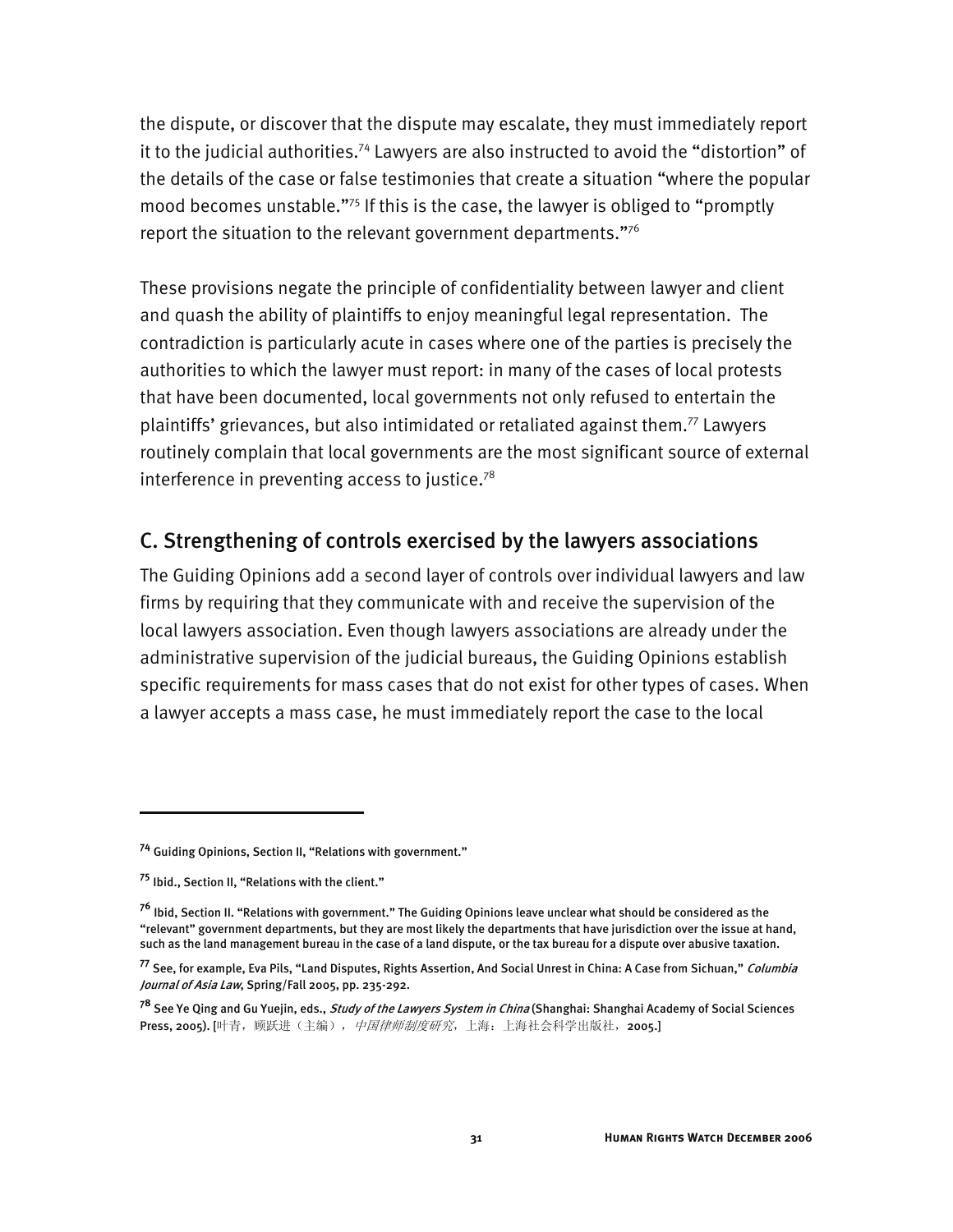lawyers association.79 A law firm retained for a mass case must also report it to the lawyers association to which the firm is subordinate.<sup>80</sup>

The lawyers associations must report and "share information" on these cases with the judicial bureaus,<sup>81</sup> and have the responsibility to "supervise, regulate, and safeguard" lawyers' handling of mass cases.<sup>82</sup> In mass cases that have or are expected to have a "major impact," the associations are also required to promptly "communicate and coordinate" with the "relevant [governmental] bureaus."83

In practice, a lawyer involved in a case that the local authorities wish to keep out of public view would have to report developments that may lead to publicity or protests by informing the government of the intentions of his clients. For example, a lawyer representing villagers who have taken a polluting factory to court would have to alert the government authorities if he or she were to learn that they intended to hold a sitin in front of its gates.

Lawyers associations have the authority to look into how a lawyer is handling a case and to put forward suggestions.<sup>84</sup> They can propose or remind each party's lawyers to enter into mediation and negotiation, and to resolve conflict.<sup>85</sup> If asked by a law firm, $^{86}$  they can also issue directly an opinion to the "masses." $^{87}$ 

- **<sup>82</sup>** Ibid., Section I, sub-section 3.
- **<sup>83</sup>** Ibid., Section IV, point 3.
- **<sup>84</sup>** Ibid., Section IV, point 1.
- **<sup>85</sup>** Ibid., Section IV, point 6.

**<sup>79</sup>** Guiding Opinions, Section III, point 1.

**<sup>80</sup>** Ibid., Section III, point 1.

**<sup>81</sup>** Ibid., Section IV, point 7.

**<sup>86</sup>**Ibid., Section IV, point 6.

**<sup>87</sup>** Ibid., Section IV, point 3.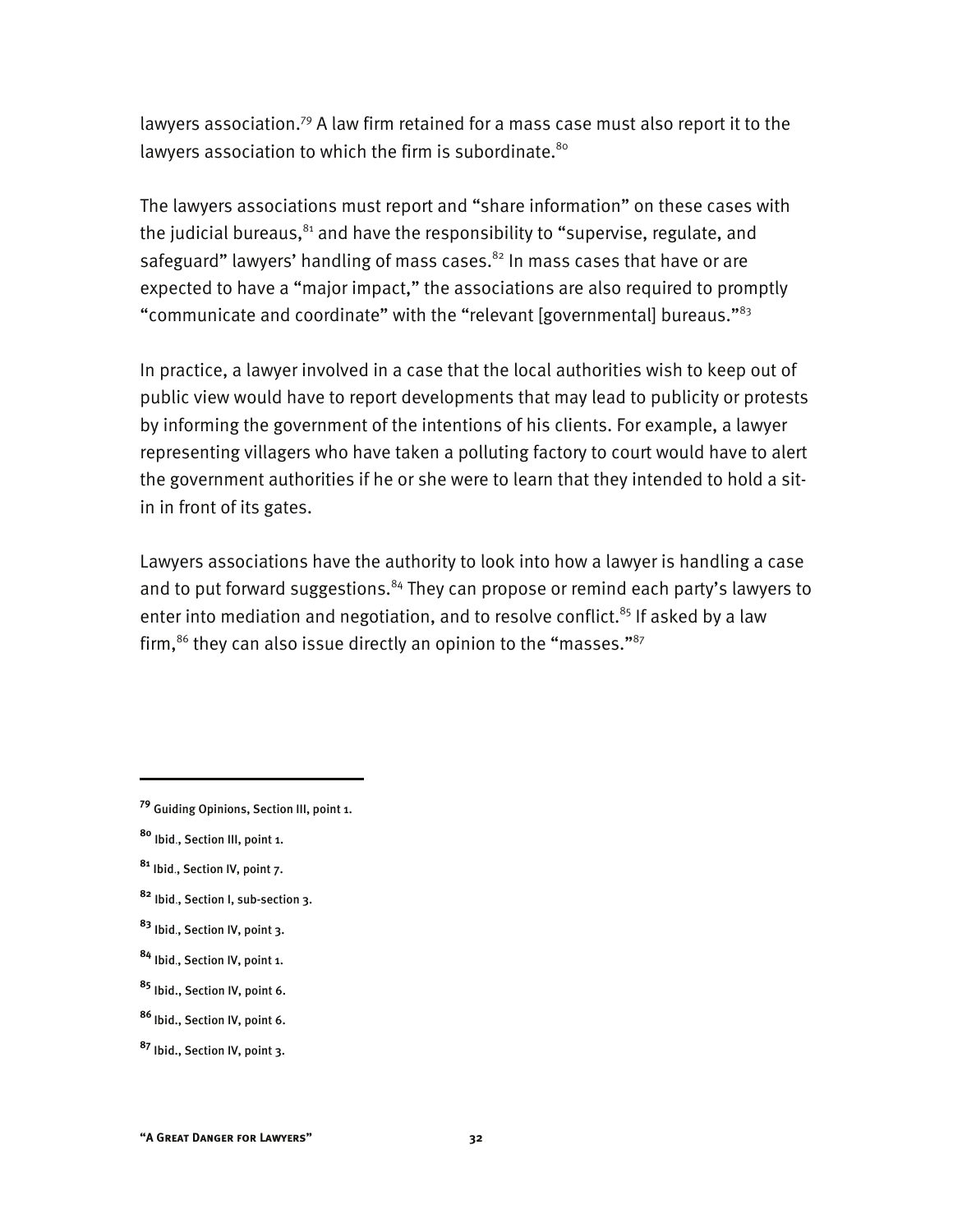#### D. Introduction of specific requirements for accepting cases

The Guiding Opinions introduce for law firms requirements supplementary to the Law on Lawyers regarding the steps by which they accept cases. These serve as additional deterrents to lawyers who want to take up mass cases.

Section III states that the initial consultation with the plaintiffs must be conducted by a minimum of two lawyers of "good political quality" and "abundant experience."<sup>88</sup> The decision to undertake a case must be decided by at least three partners.<sup>89</sup> The director of the law firm assumes "full responsibility for oversight and supervision."<sup>90</sup> Law firms that decide to take a case must complete a comprehensive record of their acceptance of the case<sup> $91$ </sup> and promptly report it to the local lawyers association.92

These requirements seek to hold firms explicitly responsible for the deeds of their lawyers when they handle mass cases. Requiring the full approval of at least three partners of the firm may be sufficient in many cases to dissuade lawyers from engaging in such cases by spreading the responsibility—and therefore the consequences—of taking up mass cases from individual lawyers to groups of partners.

The provision requiring lawyers to be of "good political quality" places political loyalty to the CPC over professional responsibility or the right to counsel. In the Chinese political lexicon, the requirement to be of "good political quality" is understood as compliance with party directives. The CPC relies on lawyers who are themselves party members to form the backbone of the legal profession. One of the roles of the judicial bureaus in charge of lawyers is to organize political

-

**<sup>88</sup>** Ibid., Section III, point 3.

**<sup>89</sup>** No provision is made for firms with fewer than three partners. Since joining a law firm is an absolute requirement for lawyers to practice (article 23 of the Law on Lawyers), one- or two-person firms are very uncommon. National People's Congress of the PRC, Law of the People's Republic of China on Lawyers (Revised 2001), adopted December 29, 2001, effective January 1, 2002.

**<sup>90</sup>** Guiding Opinions, Section III, point 2.

**<sup>91</sup>**Ibid., Section III, point 3.

**<sup>92</sup>** Ibid., Section III, point 1.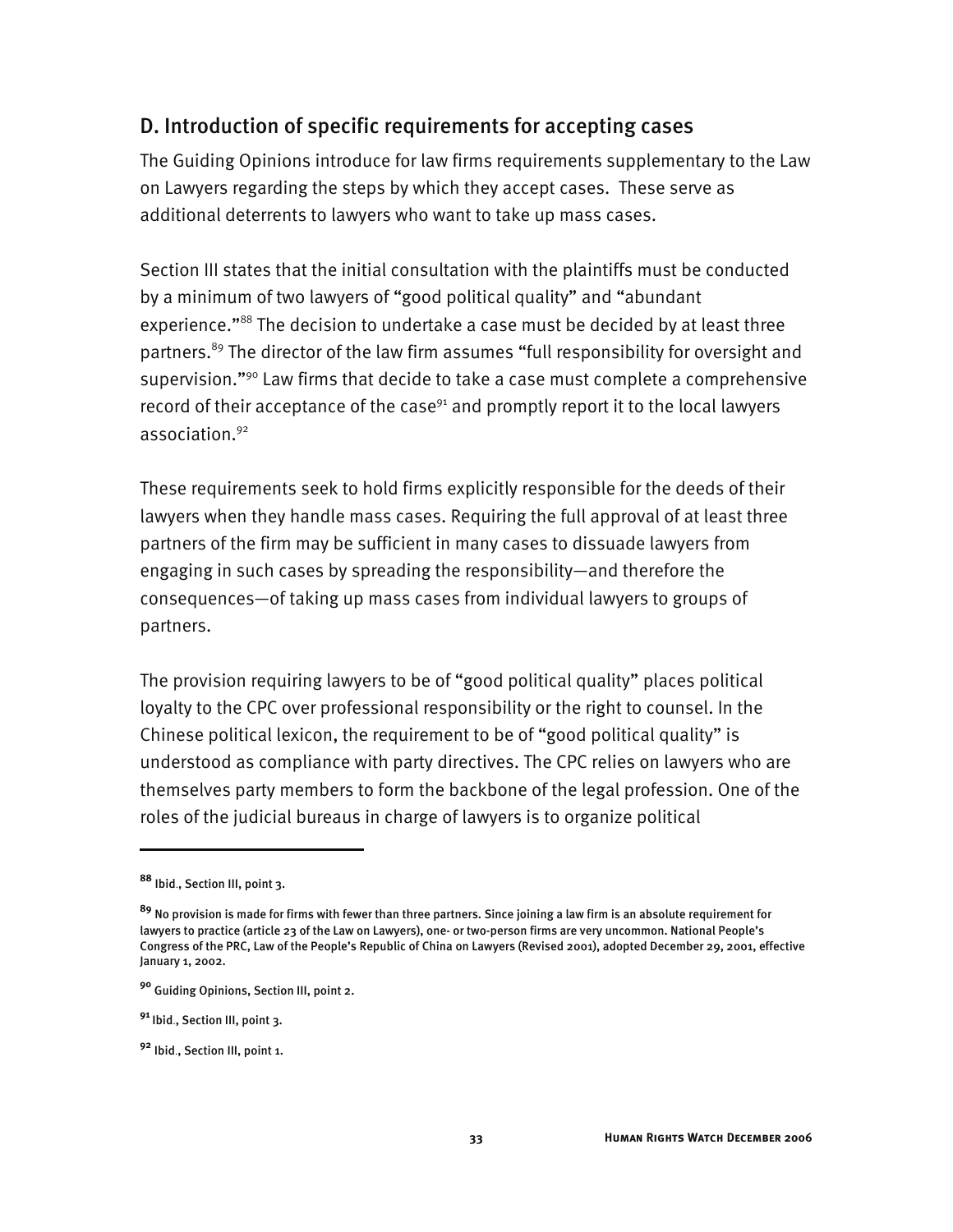indoctrination sessions for lawyers. In some localities, attendance at these meetings is compulsory for the renewal of law licenses.

## E. Greater restrictions on working with petitioners

Under article 41 of the Chinese constitution, citizens have the right to petition any state organs for violation of the law or dereliction of duty. Millions of petitions are filed every year, and thousands of people travel to Beijing to petition the central authorities when they are unable to obtain redress at the local level.

Two clauses of the Guiding Opinions pertain to the provision of legal services to plaintiffs who are petitioning through the Letters and Visits system. The Guiding Opinions prohibit lawyers from "instigating" and "participating" in petitioning activities with or on behalf of their clients. $93$  This prohibition is a further curtailment of their independence and a violation of both their clients' and their own constitutional rights to petition.

Despite its abysmally low rate of success, collective petitioning (*jiti shangfang*) constitutes a way for citizens sharing the same grievance to organize, publicize, and seek the intervention of higher authorities to intervene in their cases, and is often conducted in conjunction with ongoing legal processes and various forms of protests.94 As such, it is seen by the authorities as a potential factor in, or indicator of, social unrest.<sup>95</sup> In recent years a number of prominent lawyers and legal experts have helped protesters draft and circulate petitions, including to media organs and government departments.96

In 2005 the government also launched a campaign to "resolve" petitioners' grievances that in some cases involve the assistance of local lawyers. Yet in these

-

**<sup>93</sup>** Ibid., Section II, "Relations with the client."

**<sup>94</sup>** A recent study found that only three of two thousand petitioners surveyed had their problems resolved. Human Rights Watch, "We Could Disappear At Any Time."

**<sup>95</sup>** In recent years, the number of petitions across the country has skyrocketed, prompting the authorities to enact new regulations in 2005 that aim at containing them at the local level. Petitioners often face persecution and violence, which largely go unsanctioned by the authorities. See Human Rights Watch, "We Could Disappear At Any Time."

**<sup>96</sup>** See, for example, Yu Meisun, "The Diary of a Peasant Advocate," China Rights Forum, No 3, 2004, pp. 61-67.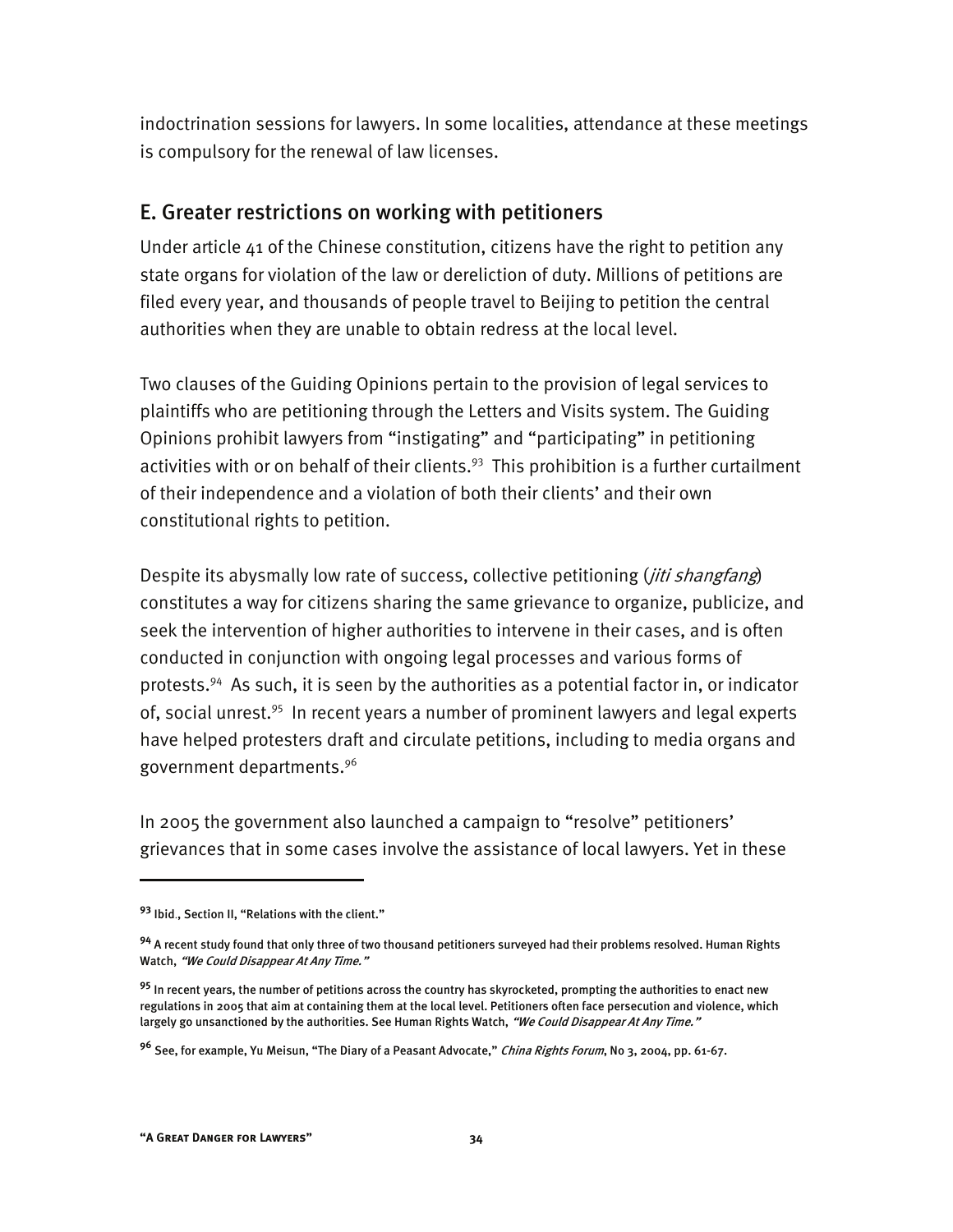instances the Guiding Opinions now stipulate that lawyers must "persuade their clients not to take their petitions to higher levels or to organize mass petitions."97 Instead, they instruct lawyers to discourage collective or higher-level petitioning.

The absence of petitions therefore becomes a criterion of the "successful" resolution of a mass case in the eyes of the authorities. "When 3,000 households were evicted… to make way for the Olympics village project," an article published in the People's Daily exemplified, "not one person petitioned."

The chief factor was that lawyers were involved early in the demolition and relocation process and assisted the government departments in reaching settlements. This is an example of lawyers participating successfully in the resolution of a mass case.<sup>98</sup>

The requirement that lawyers dissuade their clients to exercise their constitutional right to petition is clear interference with the duty of the members of the legal profession to represent their clients.

#### F. Discouraging contacts with media and foreign organizations

The Guiding Opinions warn lawyers to restrict contacts with the media. Lawyers must "be cautious in their commentary" and avoid "stirring up" news.<sup>99</sup> They must also "exercise caution" in their contacts with overseas organizations and media.100

The role of the media in publicizing cases, particularly cases of manifest injustice, has grown significantly with the spread of the Internet. Faced with powerful local authorities who often are able to prevent legal challenges to their decisions, many

-

**<sup>97</sup>**Guiding Opinions, Section III, point 4.

**<sup>98</sup>** "In Solving Mass Cases, the Role of Lawyers Cannot be Ignored," People's Daily Online, June 20, 2006. ["处理群体事件, 律 师作用不可忽视", *人民网*, 2006-06-20], reproduced at http://opinion.people.com.cn/GB/40604/4496965.html (accessed December 6, 2006).

**<sup>99</sup>** Guiding Opinions, Section II, "Relations with the media."

**<sup>100</sup>** Ibid., Section II, "Relations with the media."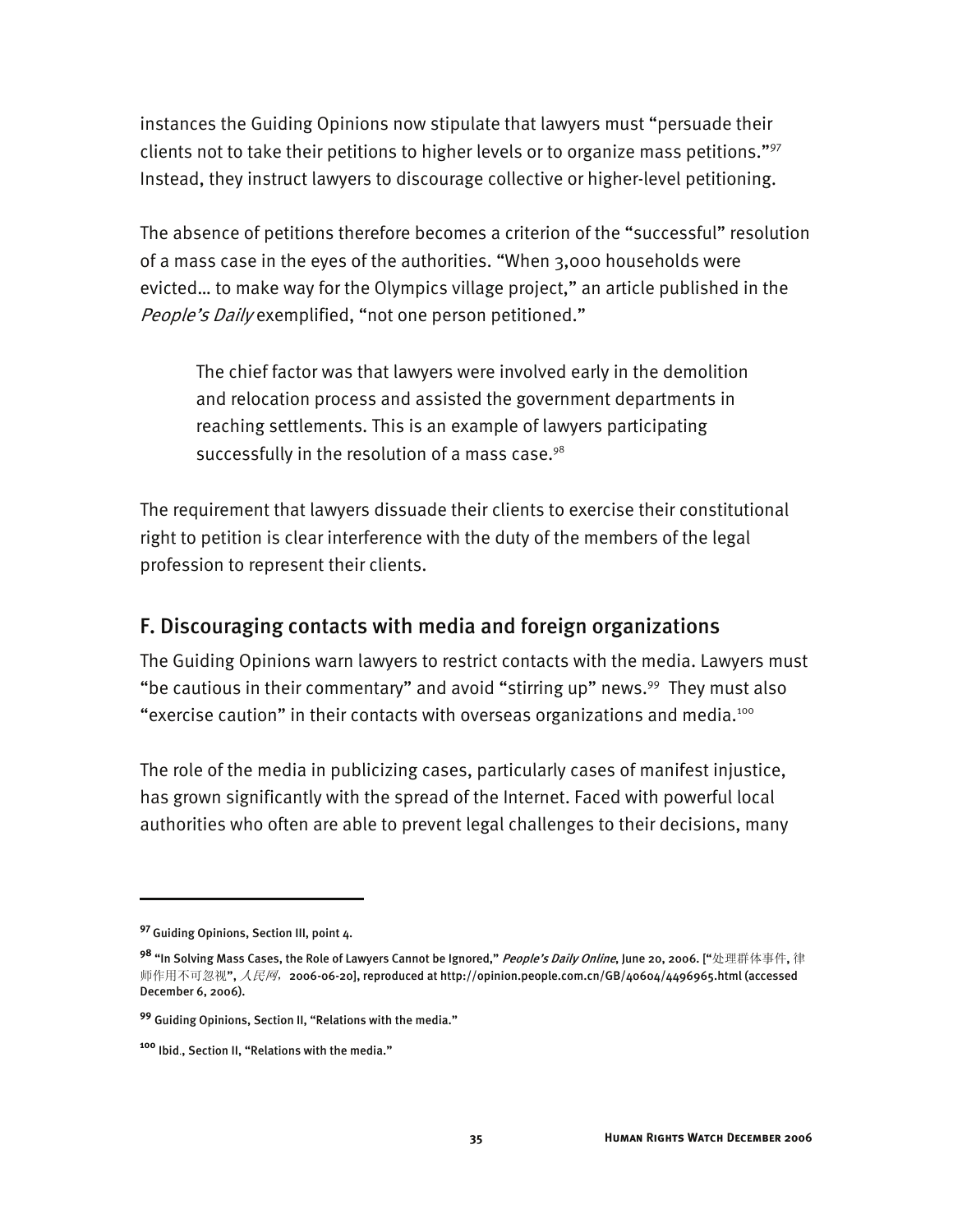lawyers try to generate pressure through the media.<sup>101</sup> Weiguan lawyers and law academics have also become a primary source of information about protracted disputes and unrest incidents. It is characteristic of the *weiquan* movement that it often involves coordination between local activists, lawyers and legal experts, and investigative journalists.<sup>102</sup>

Although the Guiding Opinions do not prohibit lawyers from talking to the media, they nevertheless specify that they should "be careful," "exercise caution," and avoid "stirring up news," without defining these terms or clearly stating the sanctions for violations.<sup>103</sup> This suggests that a lawyer who actively mobilized the media on cases or events that the government considers an embarrassment would be liable to sanctions. In subsequent comments after the promulgation of the Guiding Opinions, official media have denounced lawyers who "blacken the country" by disclosing or commenting on mass cases.<sup>104</sup> Suggesting that lawyers exercise caution in talking to "foreign organizations" further curtails their independence. Foreign reporters have also been subjected to state harassment while covering rural protests.

**<sup>101</sup>** For a general discussion of the relationship between the media and the legal system see Benjamin L. Liebman, "Watchdog or Demagogue? The Media in the Chinese Legal System," *Columbia Law Review*, 105:1, January 2005, pp. 1- 157. Liebman reports that "[l]awyers also comment that maintaining good relations with the media is important, particularly when representing weak or disadvantaged clients who are in disputes with locally influential persons or individuals" (p. 93).

**<sup>102</sup>** A prominent example was the Tangshan case, where law activists Yu Meisun and Li Baiguang partnered with the investigative journalist Zhao Yan—who was working at the time for the liberal journal China Reform—to expose the plight of relocated residents fighting for compensation. Yu Meisun has also recounted how he tried to get an influential program on China's Central Television (CCTV) to cover the cases of villagers involved in a land dispute. See Eva Pils, "Land Disputes, Rights Assertion, And Social Unrest in China: A Case from Sichuan," Columbia Journal of Asia Law, Spring/Fall 2005, pp. 235-292.

**<sup>103</sup>** Guiding Opinions, Section II, "Relations with the media."

**<sup>104</sup>** "Lawyers Handling Mass Cases Have Regulations," Legal Daily, May 24, 2005 ["律师办理群体性案件有章程", 法制日报, 2006-05-24], http://www.legaldaily.com.cn/bm/2006-05/24/content\_320333.htm.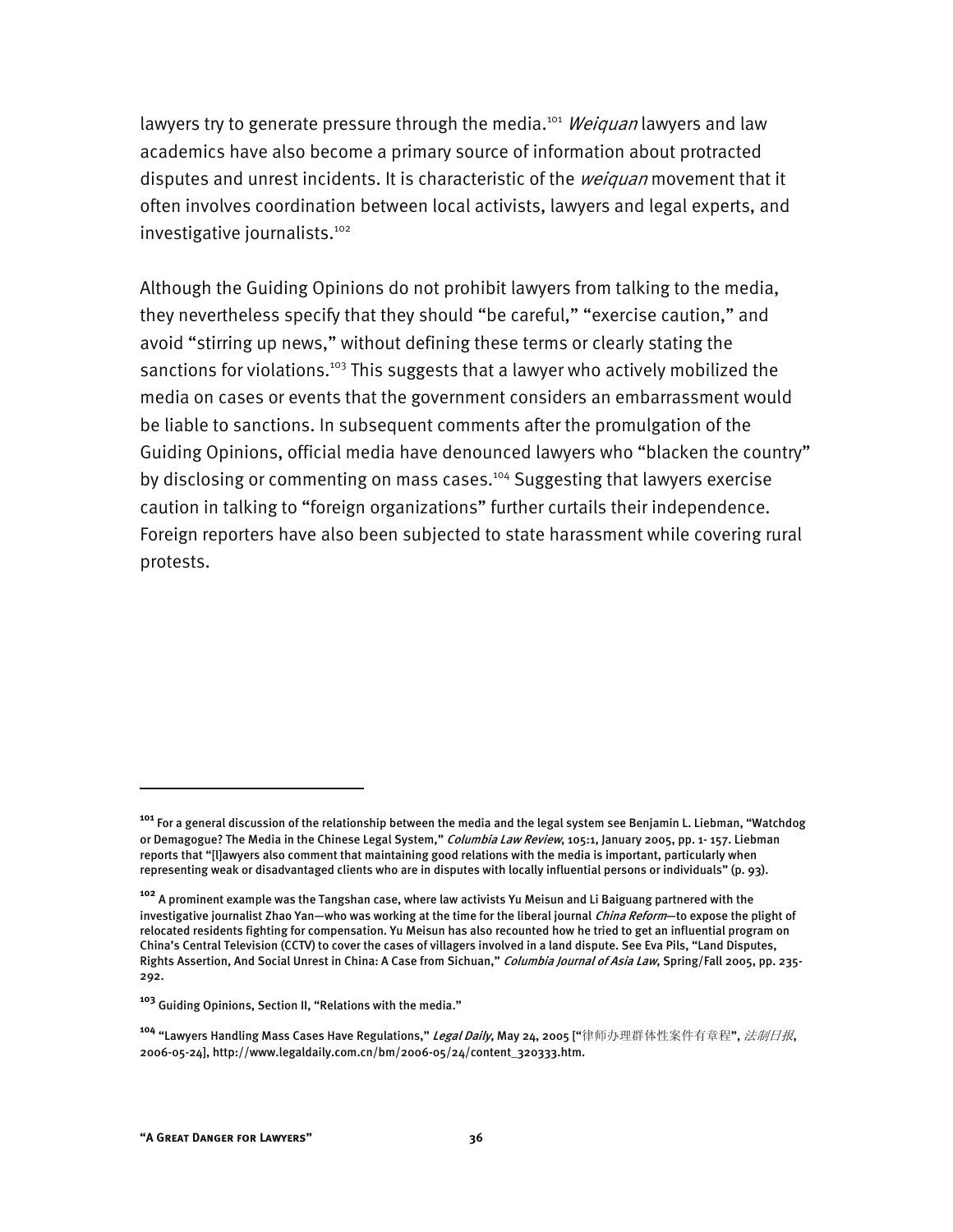## G. Requiring lawyers to take cases based on their possible effect on "stability"

The Guiding Opinions state that "lawyers must ... safeguard the country's stability"<sup>105</sup> and that "the correct handling of [mass cases] is essential to the successful construction of a socialist harmonious society."<sup>106</sup>

The Chinese government regularly invokes the specter of instability as grounds for curtailing basic rights. The term stability signals official concern about both law and order and the nonappearance of potential challenges to the rule of the CPC. The slogan "stability overwhelms everything" (wending yadao yiqie), a formula coined by Deng Xiaoping, remains a basic tenet of party ideology. It refers to the idea that all values and goals must yield to the primary goal of maintaining stability.

Appealing to "social stability" is the most common justification by the government for conducting politically motivated repression against perceived dissenters or critics. It often cites the "adverse consequences" of news stories for "social stability" as a justification for censoring media reports about social unrest or punishing news outlets and journalists for reporting on them.<sup>107</sup> The criminal charge of "disrupting social order" has repeatedly been used to crush any perceived dissent or opposition to the party and the state, or when citizens seek to exercise their fundamental rights and freedoms. The cover-up of public health crises (such as the SARS—"Severe Acute Respiratory Syndrome"—epidemic in 2003)<sup>108</sup> or industrial accidents (such as the chemical spill in the Songhua river in November 2005)<sup>109</sup> have also been justified by the need to preserve "social stability."

**<sup>105</sup>** Guiding Opinions, Section I, sub-section 2.

**<sup>106</sup>** Ibid., Preamble.

**<sup>107</sup>** See, for example, "China: Journalists imprisoned after reporting on land disputes," Committee to Protect Journalists, January 19, 2006; Kristin Jones, "China's Hidden Unrest," Committee to Protect Journalists, May 2006.

**<sup>108</sup>** Brad Adams (Human Rights Watch), "China's Other Health Cover-up," commentary, The Asian Wall Street Journal, June 12, 2003, http://hrw.org/english/docs/2003/06/12/china12938.htm.

**<sup>109</sup>** Beijing waited until 10 days after the incident to tell the public about a factory explosion that dumped 100 tons of benzene and other chemicals into northeastern China's Songhua river. "China's PR problem," *Los Angeles Times*, December 13, 2005.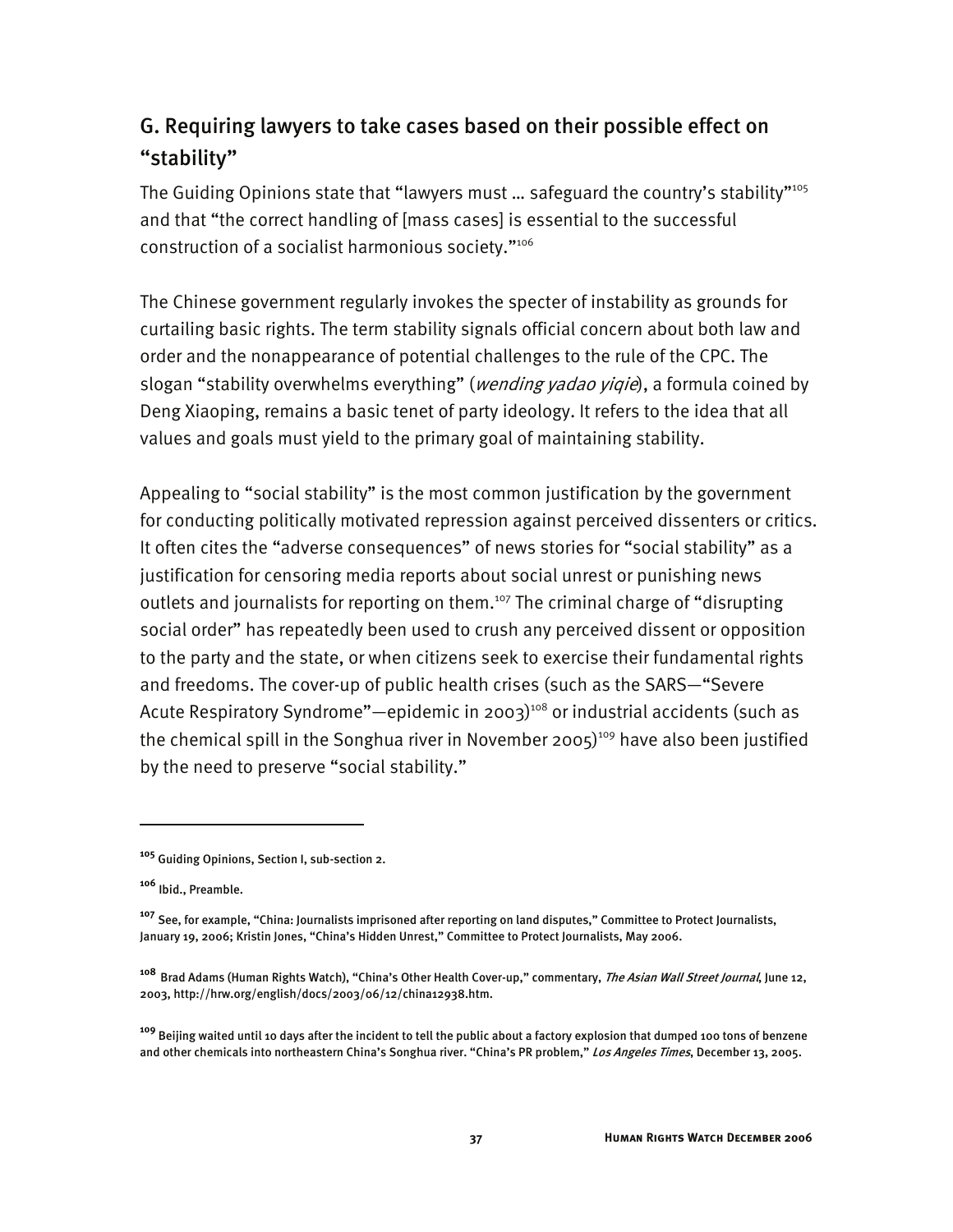## H. Intimidating sanctions

Lawyers who contravene the Guiding Opinions, causing "adverse consequences," are liable to disciplinary sanctions from their lawyers association or from the judicial bureaus, as provided by the Law on Lawyers.<sup>110</sup> The sanctions range from warnings to revocation of license.<sup>111</sup>

However, the Guiding Opinions do not define in any way what "adverse consequences" are, making decisions about what is permitted inherently subjective and arbitrary. Given that the preamble to the Guiding Opinions warns of "varied impact" on "state and society," these terms imply that lawyers can be held responsible for clients' protests, sit-ins, demonstrations, or other collective actions, which probably fit into the government's definition of "adverse consequences" on social order.

Lawyers trying to publicize mass cases through the media are liable to sanctions.

-

**<sup>110</sup>** Guiding Opinions, Section 4, point 8.

**<sup>111</sup>** The detailed modalities of sanctions applicable to lawyers are detailed in regulations issued by the Ministry of Justice. See Ministry of Justice, Methods for Punishing Lawyers and Law Firms Illegalities, March 19, 2004. ["司法部关于律师和法律事务 所违法行为处罚办法", 2004 年 3 月 19 日.]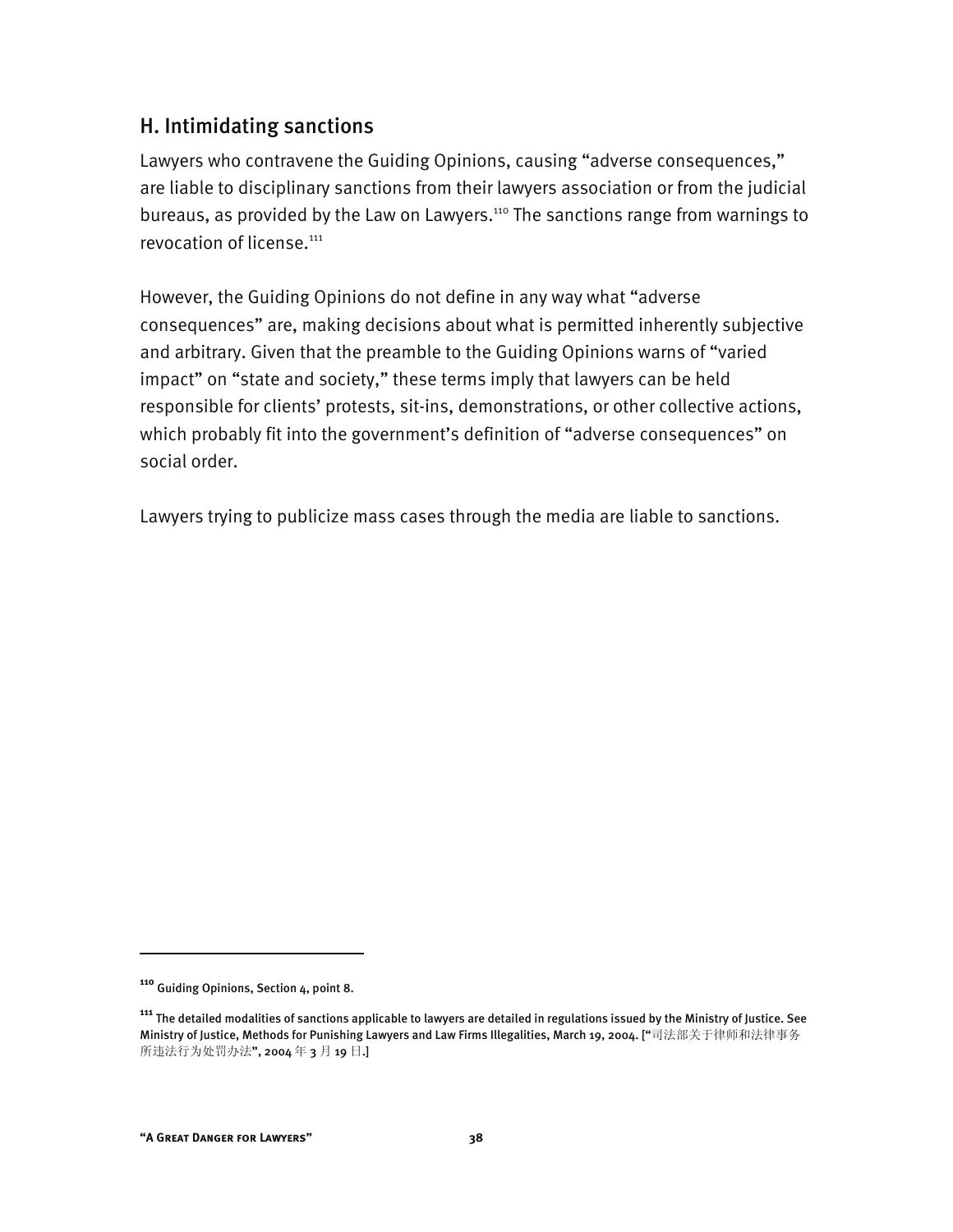## **VI. Promulgation of Local Versions of the Guiding Opinions**

The adoption of the ACLA Guiding Opinions immediately prompted the promulgation of comparable regulations at the local level in several municipalities and provinces, such as Henan, Guangdong, Shenyang, Shenzhen, and Hangzhou. Although some of these regulations have not officially been made public, media reports have disclosed all regulations requiring lawyers to seek instructions and report to local judicial bureaus when handling "sensitive" or "mass" cases.

Many of the local regulations appear considerably more explicit and restrictive than the Guiding Opinions. For instance, whereas the latter instruct lawyers to "exercise caution" in their dealings with foreign organizations, local variants state that "without having received approval from the relevant departments, [lawyers] must not accept any interview with foreign media."<sup>112</sup> Similarly, whereas the Guiding Opinions mandate that lawyers uphold a "great sense of social responsibility," a local variation instructs that "in cases that have a political influence … the lawyer handling the case must respect political and propaganda discipline."<sup>113</sup> Local regulations also widen the scope of mass cases considered "sensitive" by including catch-all clauses such as "important cases designated by leadership organs"<sup>114</sup>-that is, the CPC—or cases "that have extensive influence in this province or for all the country," "that attract a high degree of media attention, or that have a big influence on the actions of the government."<sup>115</sup>

**<sup>112</sup>** Shenzhen Municipality Judicial Bureau, Provisional Regulation on Lawyers Handling Sensitive and Mass Cases, June 29, 2006 [深圳市司法局: "关于律师代理群体性敏感案(事)件管理的暂行规定"2006-06-29],

http://www.szlawyers.com/ShowDetail.asp?ArticleId=2346 (accessed October 30, 2006), art. 7, point 2.

**<sup>113</sup>**Henan Provincial Judicial Bureau, Trial Opinion on Strengthening the Supervision and Guidance for Lawyers' Representation in Important and Sensitive Cases and Mass Cases, March 18, 2006 ["河南司法厅关于加强对律师办理重大、 敏感、群体性案件指导监督的意见, (试行)" 2006-04-18], http://www.hnlawyer.org/show.aspx?id=2482 (accessed July 13, 2006), Section III, sub-section 1, point 2.

**<sup>114</sup>** Shenzhen Municipality Judicial Bureau, Provisional Regulation on Lawyers Handling Sensitive and Mass Cases, June 29, 2006 [深圳市司法局: "关于律师代理群体性敏感案(事)件管理的暂行规定" 2006-06-29], art. 2, point 8.

**<sup>115</sup>** Henan Provincial Judicial Bureau, Trial Opinion on Strengthening the Supervision and Guidance for Lawyers' Representation in Important and Sensitive Cases and Mass Cases, March 18, 2006 ["河南司法厅关于加强对律师办理重大、 敏感、群体性案件指导监督的意见, (试行)" 2006-04-18], Section I, sub-section 1.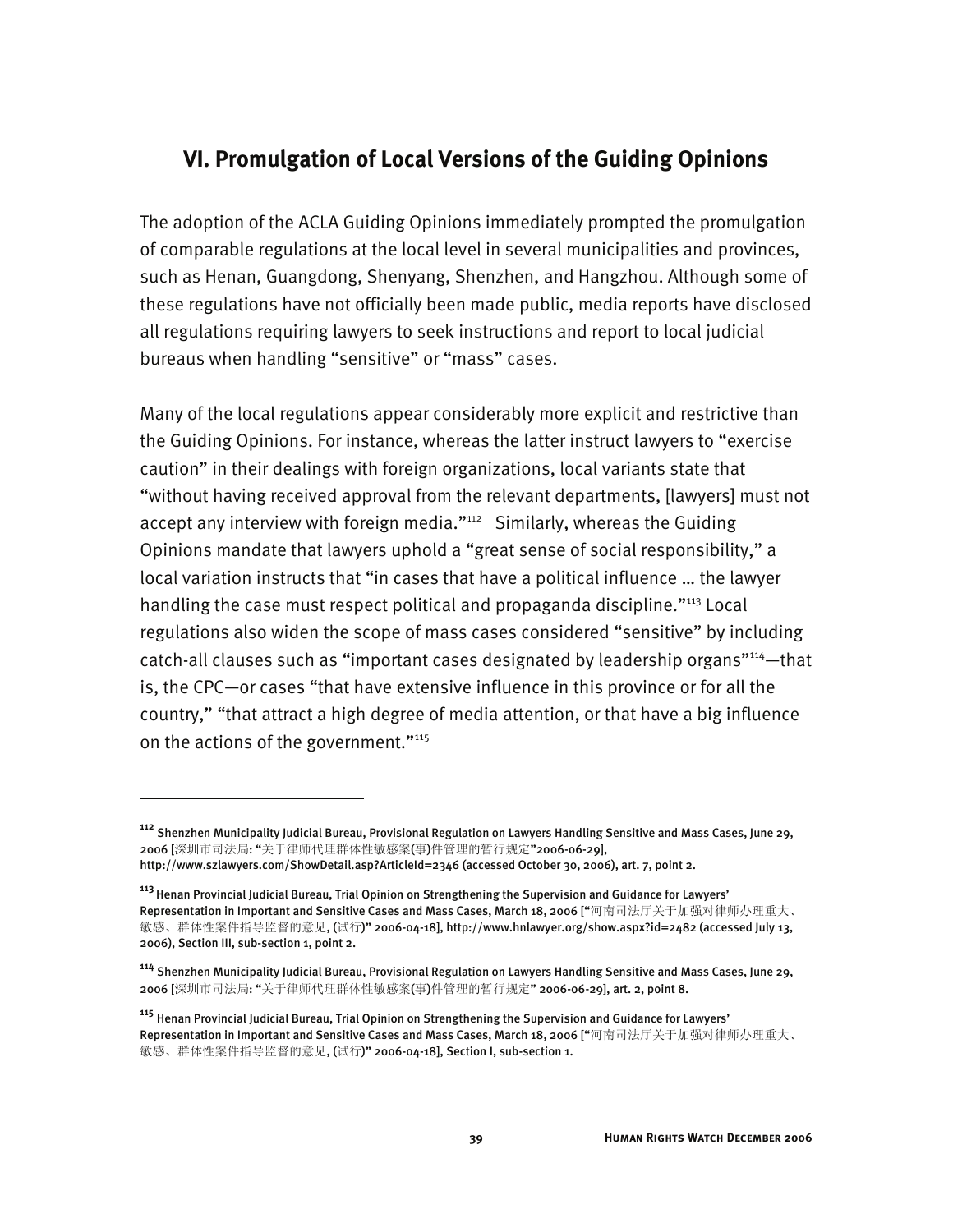Local regulations also make the criteria for imposing penalties on lawyers more explicit: "[I]f a lawyer violates the political discipline, the propaganda discipline or causes problems in a mass case incident, he must be disciplined … and receive a suspension penalty."116

#### *Henan province*

On March 18, 2006, as the Guiding Opinions awaited promulgation, the Henan Judicial Bureau issued trial regulations on "Strengthening the Supervision and Guidance for Lawyers' Representation in Important and Sensitive Cases and Mass Cases."117 The regulations mandate that lawyers report to judicial bureaus when handling "important, mass, or sensitive cases." These three categories include cases that affect the "government's image," criminal cases involving high-level cadres, and "cases involving collective interests that can reach 20 people or more."118

The regulations instruct judicial bureaus to "strengthen their supervision" of lawyers, and "handle these cases with a high degree of political responsibility."<sup>119</sup> The judicial bureaus are required to prevent lawyers handling sensitive cases from "aggravating a situation," or "using domestic or international media to inflame public opinion"; to prevent the general public being "incited to oppose the government," or to "create problems through mass cases"; and to prevent the "use of proxy cases to attack the party or the judicial system."120

Lawyers handling "important, sensitive, or mass cases" must submit to the same requirements detailed in the national Guiding Opinions, such as reporting and informing judicial bureaus and government departments and accepting their instructions. The Henan regulations also state that lawyers associations in the province will organize trainings on how to handle the Guiding Opinions according to "political discipline" demands.

<sup>&</sup>lt;sup>116</sup> Ibid., Section III, subsection 1, point 4.

**<sup>117</sup>** Ibid.

**<sup>118</sup>** Ibid., Section I, sub-section 1.

**<sup>119</sup>**Ibid., Section I.

**<sup>120</sup>** Ibid., Section I, sub-section 3.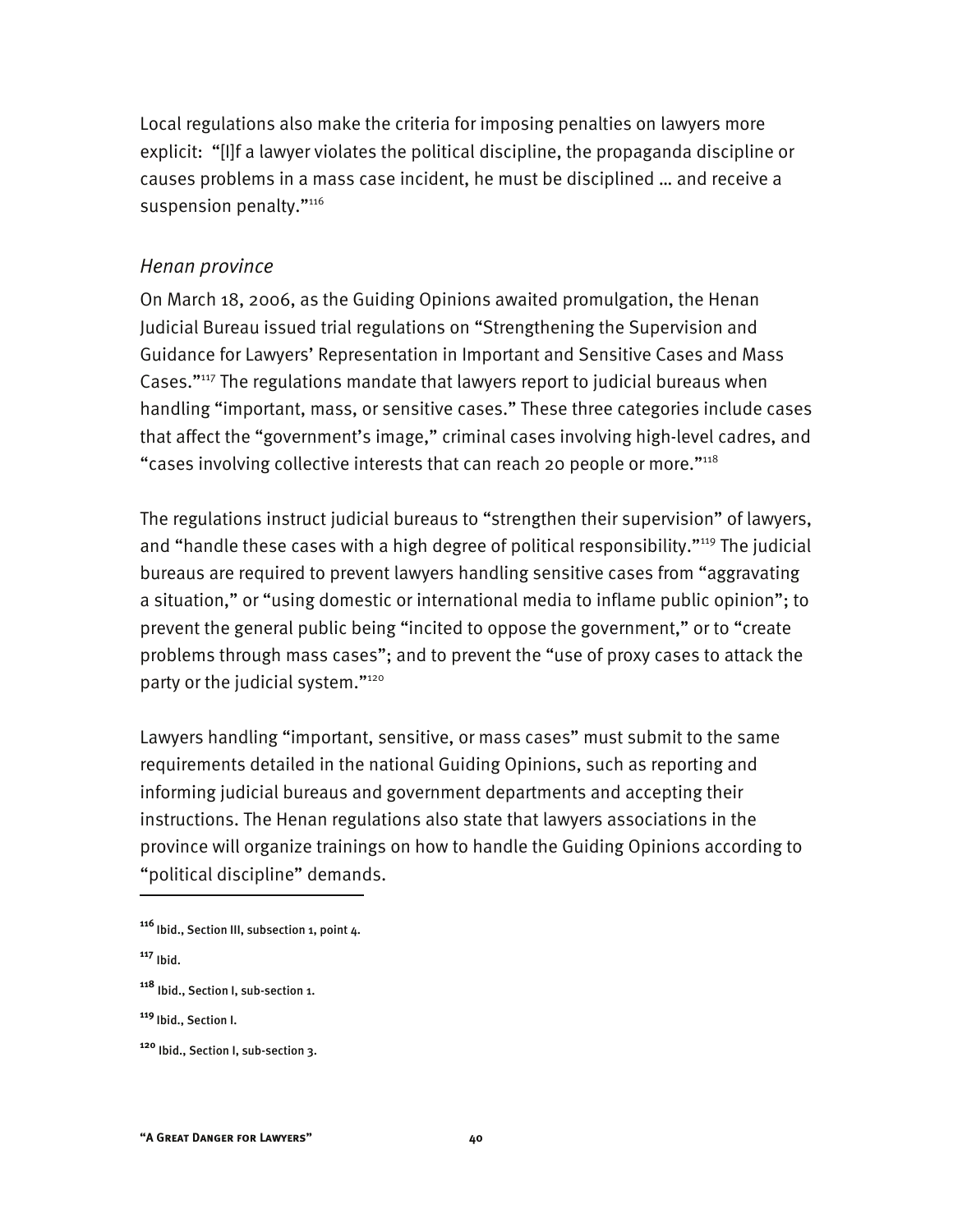#### *Shenyang municipality*

In April 2006, a month after the ACLA adopted the Guiding Opinions, the judicial bureau of Shenyang municipality, Liaoning province, issued regulations regarding the activities of lawyers in "important, difficult, and sensitive cases."<sup>121</sup> The Shenyang regulations established procedures for seeking instructions and submitting reports to the judicial bureau so as to "comprehensively advance the role of lawyers in protecting social order and building a harmonious society."<sup>122</sup> The regulations went beyond what the Guiding Opinions mandate by imposing restrictions not just on mass cases but on the broadly defined "sensitive" cases.

#### *Shenzhen municipality*

In July 2006 the Shenzhen Municipal Judicial Bureau issued its "Provisional Regulations on Lawyers in Handling Sensitive and Mass Cases."123 The regulations impose similar requirements as the Guiding Opinions on lawyers handling cases "that can easily lead to social contradictions … or influence social stability," such as "violations of people's interests by government departments."124 Mass cases are defined as cases that can "influence the relation between the party and the masses … such as disputes about land compensation, forced demolitions and evictions, enterprise restructuring, workers' layoffs, illegal fundraising, elections at the grassroots level, and unpaid wages."<sup>125</sup> In addition to reporting within three days of accepting sensitive or mass cases, lawyers must not "use the media to bring pressure to bear on government bureaus or judicial organs."126

**<sup>121</sup>** Judicial Bureau of Shenyang Municipality, Liaoning Province, Several Opinions on the Instruction and Reports of Shenyang Lawyers in Charge of Important, Difficult, and Sensitive Cases, issued April 19, 2006. [辽宁省沈阳市司法局: "沈阳市律师承办 重大疑难敏感案件请示报告的若干意见"2006-04-19 发起.]

**<sup>122</sup>** "Shenyang Lawyers Accepting Sensitive Cases Must Ask for Instructions," website of the Ministry of Justice, April 19, 2006 ["沈阳律师承办敏感案件须请示", www.legalinfo.gov.cn, 2006-04-19], http://www.legalinfo.gov.cn/moj/lsgzgzzds/2006- 04/20/content\_3037 (accessed May 23, 2006).

**<sup>123</sup>**Shenzhen Municipality Judicial Bureau, Provisional Regulation on Lawyers Handling Sensitive and Mass Cases, June 29, 2006 [深圳市司法局: "关于律师代理群体性敏感案(事)件管理的暂行规定", 2006-06-29], http://www.szlawyers.com/ShowDetail.asp?ArticleId=2346 (accessed October 30, 2006).

**<sup>124</sup>** Ibid., art. 2, point 9.

**<sup>125</sup>** Ibid., art. 2, point 4.

**<sup>126</sup>** Ibid., art. 7, point 2.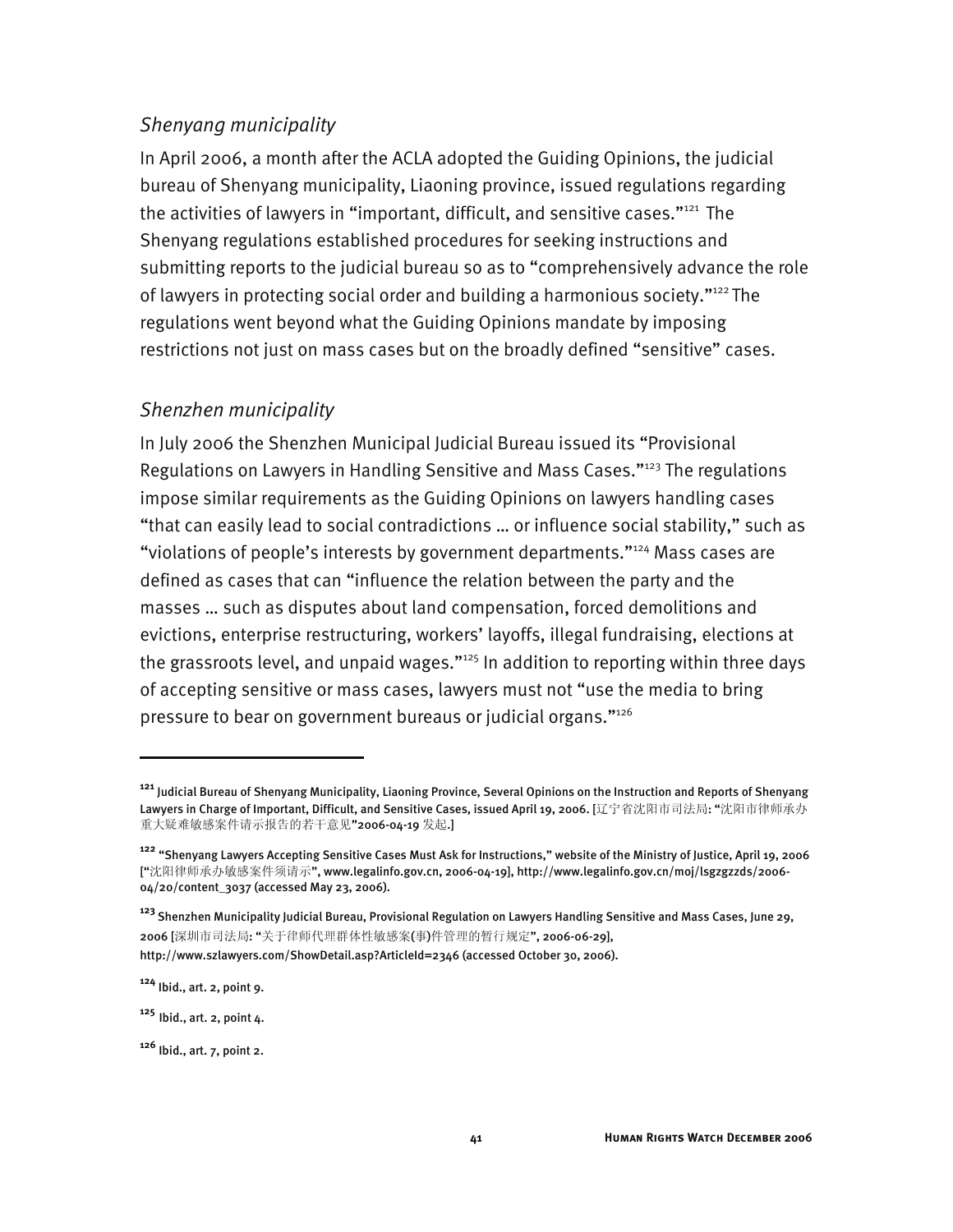Lawyers have reported similar regulations for Hangzhou municipality and Guangdong province, although it is unknown whether they were issued before or after the ACLA regulations.127 They similarly instruct lawyers to report to the judicial authorities when they take mass or "sensitive" cases.

\* \* \*

In Henan province and Shenyang municipality the enactment of new regulations was accompanied by the organization of meetings with the judicial bureaus to convey the new requirements to lawyers. Such meetings, while a typical means of disseminating information about new laws, underscore the emphasis the government is placing on the issue. In Henan province, on April 19, a "Work conference on strengthening the establishment of lawyers ranks," presided over by the party secretary and the head of the Judicial Bureau, was held in the provincial capital Zhengzhou to "analyze and study the current state of affairs and problems that lawyers [in Henan] face, and strengthen their sense of professional responsibility."<sup>128</sup> In Shenyang, a similar conference was held on April 14. The Shenyang Judicial Bureau reportedly "established the system for reporting important, difficult and sensitive cases… in order to realize the unification of legal, social and political outcomes."<sup>129</sup>

The promulgation of the national ACLA Guiding Opinions and the adoption of similar or broader regulations at the local level reflect a deliberate attempt by the authorities to respond to the increase in public protests by restricting access to legal and media channels through which protesters attempt to assert their rights. While it remains to be seen whether, as many Chinese legal experts predict, the government's strategy will ultimately lead to an escalation of protests and violence, these new regulations

**<sup>127</sup>**"Rights Protection Lawyers Restrained," Ming Pao (Hong Kong), May 18, 2006. ["维权律师被套紧箍咒", 明报(香港), 2006-05-18.]

**<sup>128</sup>** "The Justice Bureau of Zhengzhou Municipality Convenes a Work Conference on Strengthening Lawyers Ranks," article posted on the website of the Zhengzhou Lawyers Association, April 19, 2006 ["郑州市司法局召开加强律师队伍建设工作会 议", *郑州律师网*, 2006-04-19], http://www.zzlawyer.org/show.aspx?id=1265 (accessed May 26, 2006).

**<sup>129</sup>** "The Judicial Bureau of Shenyang Municipality Takes 5 Measures to Advance and Strengthen the Building of Lawyers Ranks," website of the Judicial Bureau of Shenyang Municipality, April 19, 2006 ["沈阳市司法局采取五项举措推进和加强律师 队伍建设", 中*国沈阳普法网*, 2006-04-14], http://www.sypf.com/fzxw/sfdt/086.htm (accessed June 30, 2006).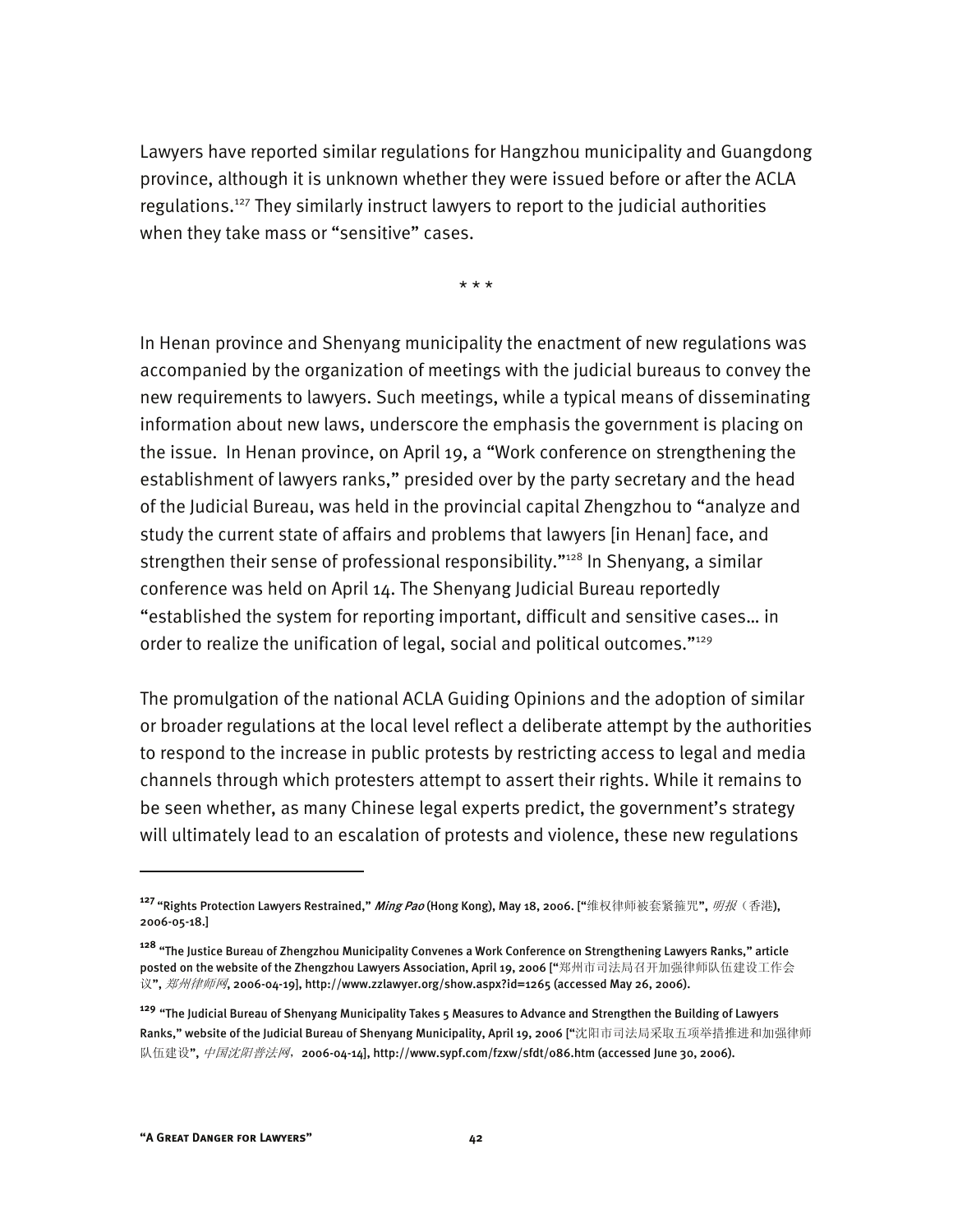reflect the fragility of the CPC's commitment to the rule of law when Chinese citizens band together to air their grievances. The development of such limitations has also led to fears that local governments would be able to further extend and legitimize these restrictions to the courts, instructing them not to accept certain cases.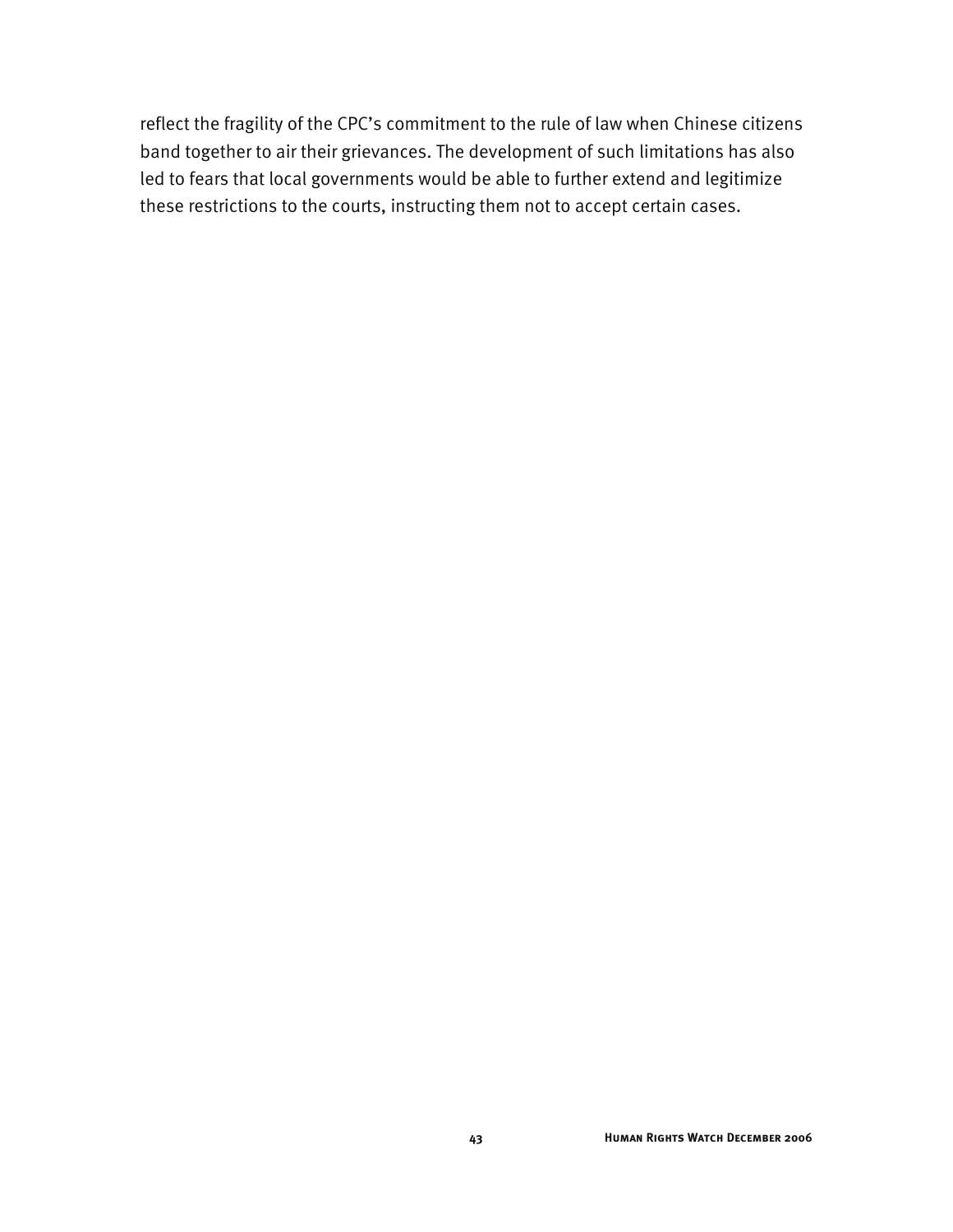# **VII. Lawyers' Reactions to the New Restrictions and the Government's Response**

The Guiding Opinions have attracted strong public denunciation… They are a step back for lawyers and a disgrace for the entire legal profession.

—Posting on a bulletin board by a lawyer from Henan province

The publication of the Guiding Opinions has generated considerable disquiet within the Chinese legal community. Lawyers and legal experts have expressed concerns about what they see as warnings against taking up mass cases, efforts to curtail their independence, and a worrying indication that the government intends to roll back hard-earned improvements in their status made since the 1980s.

At the time the Guiding Opinions were promulgated, the debate was allowed virtually no room in official media. One significant exception to the general media silence on the issue was the publication of an extremely critical article in the *China Economic* Times, one month after the Opinions appeared on the ACLA website.<sup>130</sup> The article was entitled "In the End, Should Lawyers 'Follow the Law' or 'Listen to Government Departments'?" and strongly criticized the Guiding Opinions, depicting them as a setback for the legal profession. A second critical article appeared a week later in the Oriental Morning Post, focusing on the threat to the professional independence of lawyers.<sup>131</sup>. These articles were widely circulated and commented upon on Internet legal forums, but the fierce reaction of critics was not directly reported in China's official media. On May 24, however, the Legal Daily, a publication operated by the Ministry of Justice, published an unusual article defending the Guiding Opinions,

**<sup>130</sup>** Shan Shibing, "In the End Should Lawyers 'Follow the Law' or 'Listen to Government Departments'?" China Economic Times, May 18, [单士兵, "律师到底要"遵从法律"还是"听命部门"?," *中国经济时报*, 2006-05-18], republished at http://law111.com/bbs/viewthread.php?tid=28 (accessed June 1, 2006).

**<sup>131</sup>** Wang Lin, "The Chief Task of the All-China Lawyers Association Should be to Protect Professional Independence," Oriental Morning Post, May 24, 2006 [王琳, "评论: 律协的主业应是维护行业独立性", *东方早报*, 2006-05-24], http://gb.chinabroadcast.cn/9083/2006/05/24/622@1057649.htm (accessed May 26, 2006).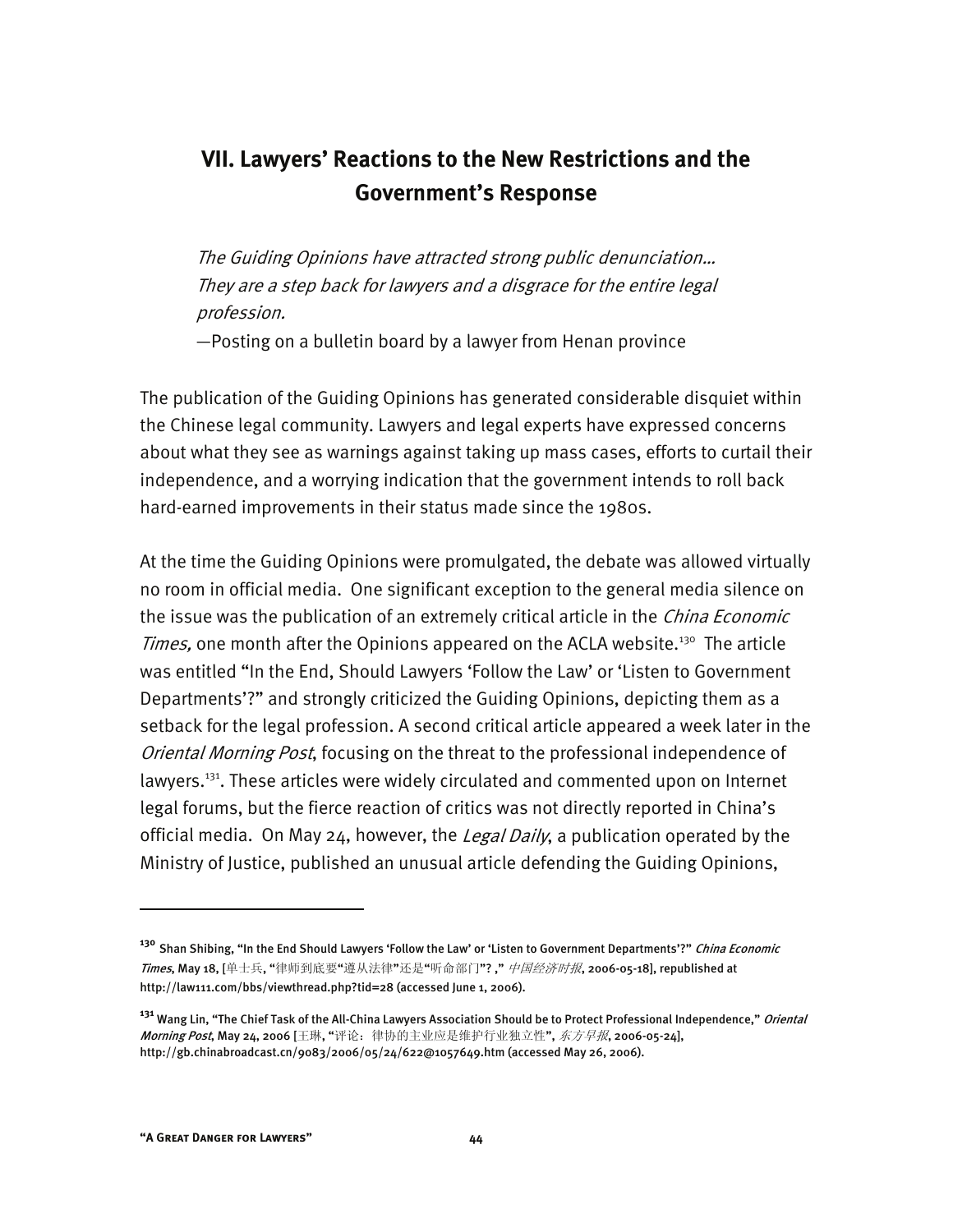acknowledging that they had "attracted the attention of the public and a large number of lawyers," while criticizing the "incorrect and biased understanding of the provisions" of those who saw the Guiding Opinions as a curb on lawyers (see also below).<sup>132</sup>

The absence of independent lawyers' organizations, which could speak out forcefully in defense of lawyers, and the tight constraints on public debate in China, meant that most of the critical debate on and comment against the Guiding Opinions has been on specialized Internet forums. (The ACLA and many local lawyers associations maintain electronic bulletin boards and forums, and there are thousands of legal websites across China that allow users to post comments. Some of the electronic bulletin boards are restricted to licensed lawyers who must register in order to access or post comments.) Lawyers' comments clearly reflect that they view the Guiding Opinions as a rollback of their independence. They also stress that the Guiding Opinions will reinforce the impunity of local governments and officials who commit abuses—having authority over the local government's judicial bureaus, local power-holders can order them to instruct lawyers in a way that makes the local government virtually immune from litigation. Party leaders have also undisputed authority over the local judicial bureaus through the Political and Legal Committee of the CPC, which statutorily "leads" their work. Lawyers also raise a range of other concerns, including how these Guiding Opinions reflect on the lack of independence of the ACLA, the consequences of the restrictions on contact with the media, the legal basis for the Guiding Opinions, and whether the regulations were targeting the weiquan rights protection movement.

Although academics are now mostly free to discuss any legal topic, publishing in newspapers or journals remains tightly controlled and some outspoken advocates of legal reforms have been blacklisted or temporarily suspended from teaching.<sup>133</sup> It is likely that scholarly comment will appear in professional journals in the future, but Human Rights Watch is not aware of any at the time of publication of this report.

-

**<sup>132</sup>** "Lawyers Handling Mass Cases Have Regulations," Legal Daily, May 24, 2005 ["律师办理群体性案件有章程", 法制日报, 2006-05-24], http://www.legaldaily.com.cn/bm/2006-05/24/content\_320333.htm (accessed May 26, 2006).

**<sup>133</sup>** This is the case of Sichuan law professor and legal activist Wang Yi, for instance. "China Closes Dissident Blog Nominated for Award," Radio Free Asia, October 31, 2005.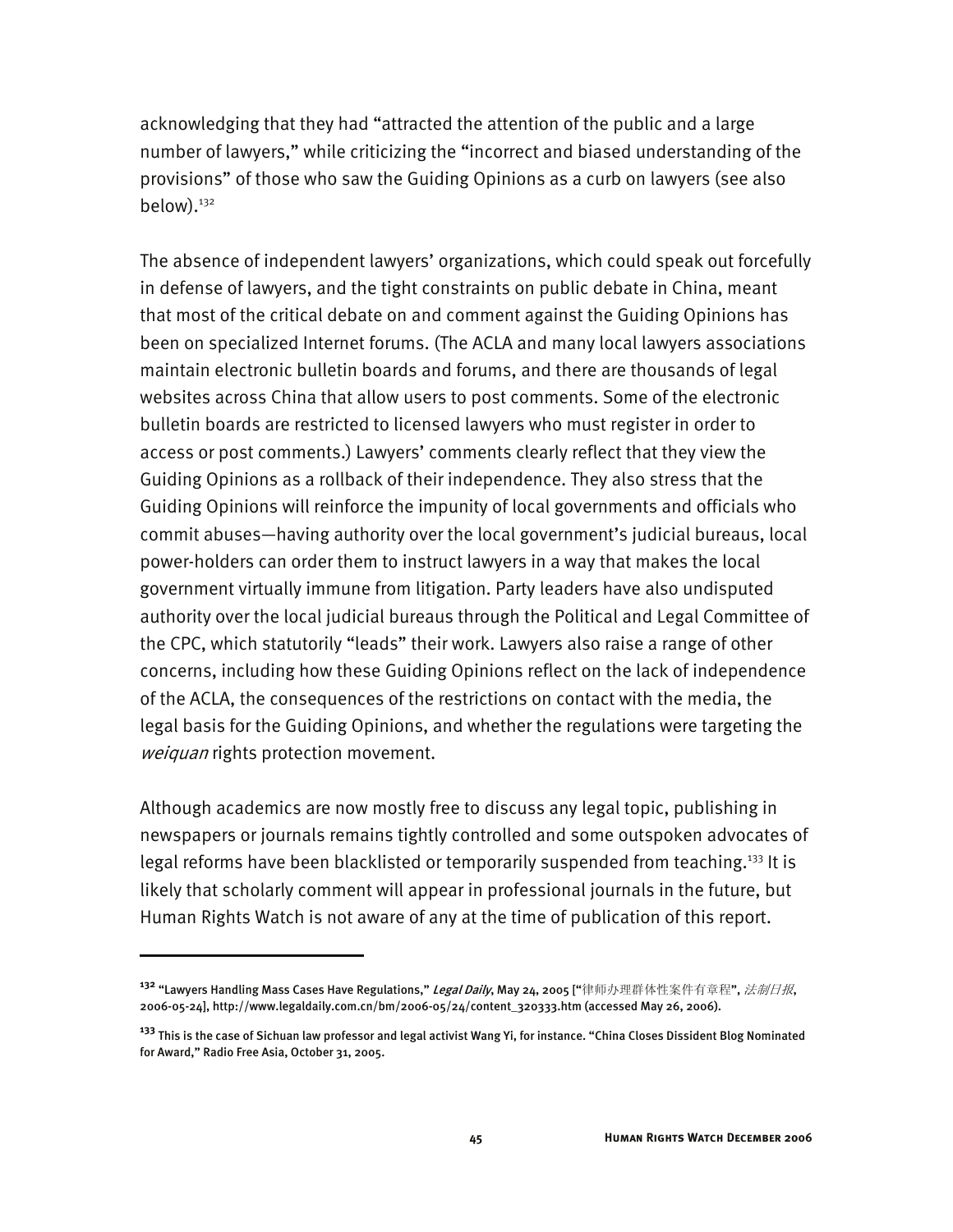Organization of academic conferences requires the approval of the authorities of the host research institution, a process that allows topics that are judged politically sensitive to be weeded out. It is therefore hardly surprising that the most significant gathering of legal experts opposing the new Guiding Opinions took place not in a law school or research institution, but in a Beijing bookshop.<sup>134</sup> On June 14, prominent members of the legal community held a seminar in a Beijing bookshop attended by law professors, lawyers, and law activists on the new Guiding Opinions, in an attempt to organize a response to these new threats to the lawyers' profession and the legal system. Despite the participation of some of the most well-known legal reformers and lawyers, including the former vice-chair of the Beijing Lawyers Association, as well as the very critical tone of the meeting, the event got no mention in the official press. (The seminar is discussed in greater detail below.)

#### A. Lawyers' initial reactions

The initial reactions posted on the Internet forum of the ACLA website and on other local lawyers associations' websites were unambiguous: "I just glanced at the regulations: I feel a great danger for lawyers," read a posting on the ACLA's bulletin board.135 Dozens of similar postings appeared on local lawyers associations' websites, legal electronic lists, blogs, and general discussion forums.

#### *1. A blow to the legal profession*

Lawyers generally perceived the Guiding Opinions' stringent restrictions on the handling of mass cases as a warning from the government to dissuade them from representing these "sensitive" cases. One lawyer succinctly commented, "These Guiding Opinions give a message to lawyers: don't take up mass cases."<sup>136</sup>

j

**<sup>134</sup>**Restrictions on nongovernmental organizations organizing conferences are often even tighter. In June 2006 the Beijing authorities quashed the attempt by lawyers and legal experts involved in the case of the blind lawyer Chen Guangcheng to organize an independent seminar on rights defenders in China. The organizer of the seminar, Han Tao, had invited two of Chen's legal advisers, Teng Biao and Xu Zhiyong, as well as HIV/AIDS and rights activist Hu Jia. Security officers instructed Tao to cancel the conference, searched his home and the conference site, and placed Han under surveillance. Radio Free Asia (in Chinese), June 30, 2006.

**<sup>135</sup>** Posting number 678106 by user "xlfy," bulletin board of the ACLA website, http://www.acla.org.cn/forum/, June 6, 2006 (accessed June 16, 2006).

**<sup>136</sup>** Posting number 675700 by user "zzg," bulletin board of the ACLA website, http://www.acla.org.cn/forum/, May 23, 2006 (accessed May 26, 2006).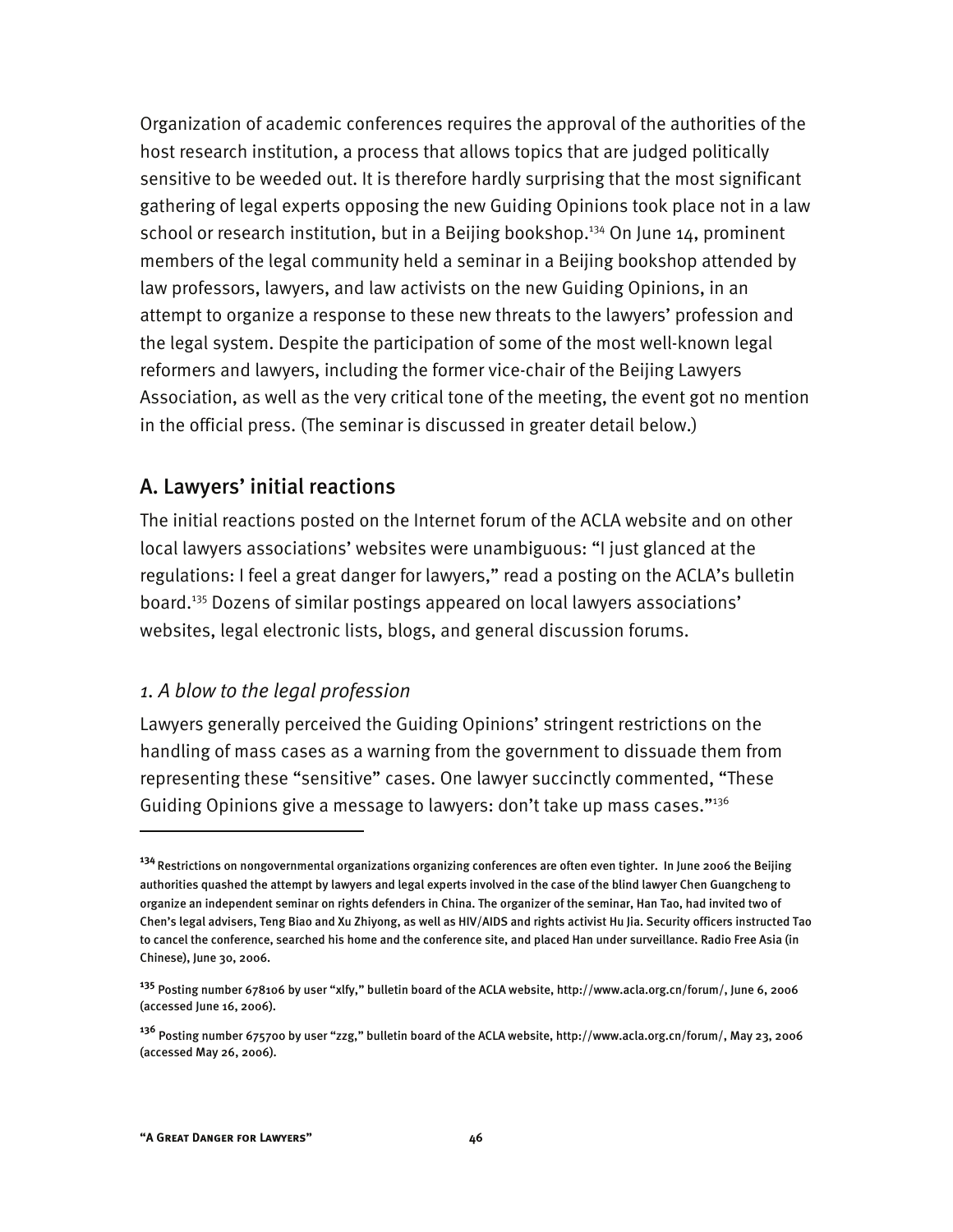Indeed, the chilling effect was rapidly confirmed by other lawyers. A participant in the ACLA forum on the new regulations indicated for example that his law firm had conducted a meeting to dissuade its employees and partners from engaging in the activities listed by the new Guiding Opinions on mass cases:

Two days ago the law firm I work for held a meeting to convey the spirit [of these Guiding Opinions]. As a result, lawyers are only allowed to speak about law, and must not incite petitioning activities, disturbances, sit-ins, and expose cases to the media. All this is not allowed ... otherwise, you're done. $137$ 

The Guiding Opinions became ironically nicknamed "the incantation of the golden hoop"—a reference to the famous classical Chinese novel *Pilgrimage to the West*, where the cunning Monkey King (Sun Wukong) wears a golden hoop around his head. When his master recites the incantation, the hoop tightens, causing him insufferable pain.<sup>138</sup> "In substance [the Guiding Opinions] are putting another golden hoop spell on lawyers … This will tie down lawyers," wrote one commentator, in one of many similar postings.<sup>139</sup>

Legal activists such as Xu Zhiyong, a law lecturer at Beijing University who has often been involved in defending mass cases, and Pu Zhiqiang, a lawyer specializing in media defamation who has represented politically sensitive cases, also voiced their concerns. Pu Zhigiang told the *Financial Times* that the Guiding Opinons would "make lawyers fearful of accepting lawsuits by disadvantaged groups"—farmers and

-

**<sup>137</sup>** Posting by user "Cen Shao," bulletin board of the ACLA website, http://www.acla.org.cn/forum/, May 20, 2006 (accessed May 25, 2006).

**<sup>138</sup>** See, for example, Arthur Waley's rendering of the incantation of the golden hoop in his abridged translation of Pilgrimage to the West: "Tripitaka began to recite again. Monkey was soon writhing and turning somersaults. He grew purple in the face and his eyes bulged out of his head. Tripitaka, unable to bear the sight of such agony, stopped reciting, and at once Monkey's head stopped hurting. - 'You've been putting a spell upon me,' he said." Wu Ch'eng-en, Monkey, translated by Arthur Waley (London: Penguin Books, 2006 edition), p. 156.

**<sup>139</sup>** Posting number 676487 by user "lkhls," bulletin board of the ACLA website, http://www.acla.org.cn/forum/, May 30, 2006 (accessed June 20, 2006). Reflecting the popularity of the reference, an important article later published in defense of the Guiding Opinion in the *Legal Daily* used as a subtitle "It's a protective film, not a golden hoop." "Lawyers Handling Mass Cases Have Regulations," *Legal Daily*, May 24, 2005 ["律师办理群体性案件有章程", *法制日报*, 2006-05-24], http://www.legaldaily.com.cn/bm/2006-05/24/content\_320333.htm (accessed May 26, 2006).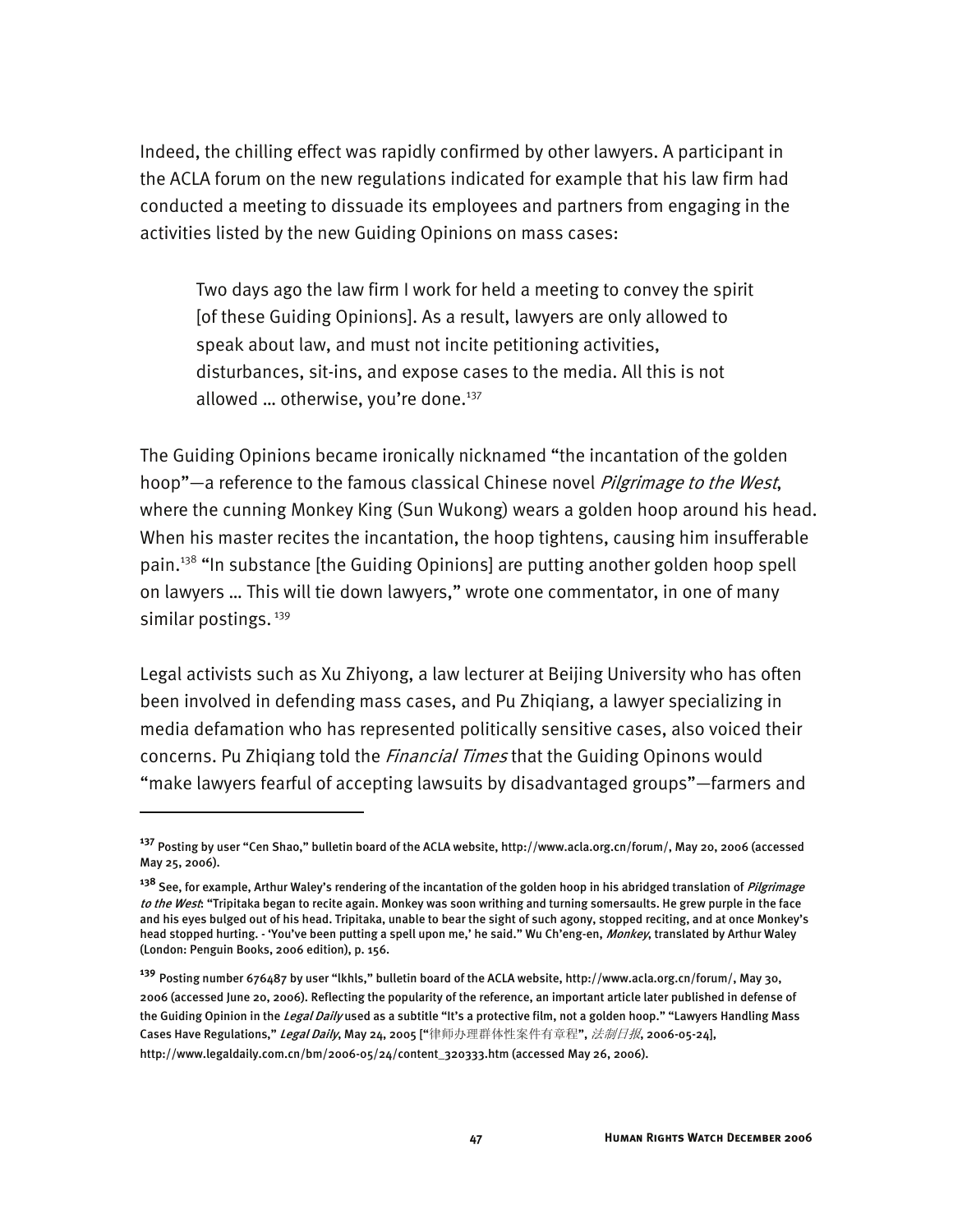those forcibly evicted, for example—while Xu Zhiyong told the *South China Morning Post* that the new obligation to report these cases "may attract problems and pressure" for lawyers.<sup>140</sup>

Lawyers pointed out that, by virtue of being under the authority of the local government, the judicial bureaus' most likely course of action when confronted with a case involving protesters would be to side with the government and restrict the activities of lawyers:

[I]n these mass cases, the so-called "relevant departments" are themselves frequently one of the parties. These kinds of requirements for lawyers [to seek instructions from these departments] are really the biggest perversion of the spirit of the law.  $141$ 

Another commentator echoed the widely shared perception that the new restrictions would make lawyers irrelevant in the eyes of citizens seeking redress:

If a lawyer has accepted a case of forced eviction, forced resettlement, or dismissal, he must provide legal aid to his clients. But according to the requirements of the ACLA, he must also closely collaborate with "the relevant government departments," "report the circumstances," and accept "guidance and supervision of the judicial administrative organs." Can this kind of lawyer still obtain the trust of the plaintiff(s)?<sup>142</sup>

A commentator on the ACLA's forum stressed that, in many cases, the power of the national and of local governments was largely unconstrained by legality:

**<sup>140</sup>** "Warning to Lawyers Handling Protest Suits," South China Morning Post, May 19, 2006.

**<sup>141</sup>** Shan Shibing, "In the End Should Lawyers 'Follow the Law' or 'Listen to Government Departments'?" China Economic Times, [单士兵,"律师到底要"遵从法律"还是"听命部门"?,"中国经济时报.

**<sup>142</sup>** Wang Lin, "The Chief Task of the All-China Lawyers Association Should be to Protect Professional Independence," Oriental Morning Post, May 24, 2006 [王琳, "评论: 律协的主业应是维护行业独立性", *东方早报*, 2006-05-24].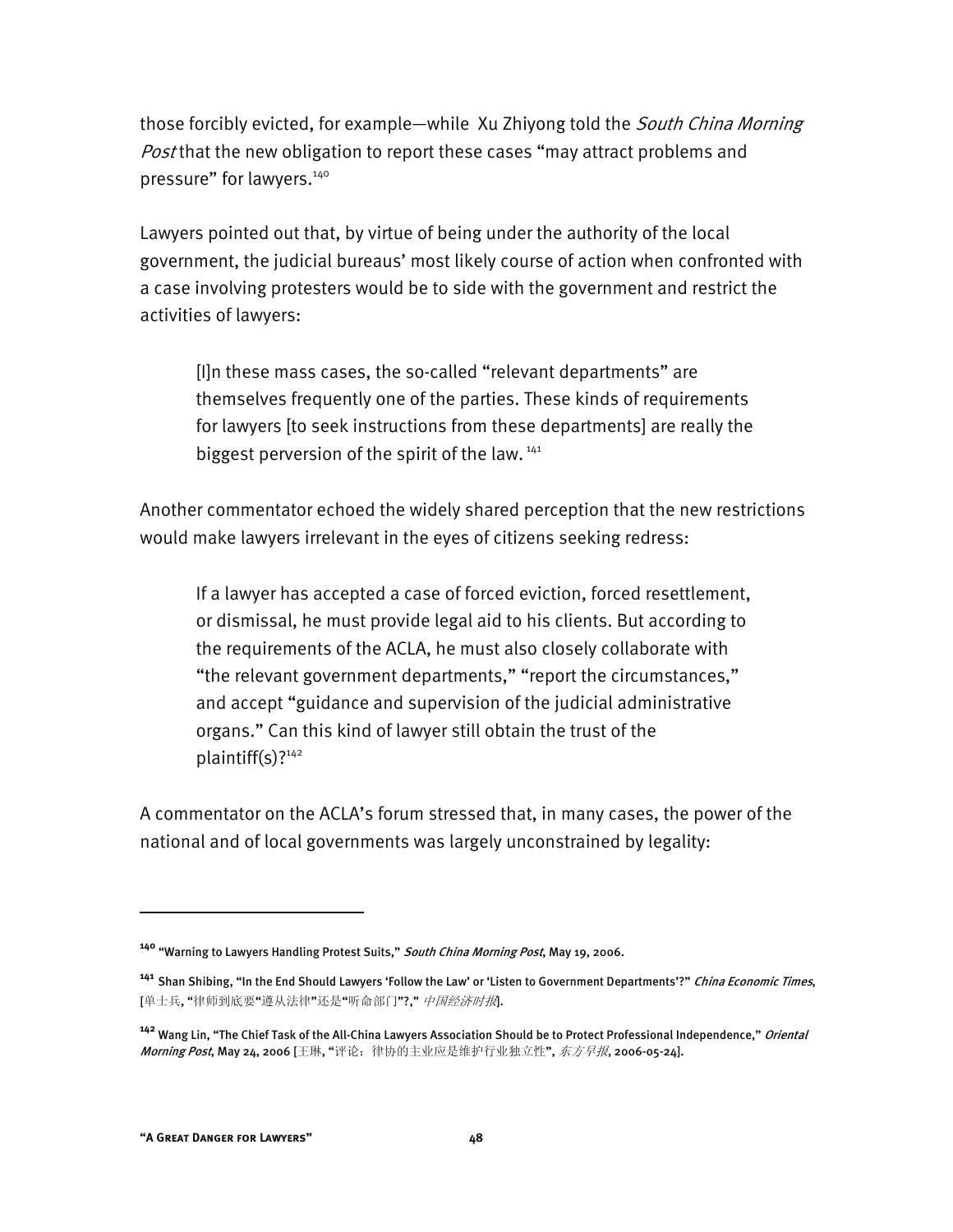In a country governed according to law, this kind of problem [listening to government departments or following the law] doesn't present itself. But in China, in reality power is stronger than the law. A lawyer can only make choices according to his own circumstances and the local circumstances.143

In other words, a lawyer relies very much on having good relations with *gongjianfa* (police, procuracy, and courts) officials, whose cooperation he needs to carry out his professional duties. Lawyers privately confided that *gongjianfa* officials often try to impress on lawyers that the claims of their clients are groundless or unreasonable and that in view of the larger imperative of maintaining social stability they should reject the case or refrain from bringing a lawsuit in court.

#### *2. Criticizing the ACLA*

j

In addition to the alarm generated by the Guiding Opinions themselves, commentators also voiced frustrations about the role of the All-China Lawyers Association. Rather than defending the independence of the legal profession, the ACLA had in fact itself helped inflict the damage.

Some of the points made by the ACLA's Guiding Opinions are valid… of course we should be concerned with the resolution of this type of cases. But because the ACLA is a self-governing body, its foremost concern should remain the independence of the lawyers' profession.<sup>144</sup>

Another lawyer expressed his disappointment in these sarcastic terms:

In truth this shows that "governing the country according to law" in reality is nothing but a slogan…. The ACLA limits itself to protect the realization of a "harmonious society," avoids putting itself in trouble,

**<sup>143</sup>** Posting number 676319 by user "Bo Yang," bulletin board of the ACLA website, http://www.acla.org.cn/forum/, May 25, 2006 (accessed June 20, 2006).

**<sup>144</sup>**Wang Lin, "The Chief Task of the All-China Lawyers Association Should be to Protect Professional Independence," Oriental Morning Post [王琳, "评论: 律协的主业应是维护行业独立性", 东方早报.]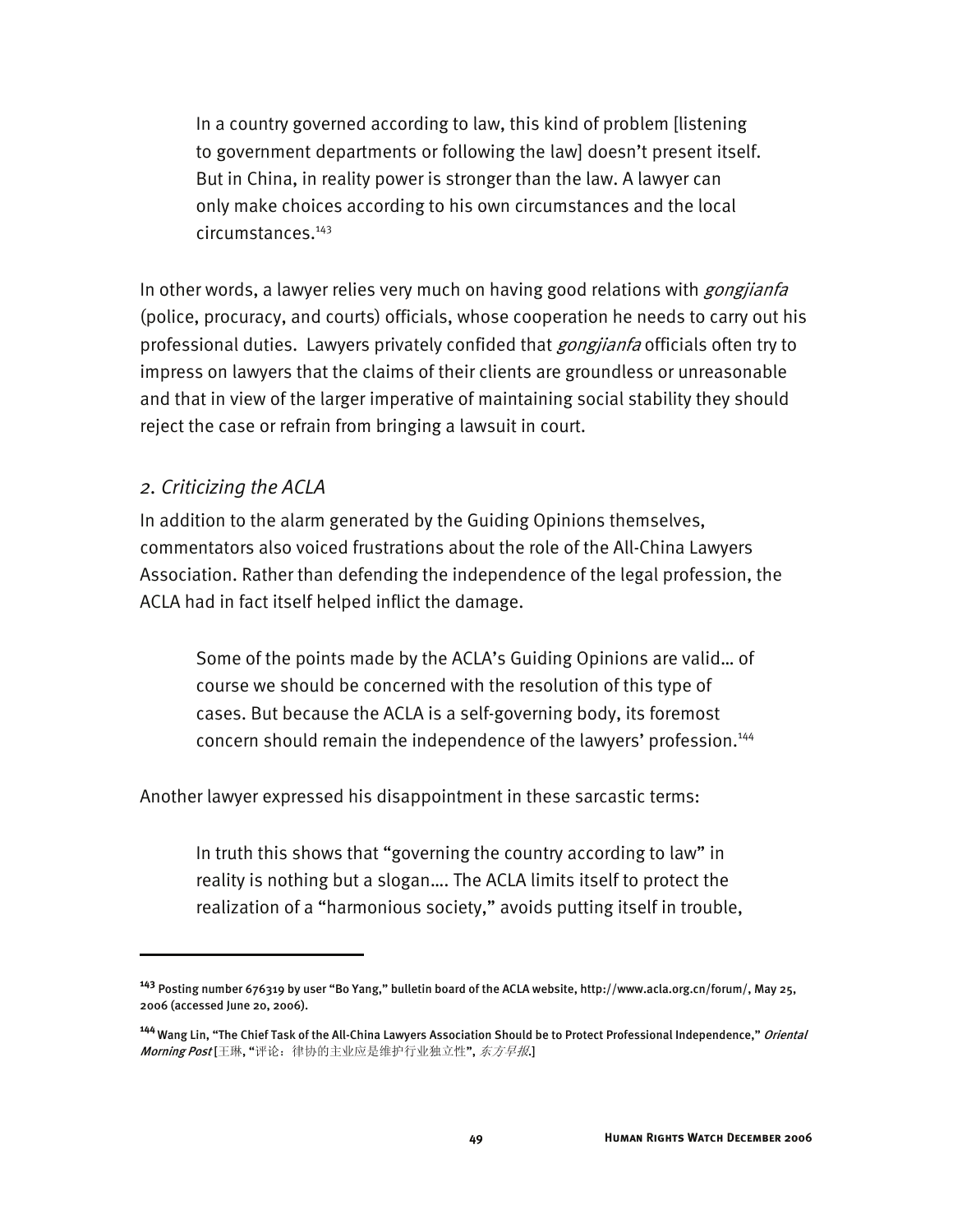it's hopeless … We should thank the ACLA for this, our ACLA is really great!<sup>145</sup>

Other commentators defended the ACLA, pointing out that because it is statutorily under the "guidance and supervision" of the Ministry of Justice, it had no choice but to carry out the instructions:

For a long time in practice the lawyers association at all levels has not been able to avoid the coloration of being "half-official." Even though they are technically a social organization, the head and the secretary are chosen or controlled by the justice administrative organs… When lawyers most need the organization to fight for their rights and benefits, the lawyers association is often silent.<sup>146</sup>

Members of the ACLA have long advocated for a more vigorous role for the association in defending lawyers. In 1998 the ACLA established a Committee for the Protection of Lawyers' Legal Rights and Interests, although it still has very little sway and has been silent on the issue of the Guiding Opinions.

#### *3. Pledging not to be intimidated*

The most significant response to date to the Guiding Opinions from the legal community came from the seminar organized on June 14, 2006, by prominent legal figures in Beijing, and chaired by the former vice-chair of the Beijing Lawyers Association, Zhang Sizhi. The small-scale seminar brought together law professors, criminal lawyers and *weiquan* activists. Among them were prominent legal experts, including He Weifang (Peking University), Zhang Zhiming (People's University), He Bing (Chinese Politics and Law University), and Mo Shaoping, a criminal lawyer who has defended many dissidents and politically sensitive cases in the past (including the case of the *New York Times* researcher Zhao Yan).

-

**<sup>145</sup>** Posting number 678149 by user "Lawyer Sun Yueli," bulletin board of the ACLA website, http://www.acla.org.cn/forum/, June 1, 2006 (accessed June 20, 2006).

**<sup>146</sup>**Wang Lin, "The Chief Task of the All-China Lawyers Association Should be to Protect Professional Independence," Oriental Morning Post [王琳, "评论: 律协的主业应是维护行业独立性", 东方早报.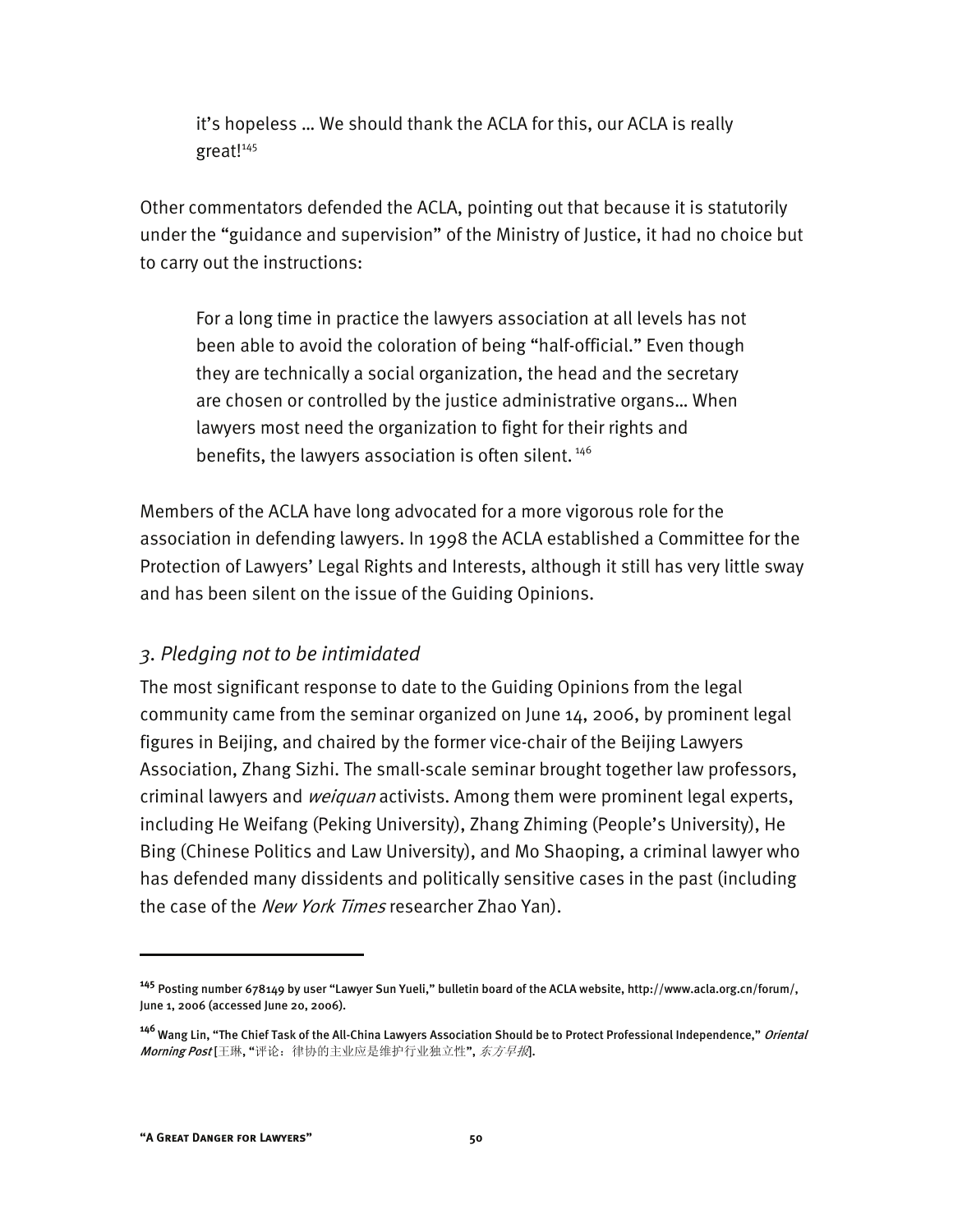Zhang Sizhi (who has often been referred to as the "conscience of the Chinese legal community" for his historical role in promoting the legal profession)<sup>147</sup> reportedly termed the Guiding Opinions "a disaster" that was "sending back the legal profession to the situation of the 1980s,"148 when lawyers could only be employed by the state.<sup>149</sup> "From the overall principles to the detailed content, everything is wrong in these Guiding Opinions," the Hong Kong newspaper *Ming Pao* reported him as saying.<sup>150</sup>

Corroborating the general view that the Guiding Opinions were designed to intimidate lawyers against taking mass cases, Zhang urged lawyers to continue to take up these cases, even if it landed them in trouble with the authorities: "I am ready to shield you with my own body. I am already almost 80 years old, but you have long days before you, [and] China will need your contribution."<sup>151</sup>

A renowned legal scholar, He Bing contested the legality of measures restraining lawyers handling mass cases, which overstepped the Charter of the ACLA and the Law on Lawyers. Fu Dalin, a professor from Xi'an Political and Legal University, had made a similar point in a posting on the forum of the ACLA: even though the Law on Lawyers stipulates that the lawyers are "supervised" by the justice departments, such supervision was not intended to allow intervention in specific cases:

This supervision [by the judicial bureaus] must be a lawful supervision and guidance for lawyers who violate the law in their profession, and must be a macro-guidance within the law, it cannot on any pretext

j

**<sup>147</sup>** "Fifty Public Intellectuals Who Influence China," Southern Peoples' Weekly, September 8, 2004 ["影响中国公共知识分子 50 人", *南方人物周刊*, 2004 年 9 月 8 日。]. Zhang Sizhi has acted as defense lawyer in several of China's highest -profile cases, from the "Gang of Four" in 1980 to political dissident Wei Jingsheng in 1995.

**<sup>148</sup>**"The Legal Community Denounces the All-China Lawyers Association for Harming the Lawful Rights of the Masses," Ming Pao (Hong Kong), June 15, 2006. ["法界斥律协戕害大众法律权利", *明报* (香港), 2006-06-15.]

**<sup>149</sup>** Li Yuwen, "Lawyers in China: A Flourishing Profession in a Rapidly Changing Society?" China Perspectives, No. 27, January-February 2000.

**<sup>150</sup>** "The legal Community Denounces the All-China Lawyers Association for Harming the Lawful Rights of the Masses," Ming Pao. ["法界斥律协戕害大众法律权利", *明报*.]

**<sup>151</sup>** Ibid.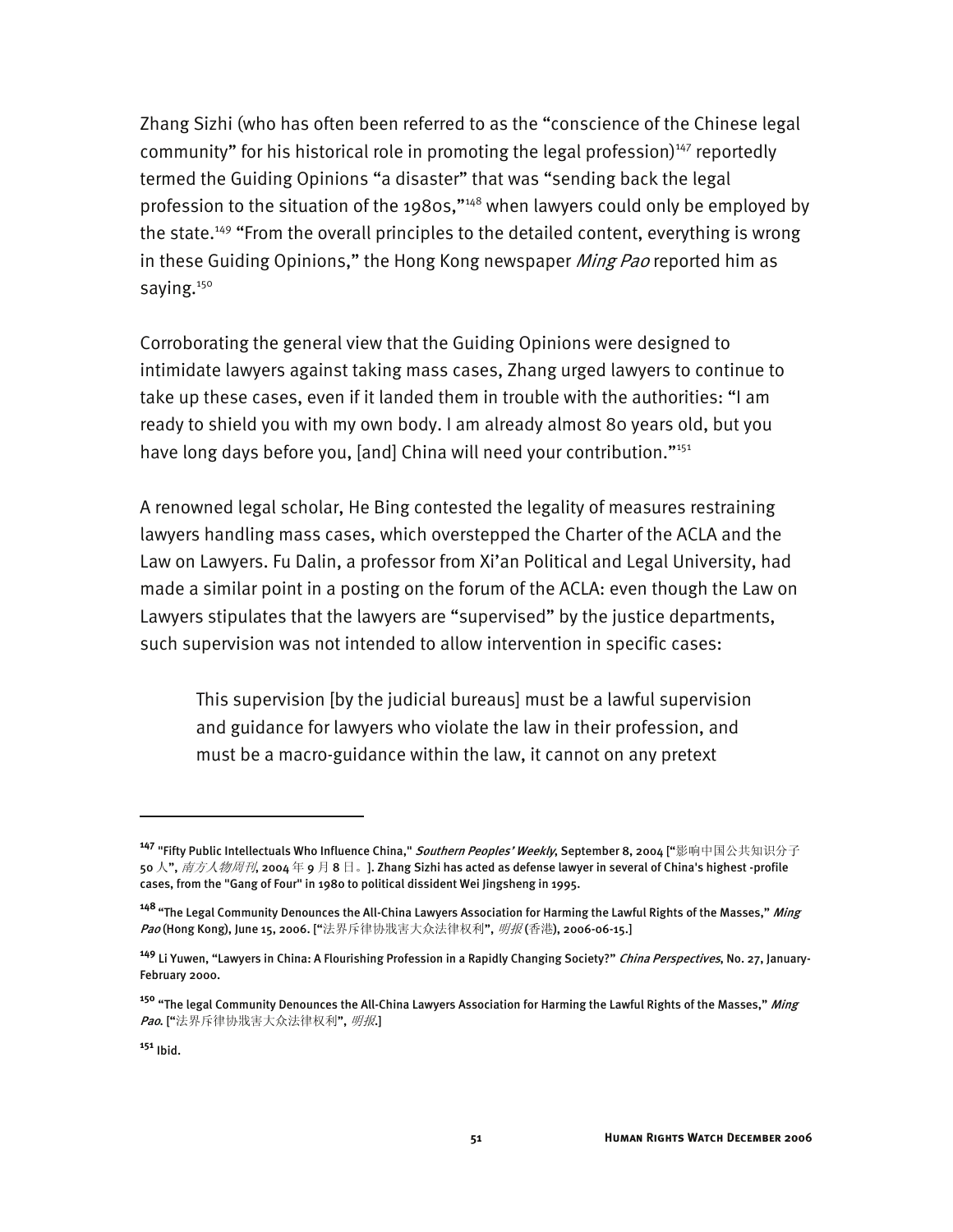become a basis for interfering in a particular case that is being lawfully handled by a lawyer.<sup>152</sup>

Other participants, such as He Weifang, criticized the Guiding Opinions as an attempt by the central authorities to cover up protests and government-committed abuses. He Weifang argued that the Guiding Opinions were part of a "hysterical reaction" from the authorities to the rise of protests in recent years. "The authorities want to put out the fire by putting down the lawyers," he reportedly said, urging lawyers not to be intimidated.<sup>153</sup> He pointed out that the new Guiding Opinions limited the normal operations of the lawyers' profession, harmed the fundamental principles of the lawyers' professional organization, and resulted in the lawyers losing the right to handle cases independently.<sup>154</sup>

## B. Government response

Although the government prevented a public debate on the Guiding Opinions, the strong reaction of the legal community prompted the authorities to respond publicly.

## *1. Defending the Guiding Opinions*

In May 2006 the Ministry of Justice took the unusual step of responding indirectly to the criticisms in an article defending the Opinions in the Legal Daily, a publication it runs. Noting that the new Guiding Opinions had "attracted the attention of the public and a large number of lawyers," the article disputed that the objective was to limit the ability of lawyers to operate. The principle behind the new regulations, the *Legal* Daily stated, was solely to "safeguard the legal rights" of lawyers handling mass cases.<sup>155</sup> The *Legal Daily'*s argument reflected clearly that establishing the rule of law was not the primary goal of the Guiding Opinions:

**<sup>154</sup>** Ibid.

**<sup>152</sup>** Fu Dalin, "Lawyers Must Ask for Instructions?" website of the ACLA, April 28, 2006 [傅达林, "律师办案须请示", 中国律师  ${}^{{\overline{\text{M}}}}$ , 2006-4-28], reproduced at://www.cdlawyer.com/wztj/ShowArticle.asp?ArticleID=593 (accessed April 28, 2006).

**<sup>153</sup>** "The legal Community Denounces the All-China Lawyers Association for Harming the Lawful Rights of the Masses," Ming Pao. ["法界斥律协戕害大众法律权利", *明报*.]

**<sup>155</sup>**"Lawyers Handling Mass Cases Have Regulations," Legal Daily ["律师办理群体性案件有章程", 法制日报].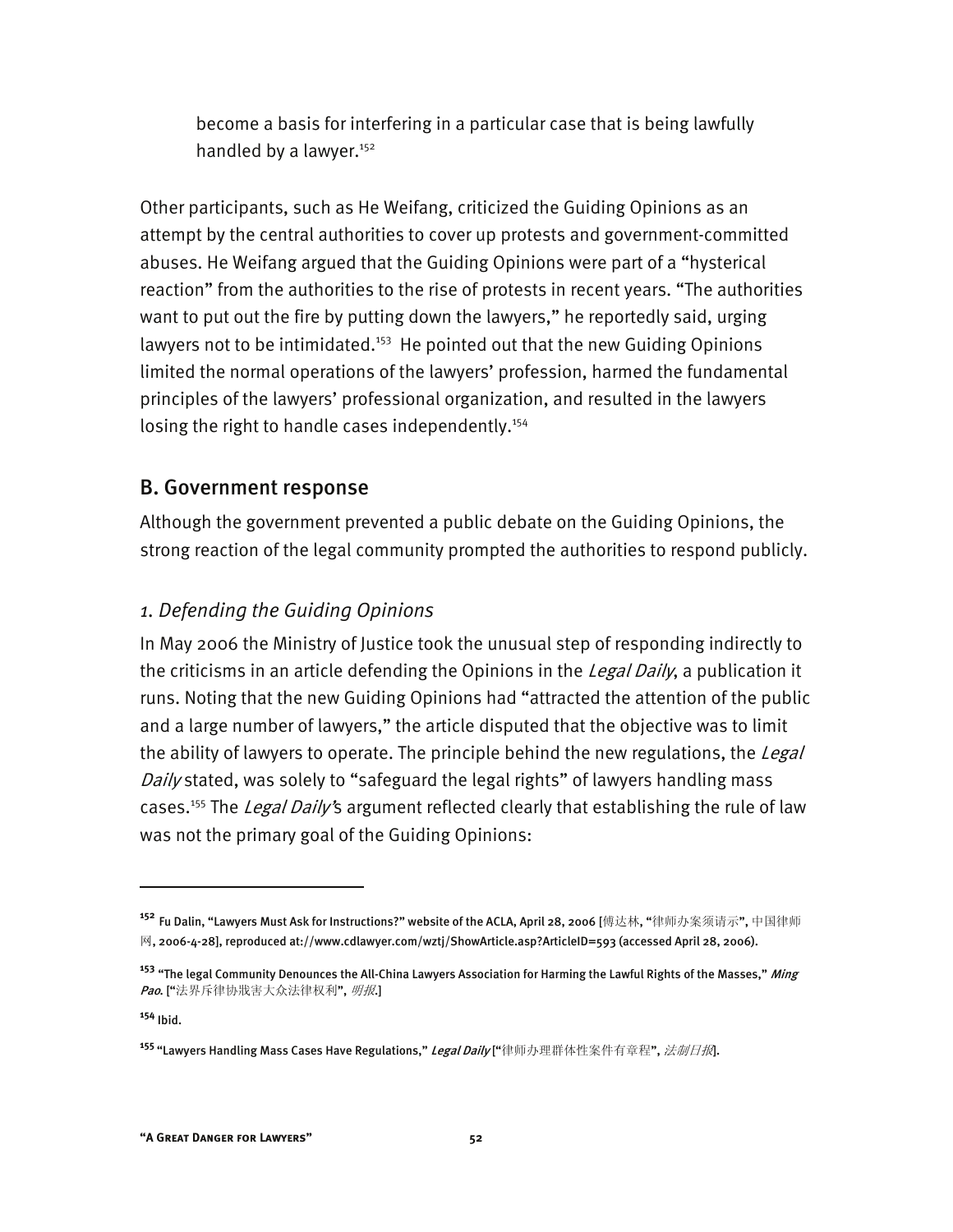Some articles pointed to the provision mandating that lawyers report when handling such cases, and, seizing this point while neglecting the rest of the content, criticized the fact that the Guiding Opinions limited and restricted the freedom of lawyers to handle cases. This indicates that some people have an incorrect and biased understanding of the provisions and background of the Guiding Opinions, as well as of their aim and significance. $156$ 

The terms "incorrect and biased understanding" have strong political overtones, making use of a language habitually directed towards what the party identifies as political criticism.

At the same time, the head of the ACLA, Yu Ding, also rejected the notion of lawyers' independence from the government, arguing that

The ACLA is a professional social organization under the supervision and guidance of the Ministry of Justice. According to the regulations, the ACLA should communicate… with the Ministry of Justice before getting involved in a big case. $157$ 

Yu argued that the Guiding Opinions were designed for the purpose of "bettering the ability of lawyers to resolve contradictions between citizens and the government," and "offer[ing] better protection for the security and interests of lawyers, so as to avoid conflicts with the government."158

Yu also reiterated the threat that lawyers violating the new regulations would be penalized by the ACLA:

**<sup>156</sup>** Ibid.

<sup>&</sup>lt;sup>157</sup> "Rights Protection Lawyers Restrained," *Ming Pao* (Hong Kong), May 18, 2006. ["维权律师被套紧箍咒", *明报*(香港), 2006-05-18.]

**<sup>158</sup>** Ibid.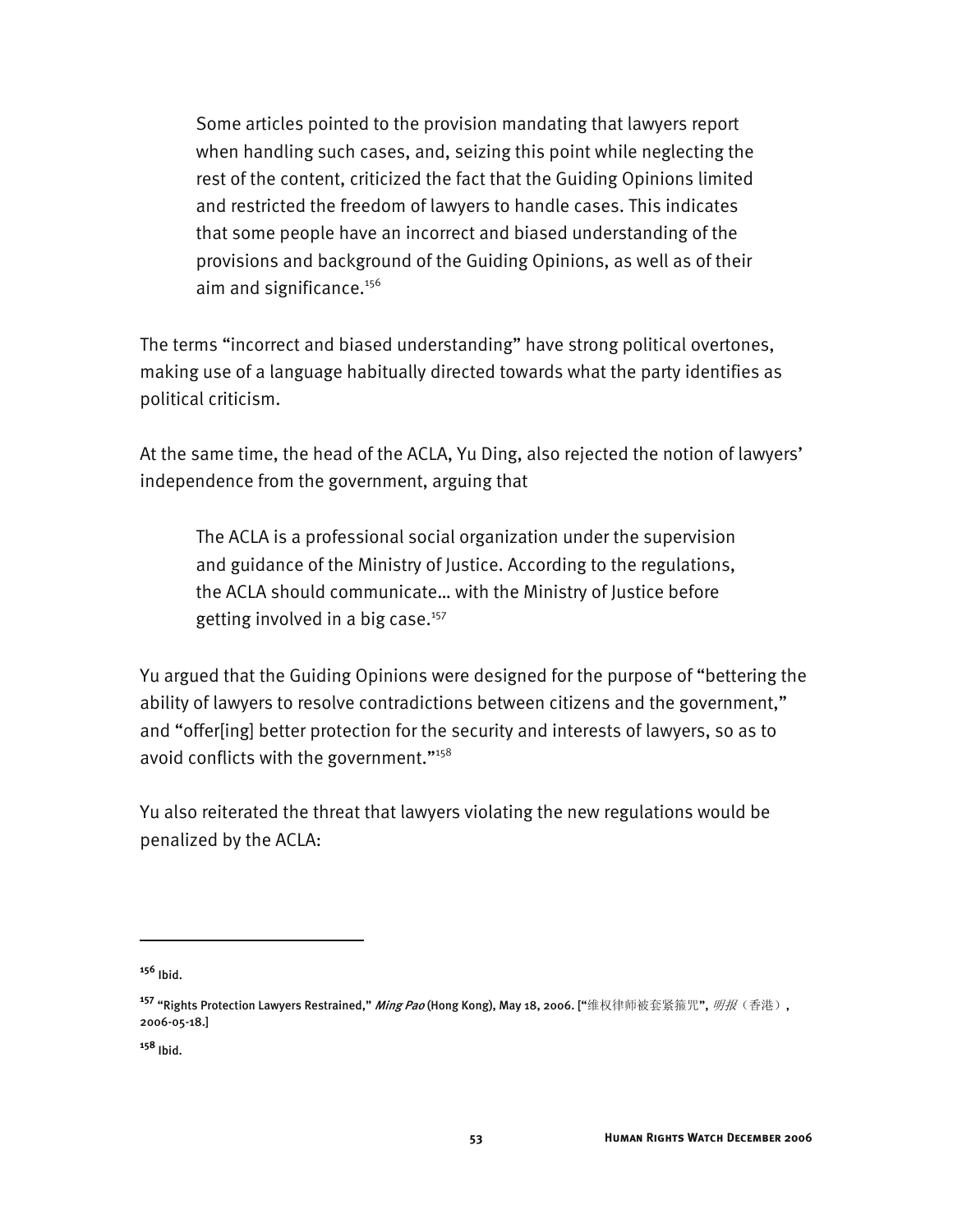According to disciplinary standards of the profession, if a lawyer violates the regulations, the ACLA can discipline him by handing out a suspension or issuing a warning.<sup>159</sup>

Wang Cailiang, a Beijing lawyer who contributed to the initial drafting of the Guiding Opinions, also argued that reinforcing the links between lawyers and governmental agencies was of benefit to both lawyers and social stability. Wang justified the drafting as a way to encourage more lawyers to take on mass cases: 160

Two problems are at the origin of this lack of willingness to take mass cases…. One is that local regulations in some areas prevent the filing of mass cases, leading vulnerable populations to be even more vulnerable. Another one is that because of the [social and political] factors behind these cases, lawyers are unwilling to take up these cases due to the risks attached.<sup>161</sup>

Wang did not explain why curbing the independence of lawyers rather than reinforcing their protection was the logical solution. Rather, he merely stated in vague terms that the new regulations were "appropriate" to the "national conditions":162

These Guiding Opinions undoubtedly benefit the protections of the legal rights and benefits of the vulnerable populations, and are beneficial for the development of the proper role of lawyers in social building and social harmony. The regulations establish a reporting and communication system, this fits the present national conditions. Even

I

**<sup>161</sup>** Ibid.

**<sup>162</sup>** Ibid.

**<sup>159</sup>** Ibid.

**<sup>160</sup>**"Drafter Talks about the Guiding Opinions on Lawyers Handling Mass Cases," website of the ACLA www.acla.org.cn, May 18, 2006 ["起草人谈律师办理群体性案件指导意见," 中国律师网, 2006-05-18],

http://www.lawyers.org.cn/jsp/news/newsInfo.jsp?newsID=2000039725 (accessed May 20, 2006).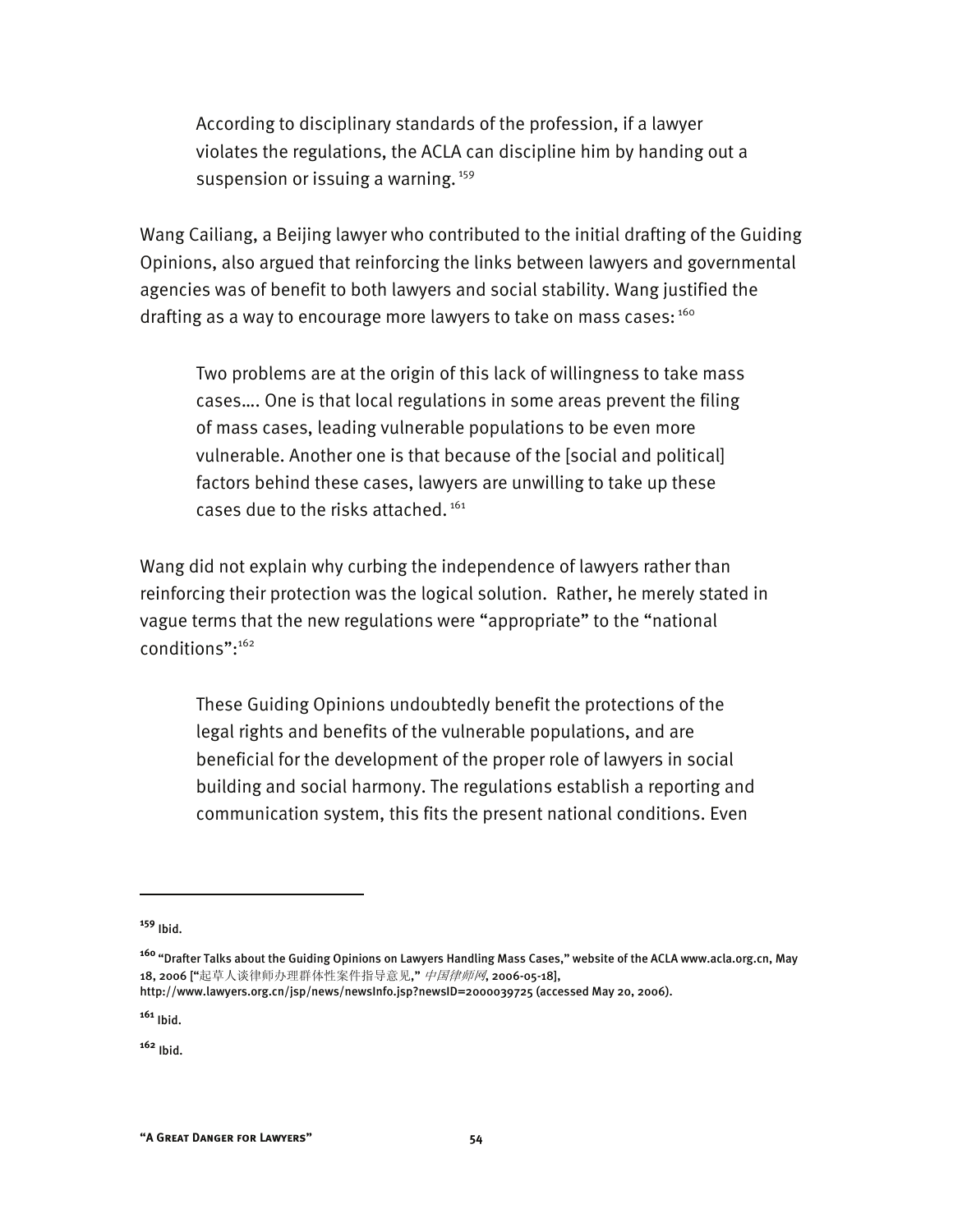if it adds to the lawyers obligations, considering it from the general situation of social stability, it is nevertheless appropriate.<sup>163</sup>

Appealing to "present national conditions" and the imperative to maintain "social stability" is the most common justification by the government for conducting politically motivated repression against perceived dissenters or critics.

#### *2. Blaming Western enemy forces*

Local authorities have explicitly justified the Guiding Opinions on the grounds that exposing protests and sensitive cases would embarrass the party and the government. For example, the Henan authorities listed "criminal cases of high-level officials" as a category of sensitive cases that could "affect the general political situation,"<sup>164</sup> while Shenzhen listed "violations of people's interests by government departments," and "unfair decisions by law enforcement agencies" as cases where lawyers were prohibited to talk to the media without prior approval.<sup>165</sup>

The head of the Judicial Bureau of Zhengzhou, Henan province, justified the curbs on grounds of unspecified plans by "elements of the democracy movement" to use the legal community to undermine the authorities:

Elements of the democracy movement and overseas organizations of the evil cult Falungong also plot to use lawyers as a tool to pressure the party and the government. Looking at the domestic situation, nowadays…. it is a period when contradictions between the people arise, crime rises, and the fight against enemies is complicated.<sup>166</sup>

j

**<sup>163</sup>**Ibid.

**<sup>164</sup>** Henan Provincial Judicial Bureau, Trial Opinion on Strengthening the Supervision and Guidance for Lawyers' Representation in Important and Sensitive Cases and Mass Cases, March 18, 2006 ["河南司法厅关于加强对律师办理重大、 敏感、群体性案件指导监督的意见, (试行)" 2006-04-18], http://www.hnlawyer.org/show.aspx?id=2482 (accessed July 13, 2006).

**<sup>165</sup>** Shenzhen Municipality Judicial Bureau, Provisional Regulation on Lawyers Handling Sensitive and Mass Cases, June 29, 2006 [深圳市司法局: "关于律师代理群体性敏感案(事)件管理的暂行规定"2006-06-29], http://www.szlawyers.com/ShowDetail.asp?ArticleId=2346, art. 2, points 6 and 7.

**<sup>166</sup>** "Speech of Comrade Zheng Zhaoquan at the Work Conference on Building Shenyang Municipality Lawyers' Ranks," website of the Judicial Bureau of Shenyang Municipality, April 14, 2006 ["郑朝权同志在全市律师队伍建设工作会议上的讲话", 中国沈阳普法网, 2006-4-14], http://www.sypf.com/fzxw/sfdt/081.htm (accessed June 30, 2006).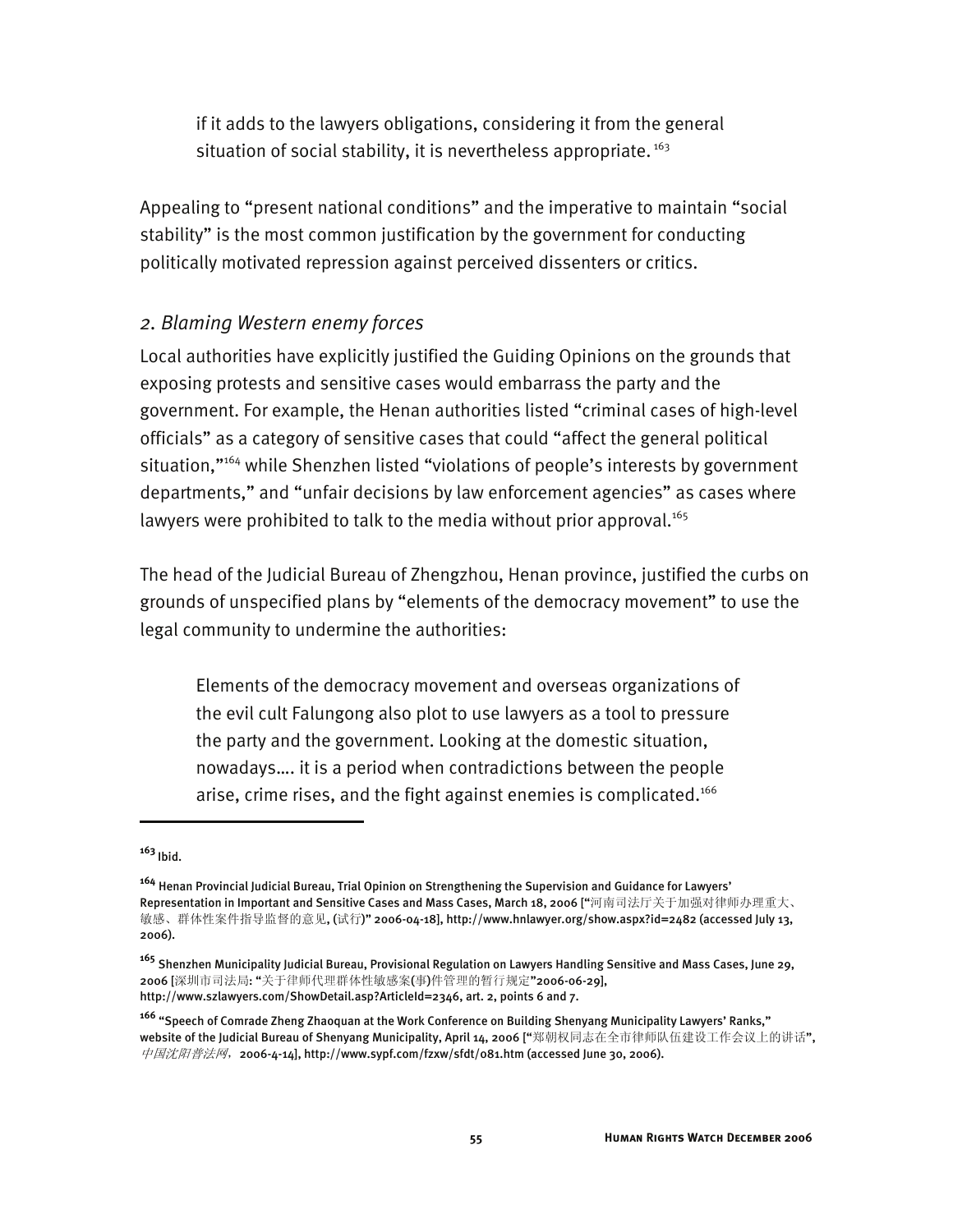He went on to suggest that the Guiding Opinions were crucial to stemming the tide of protests, which he implied were being instigated by foreigners:

Sensitive cases of all kinds and mass incidents multiply ceaselessly. This augmentation must be solved in a legal manner…. Lawyers who take up sensitive and mass cases must resolve the contradictions according to law. If not, these cases could easily degenerate, to the advantage of a few individuals with ulterior motives in the country and to Western enemy forces abroad, affecting social and political stability. Therefore, we must remain highly vigilant, and absolutely not let the Western enemy forces' plans succeed.<sup>167</sup>

The allegation that protestors' lawyers were supported by foreign forces had similarly been leveled by the Guangdong authorities in the wake of the Shanwei incidents, Dongzhou prefecture, where the police fired at protesters, killing at least three.<sup>168</sup> The Public Security Bureau circulated a report shortly after the killings, blaming a succession of collective protests on "disputes over so-called rights protection" issues and accused "hostile forces" of politicizing and inciting the masses over issues of farmers' rights. The report also accused activists of "taking advantage of individual incidents"—the occurrence of protests or crackdowns—to write essays stirring up public opinion.<sup>169</sup>

Discourses that associate vigorous legal activism with a political challenge are in line with remarks made by Politburo member Luo Gan on "Strengthening the political thinking of political and legal ranks" on April 11, 2006.<sup>170</sup> Luo Gan called for

**<sup>167</sup>** Ibid.

**<sup>168</sup>** See "China: Dongzhou Killings Need Independent Investigation," Human Rights Watch news release, December 15, 2005, http://www.hrw.org/english/docs/2005/12/15/china12281.htm, and "China: Dongzhou Killings Must Be Investigated," Human Rights Watch news release, June 1, 2006, http://hrw.org/english/docs/2006/06/01/china13489.htm.

**<sup>169</sup>** See Congressional-Executive Commission on China, "Guangdong Public Security Bureau Blames Mass Incidents on Rights Defenders Activities," March 31, 2006, http://cecc.gov/pages/virtualAcad/index.phpd?showsingle=42751 (accessed June 30, 2006).

**<sup>170</sup>**Luo Gan, "Bolstering the teaching of the concept of socialist rule by law: Conscientiously strengthening the political thinking of the political and legal ranks," *Seeking Truth*, Issue No. 433, June 16, 2006 [罗干, "深入开展社会主义法治理念教育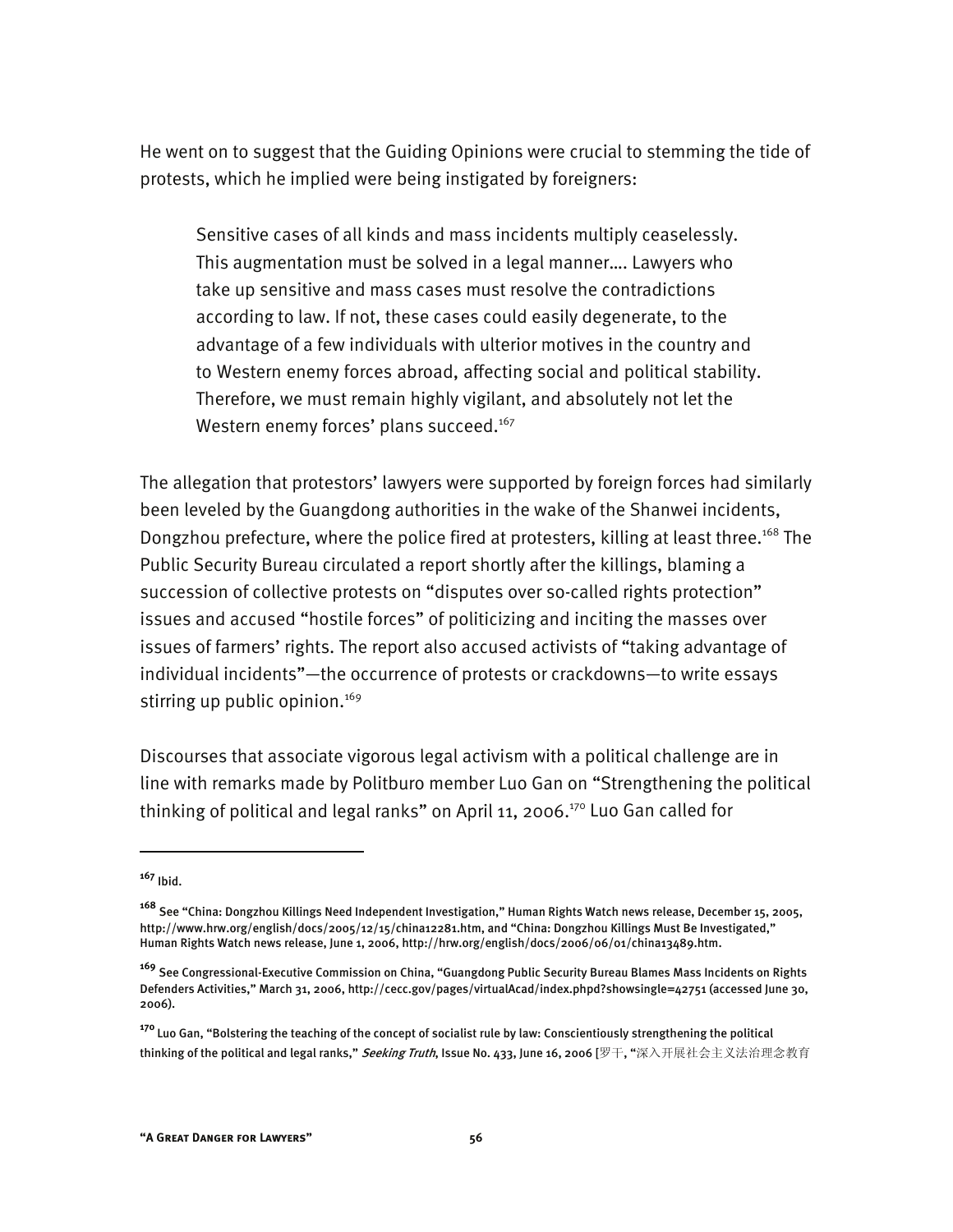strengthening the "political and national security awareness" as a way to "strengthen our fight against opponents."<sup>171</sup> He listed "those who, under the pretext of rights protection [weiquan] carry out sabotage" among the enemy forces against whom "forceful measures" must be adopted, along with "people with ulterior motives who use internal contradictions within the people to create disturbances, who use Falungong and other evil sects to stir up trouble, and who use the 'three forces' [separatism, extremism, and terrorism] to carry out terrorism and separatist activities."172

Against such a politicized background, the Guiding Opinions act as a strong deterrent for lawyers to get involved in mass cases, which are explicitly defined as being politically sensitive.

切实加强政法队伍思想政治建设", 求是, 2006年6月16日(总 433 期)],

**<sup>171</sup>** Ibid.

-

**<sup>172</sup>** Ibid.

http://www.qsjournal.com.cn/qs/20060616/GB/qs^433^0^1.htm (accessed October 16, 2006).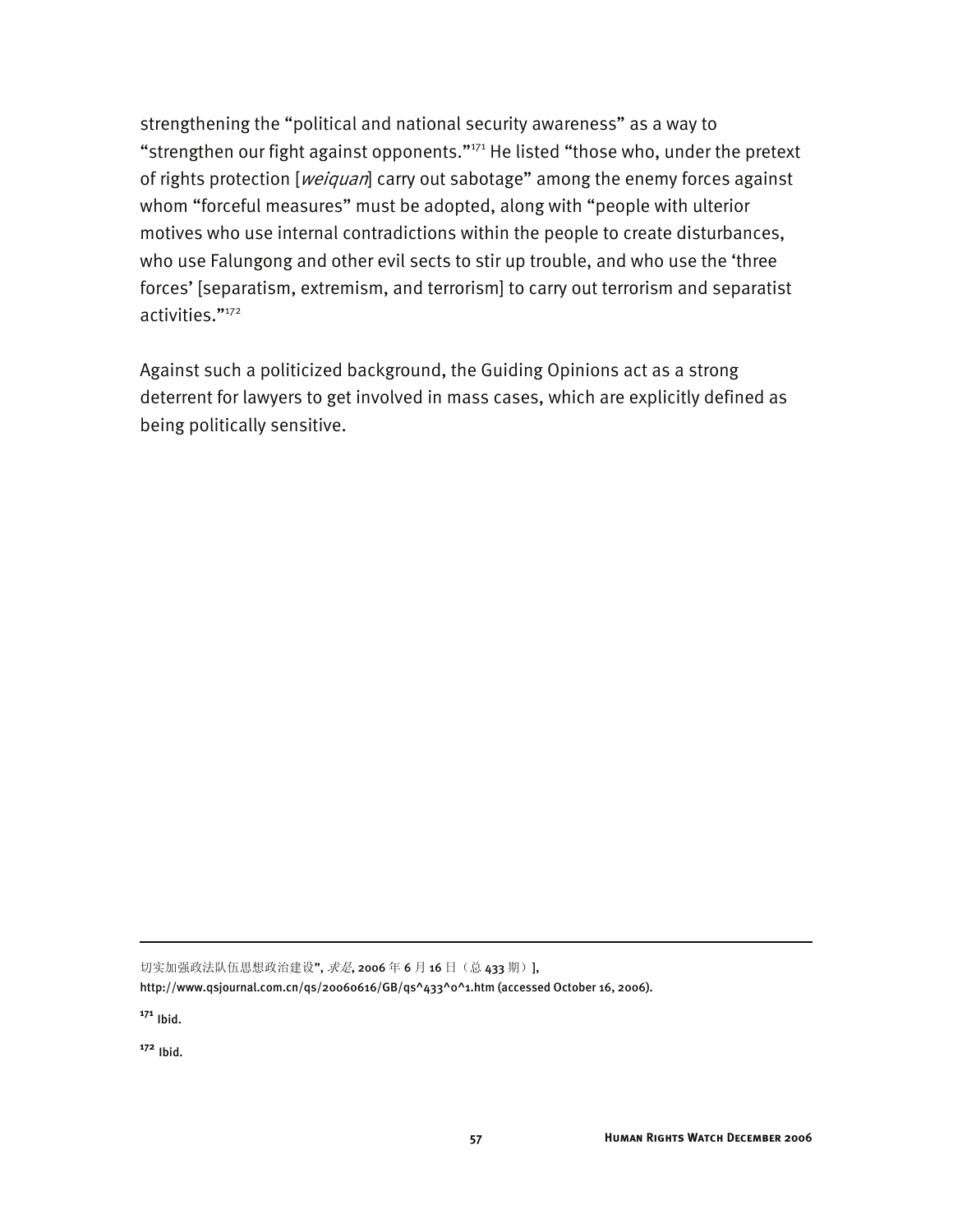## **VIII. Recommendations**

#### To the Chinese government

- **IMMED 19 and 13 and 13 and 13 and 13 and 13 and 13 and 14 and 14 and 14 and 14 and 14 and 14 and 14 and 14 and 1** account of their professional activities as human rights defenders.
- Repeal the ACLA's Guiding Opinions and similar local regulations that interfere with the ability of lawyers to represent the interests of their clients in collective cases.
- Ensure the effective protection of lawyers carrying out their functions, in part by publicly committing to the Basic Principles on the Role of Lawyers, adopted by the Eighth United Nations Congress on the Prevention of Crime and the Treatment of Offenders, Havana, Cuba, August 27 to September 7, 1990, notably, principles:
	- 16. Governments shall ensure that lawyers (a) are able to perform all of their professional functions without intimidation, hindrance, harassment or improper interference; (b) are able to travel and to consult with their clients freely both within their own country and abroad; and (c) shall not suffer, or be threatened with, prosecution or administrative, economic or other sanctions for any action taken in accordance with recognized professional duties, standards and ethics.
	- 23. Lawyers like other citizens are entitled to freedom of expression, belief, association and assembly. In particular, they shall have the right to take part in public discussion of matters concerning the law, the administration of justice and the promotion and protection of human rights and to join or form local, national or international organizations and attend their meetings, without suffering professional restrictions by reason of their lawful action or their membership in a lawful organization. In exercising these rights, lawyers shall always conduct themselves in accordance with the law and the recognized standards and ethics of the legal profession.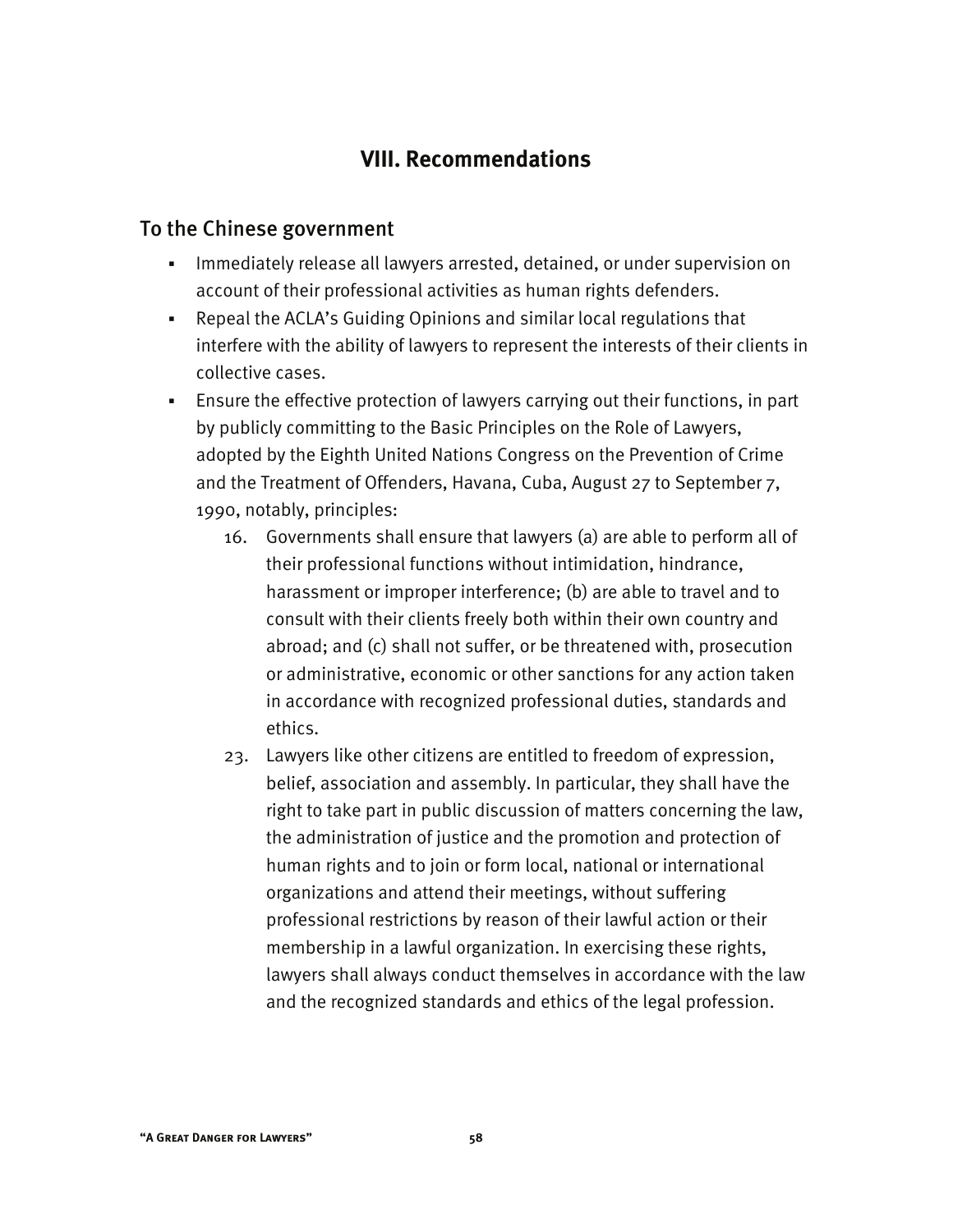- 24. Lawyers shall be entitled to form and join self-governing professional associations to represent their interests, promote their continuing education and training and protect their professional integrity. The executive body of the professional associations shall be elected by its members and shall exercise its functions without external interference.
- Limit the authority of judicial bureaus over lawyers and prohibit interference in specific cases and cancel the system of annual renewal of lawyers' licenses.
- Ensure access to justice for victims of abuses of power by upholding existing laws, and prosecuting officials who obstruct the course of justice.
- Make the ACLA fully independent so that it can adequately represent the interests of lawyers.
- **In It is an unconditional invitation to the United Nations special rapporteur on** the independence of lawyers and judges to visit China, and allow the rapporteur full access in compliance with the terms of reference for United Nations rapporteurs.

## To the United Nations

- Press the Chinese government to free or cease harassing lawyers and allow "mass cases" to proceed through the legal system.
- Press the Chinese government to invite the UN special rapporteur on the independence of lawyers and judges to visit.

## To the international law community

- Emphasize to Chinese officials the importance of an independent legal sector to resolving public disputes.
- Publicly call for the repeal of the Guiding Opinions to bring them into line with international legal standards.
- Recognize that assistance to improving judicial administration, which receives most international attention, will have a limited effect without commensurate support to the Chinese legal profession and the challenges it faces.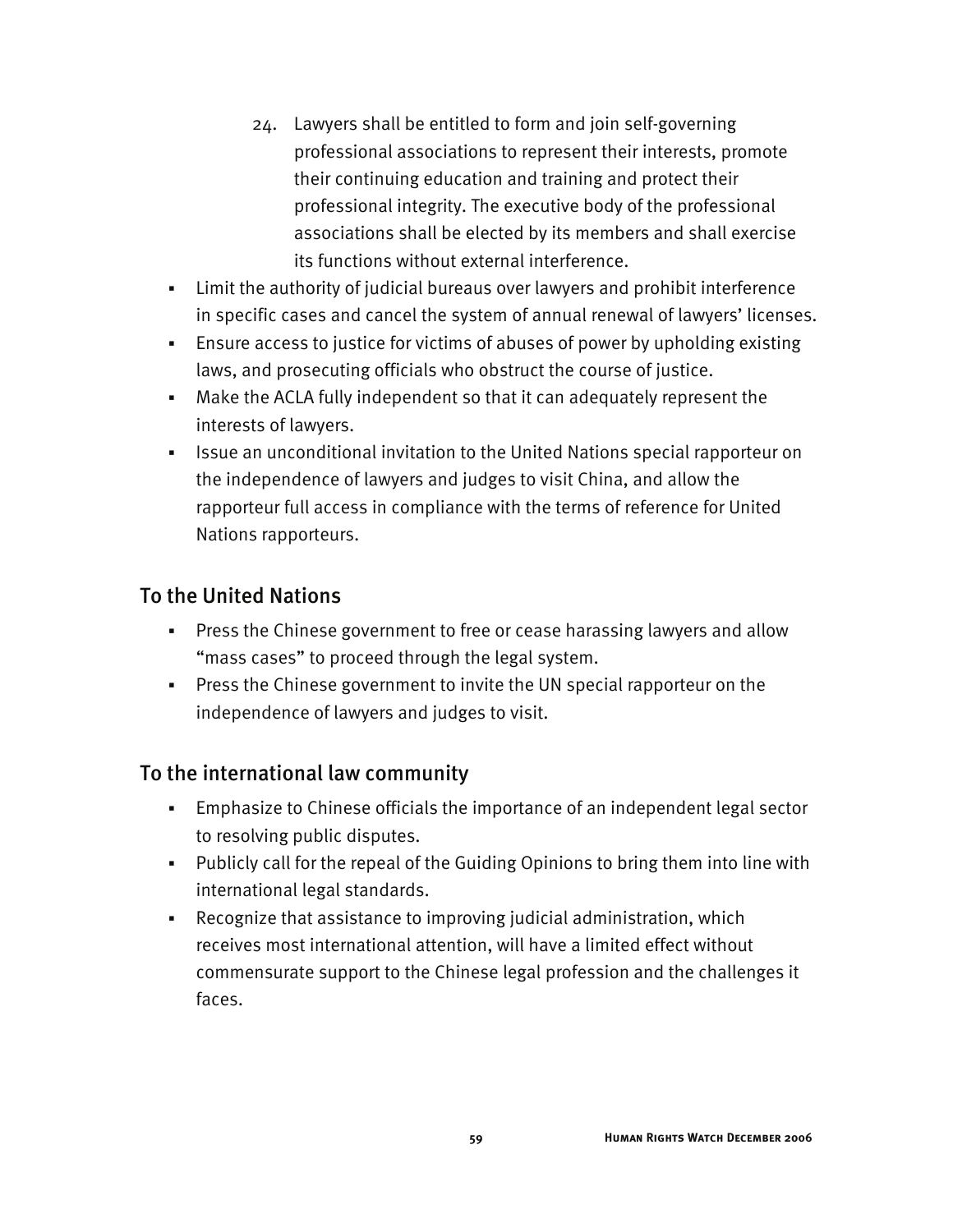Offer assistance on how to structure an independent lawyers' association and provide comparative expertise on how other countries manage relationships between judicial branches and lawyers.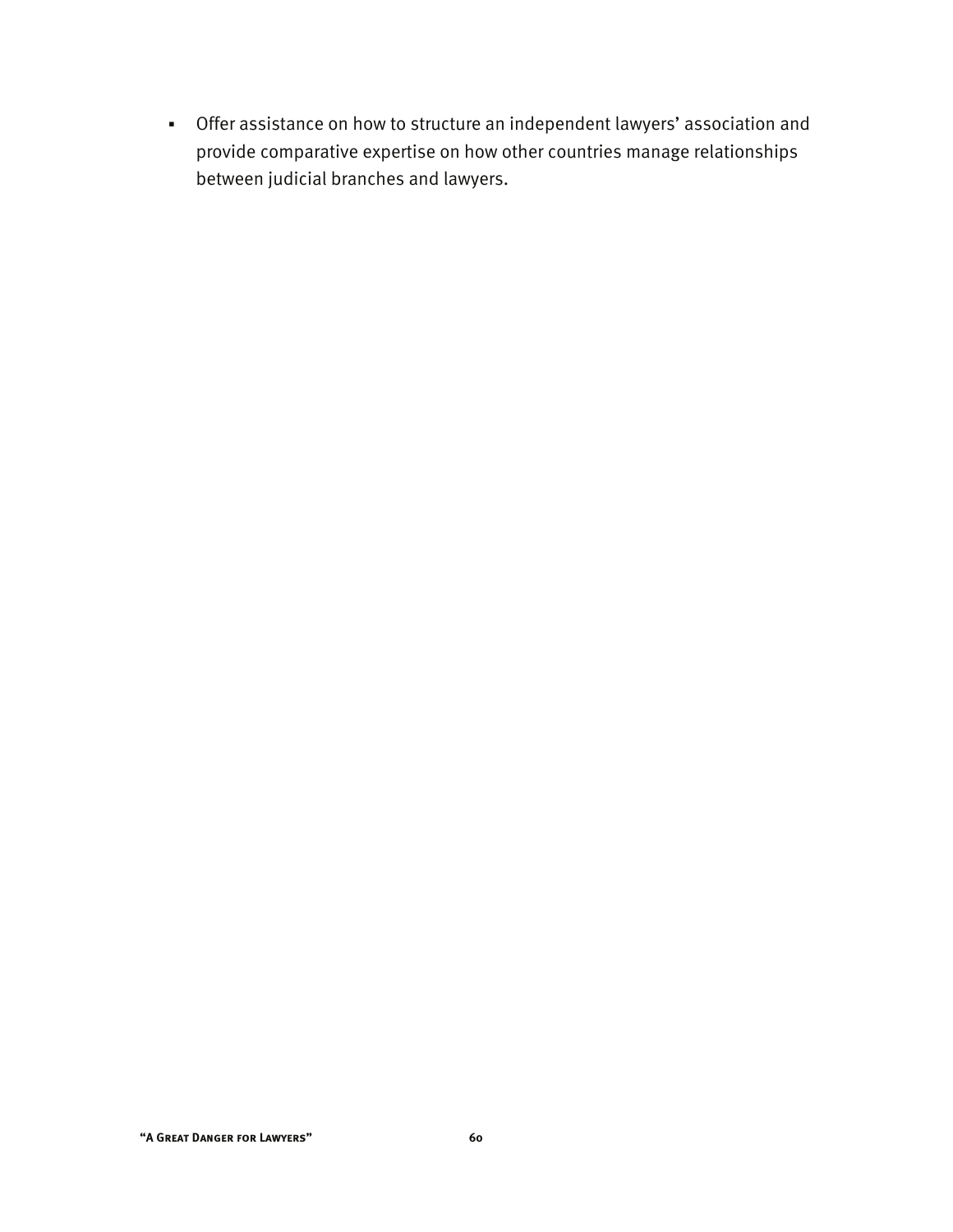## **Acknowledgments**

This report was edited by Brad Adams, executive director for the Asia Division of Human Rights Watch; Sophie Richardson, deputy director for the Asia Division; and Ian Gorvin, consultant in the Program Office. Dinah PoKempner, general counsel for Human Rights Watch, provided legal review.

Andrea Cottom, associate for the Asia Division, provided administrative and technical assistance. Production assistance was provided by Andrea Holley, Fitzroy Hepkins, Veronica Matushaj, Elijah Zarwan, and Jagdish Parikh.

Human Rights Watch is especially grateful to Professor Jerome Cohen and Professor D. Clarke for reviewing an earlier version of this report, as well as to the many Chinese legal professionals who volunteered their comments but preferred to remain anonymous.

Human Rights Watch also wishes to thank the C. E. and S. Foundation, as well as a very generous anonymous donor, for their support.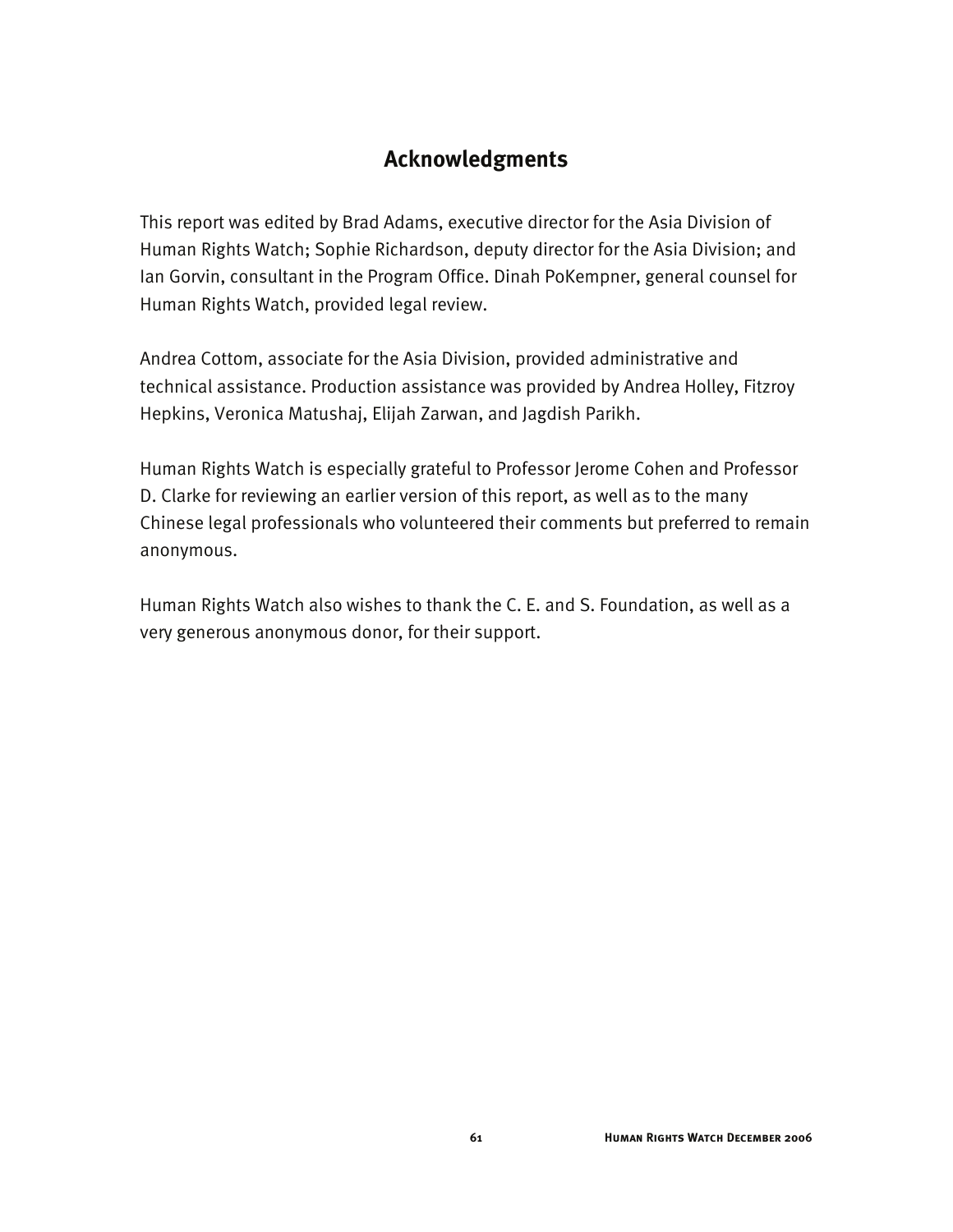# **Appendix I: Guiding Opinions of the All-China Lawyers Association on Lawyers Handling Mass Cases**

Adopted on a trial basis at the 4th session of the 6th meeting of the Standing Committee of the All-China Lawyers Association on March 20, 2006

During these important times, and beyond, the correct handling of cases of a mass nature [mass cases] is essential to the successful construction of a socialist harmonious society. Mass cases more commonly occur in land confiscation, forced eviction, relocation from reservoir areas, enterprise restructuring, environmental pollution, and other aspects of the protection of the rights and benefits of rural residents. Mass cases usually involve complex social, economic, and political factors, and have varied impacts on state and society that cannot be ignored. Thus, there is a need to regulate and guide lawyers in their handling of mass cases. Therefore, the following work opinions are proposed:

I.

1. A mass case is defined as one in which many (10 or more) plaintiffs act on the basis of the same or similar questions of fact or law to (a) bring an action through one representative, or collectively; (b) bring a series of actions; or (c) settle the matter outside the legal system. In a mass case, the law authorizes firms to provide professional and legal services in settling the matter outside the legal system, bringing court actions, and completing other related tasks.

Lawyers who undertake mass cases must go through legal channels to perform their duties. Lawyers who lawfully intervene in mass cases are helpful to the government, enterprises, and other opposing parties in their handling of the matters. Lawyers who get involved on an individual case basis, engage in analysis and inquiry, and propose legal opinions and suggestions help promote judicial and legislative activities and lawful administration.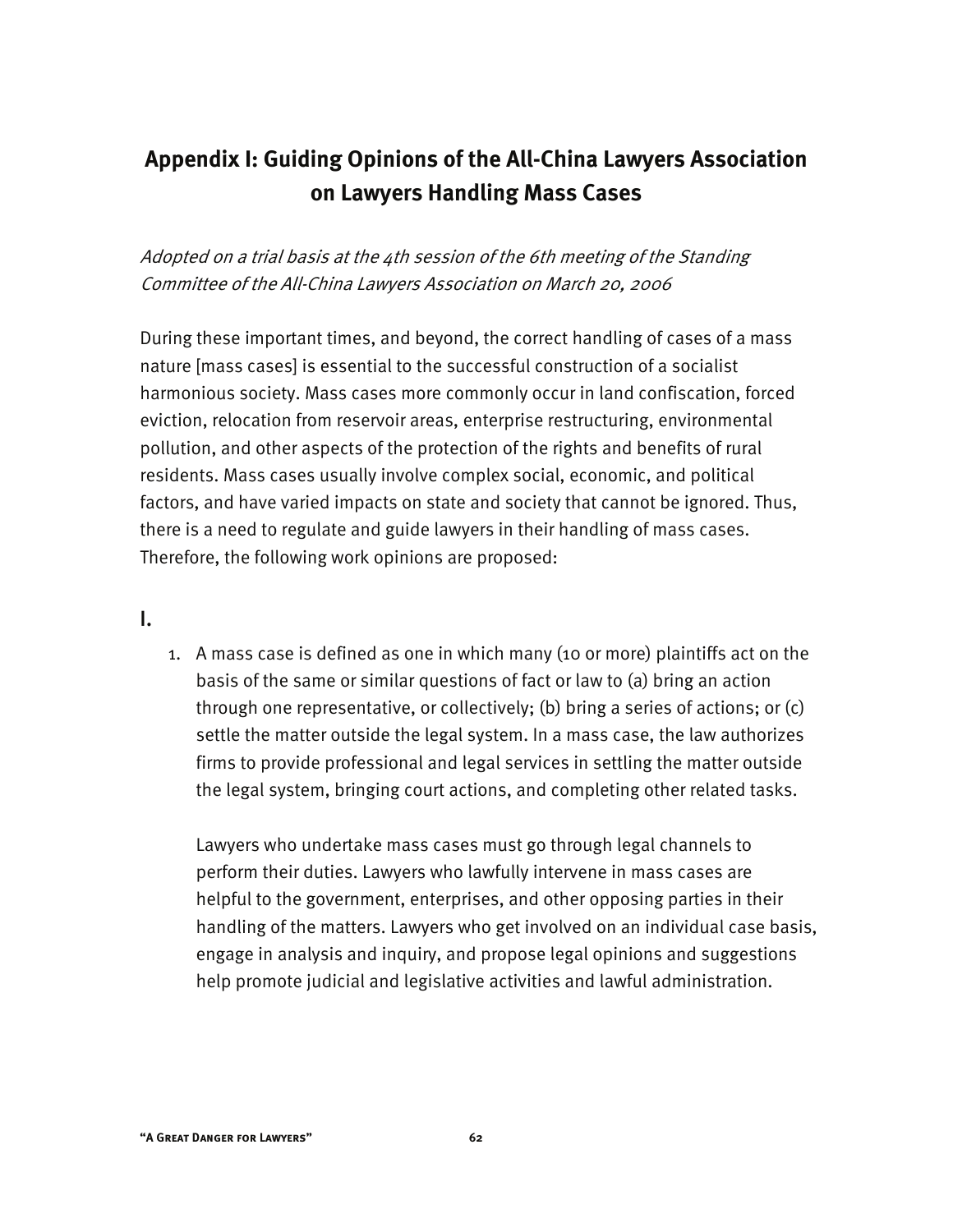In mass cases, lawyers can be retained by a mass client and provide legal advice, participate in mediation, and act as its agent in litigation. Lawyers can also provide consultative services as legal counsel to the government and enterprises, in order to assist the government and judicial agencies in handling and resolving issues, and can also be retained by the government, enterprises, and other opposing parties, to act as an agent in litigation and participate in mediation. Lawyers who handle mass cases shall serve their client within the bounds of their professional duties, in accordance with law, and strictly abide by professional ethics and disciplinary rules.

2. Lawyers should have a great sense of social responsibility and attach the utmost significance to mass cases. They should be faithful to the Constitution, the law, and their duties; maintain their principles; dutifully safeguard their client's lawful rights; uphold the law, social equity, and justice; actively participate in and facilitate the appropriate resolution of mass cases; safeguard the nation's stability; ensure economic development; and promote social harmony.

Lawyers who handle mass cases shall attempt to resolve contradiction and conflict, and assist all parties to a dispute in the selection of lawful, suitable, peaceful, and reliable paths and methods for resolution of the dispute. They should advocate mediation to resolve disputes.

3. Lawyers who handle mass cases must adhere to these Guiding Opinions, as well as strictly abide by professional ethics, disciplinary rules, and other rules that relate to the legal profession.

Lawyers who handle mass cases should accept supervision and guidance by judicial administration departments.

Lawyers associations have the responsibility to supervise, regulate, and safeguard the lawful handling of mass cases.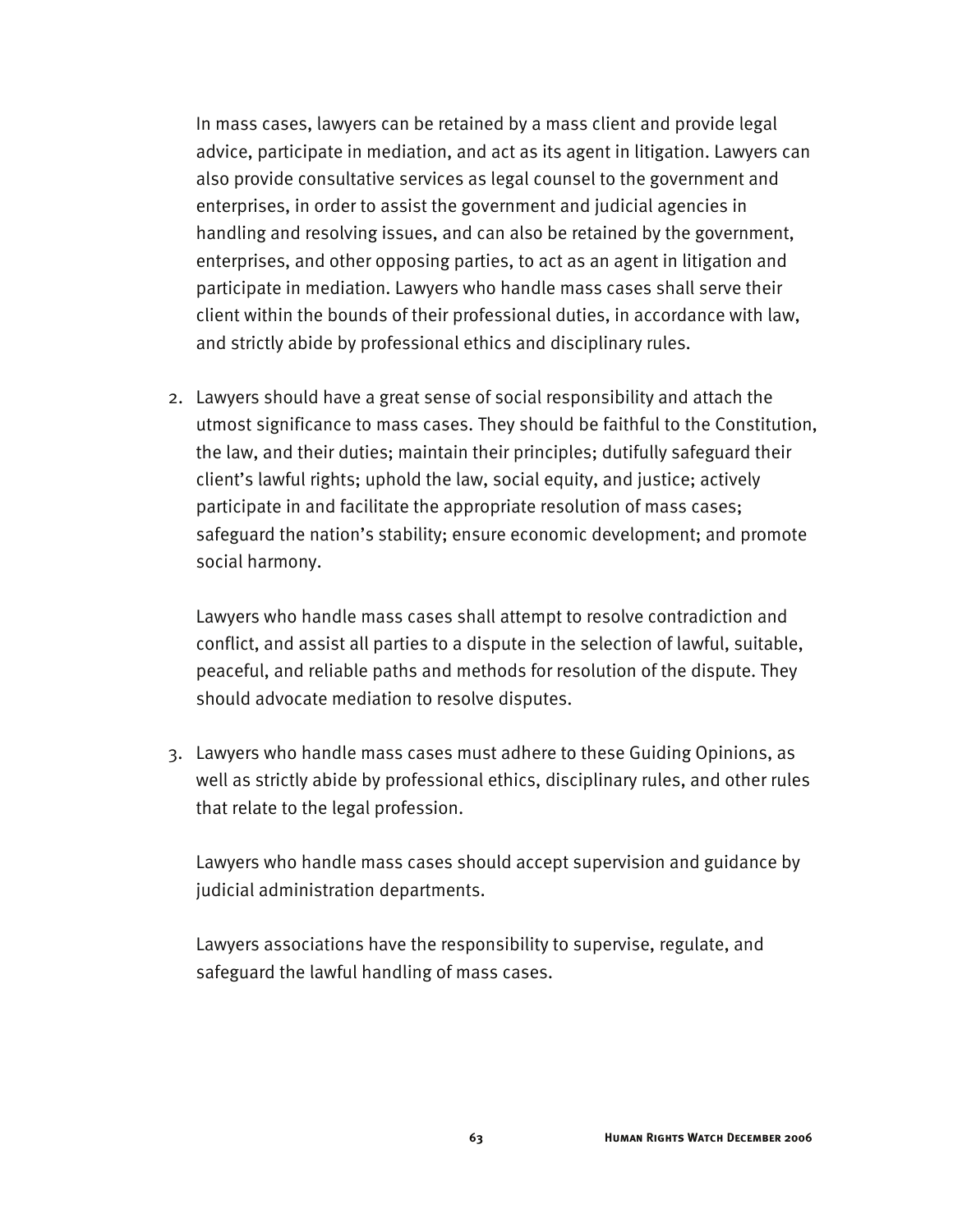#### II.

Lawyers who take on mass cases should carefully handle their relationships with the client, judicial agencies, the government, the media, and the public, among others.

#### *Relations with the client*

- 1. Lawyers should assist, supervise, and urge the client to provide honest testimony, and cannot support or assist the client in intentionally concealing or omitting important evidence or providing false testimony.
- 2. Lawyers should do their best to avoid situations in which the popular mood becomes unstable due to the false testimony or the distortion of case details by some of their clients or their representatives.
- 3. Lawyers should reject blatantly irrational demands raised by the client, the client's representative, or the client's agent.
- 4. Lawyers must neither instigate nor participate in the petitioning activities of the client, the client's representative, or the client's agent. Lawyers must neither participate in nor suggest the client's use of methods such as violating public security or interfering with the normal operations of state agencies to compel a resolution to the case.
- 5. Where the following circumstances exist, a law firm can rescind the retainer agreement and terminate the lawyer-client relationship:
	- (1) The client persists in demands that violate the law;
	- (2) The client conceals or distorts important facts;
	- (3) The client uses the lawyer's services to engage in activities that violate the law;
	- (4) Other objective reasons that make it difficult for the lawyer to perform their professional duties in a normal way.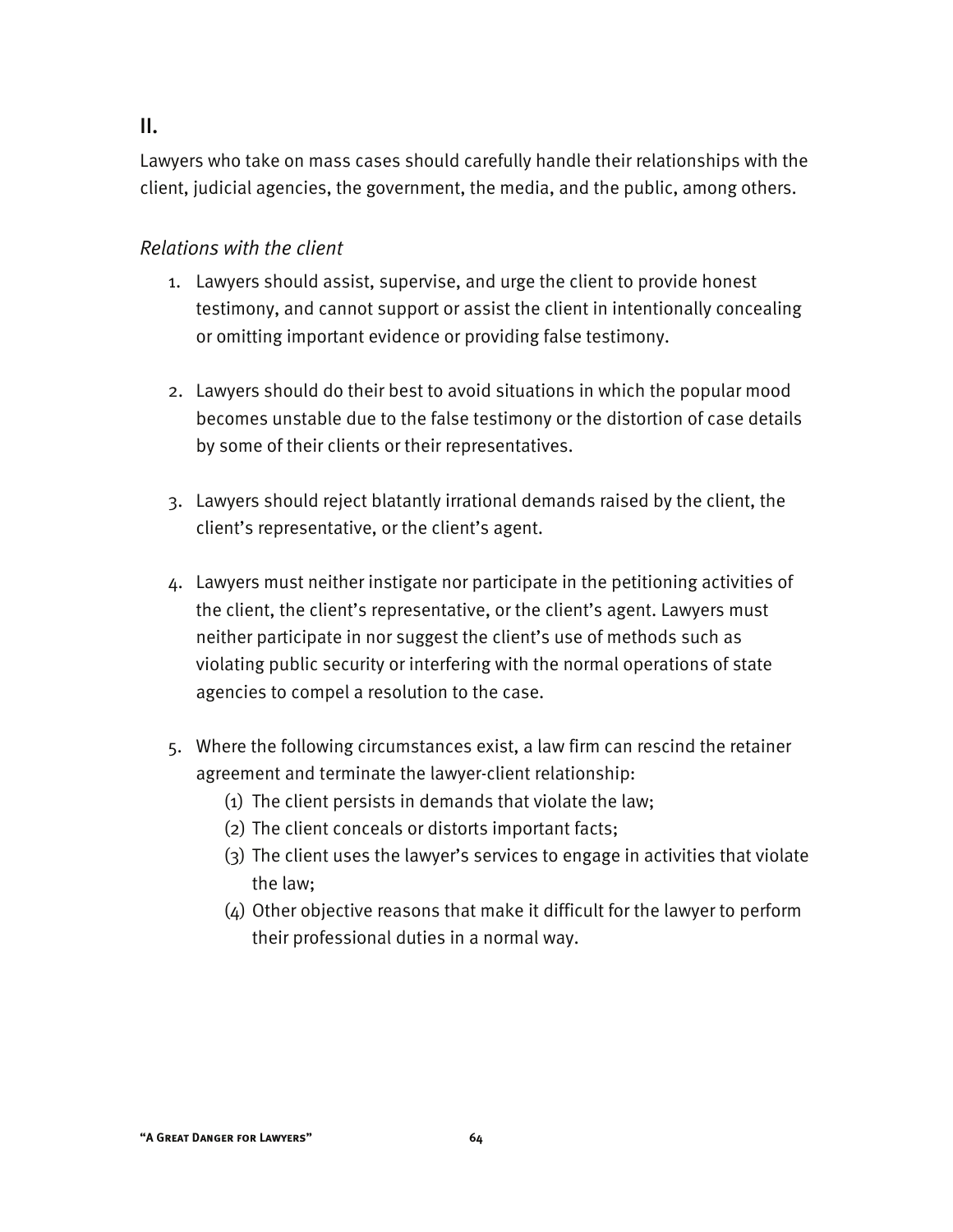### *Relations with judicial agencies*

After a lawyer has accepted a mass case, they must promptly and fully communicate with the relevant justice bureau, and "seek truth from the facts" to report the situation, so that the appropriate level of significance may be attached. They must actively assist the judicial agency in ascertaining the facts. If there is a need, they can go through the lawyers association to report any problems to the judicial agency.

#### *Relations with the government*

After a lawyer has accepted a mass case, they must go through legitimate channels to promptly report the situation to the relevant government bureaus. If they discover anything indicating a potential intensification of the dispute or escalation of the situation, they should immediately report to judicial administration authorities.

## *Relations with the media*

Lawyers and law firms must have appropriate relations with the media (including online media), "seek truth from the facts," and be cautious in their commentary. They must not stir up the news, and must not pay for news coverage. They should exercise caution in their contacts with overseas organizations and overseas media.

#### III.

Lawyers who handle mass cases should comply with the following demands:

- 1. The system of reporting and placing cases on file. After a law firm has been retained in a mass case, it shall promptly report to the lawyers association to which it is subordinate. Where multiple law firms have undertaken a case on behalf of different clients, but based on the same appeal, they can consult with one another to determine one law firm that will be responsible for reporting to the lawyers association. Law firms in different regions that accept the same case shall report separately to the respective lawyers associations to which they are subordinate.
- 2. Collective discussion, strengthened supervision. The undertaking of a mass case should be collectively discussed and agreed by at least three partners at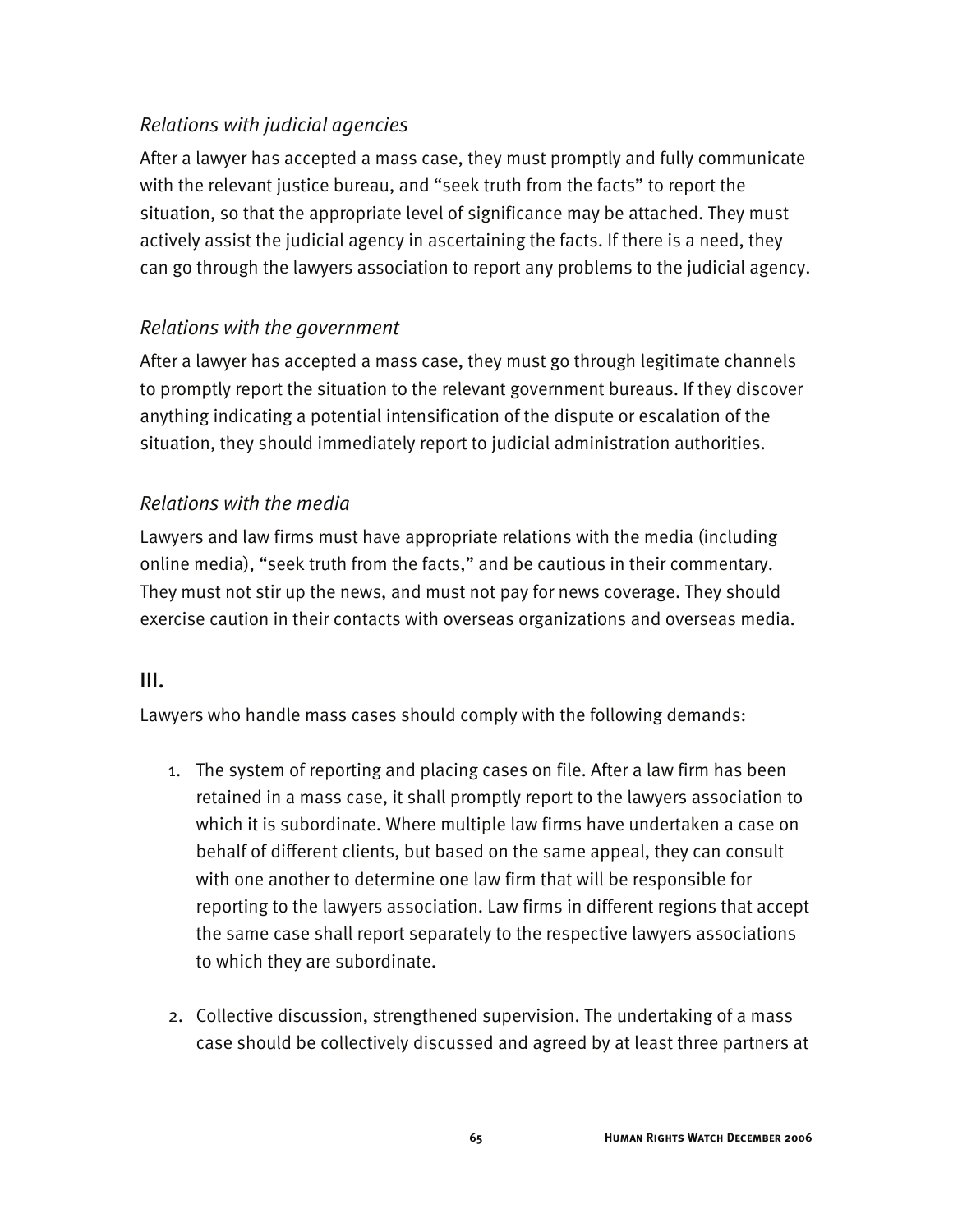a law firm, who will jointly accept the retainer, designate a person to undertake the case, and collectively formulate the case strategy. The director of the law firm is fully responsible for overseeing and supervising the lawyers handling a mass case, and shall promptly curb and adopt remedial measures against any behavior in violation of regulations that is discovered during the course of a lawyer's handling of the case.

- 3. Completion of consultation and accepting cases. Law firms shall arrange for two or more lawyers of good political and professional quality, with abundant experience, to conduct the consultations and accept mass cases, and keep records of their work. Lawyers must be painstaking and thorough in responding to those who come in for consultation, and should not be hasty in providing opinions. Law firms that decide to take a case shall complete a comprehensive record of their acceptance of the case.
- 4. Lawyers who are requested by the relevant government bureau to participate in petitioning cases must safeguard social stability while also safeguarding the lawful rights of the mass client. Lawyers shall, within the bounds of their own professional duties, work hard to support the work of the relevant bureaus, guide the client in the lawful handling of the case, and do their best to persuade their clients not to take their petitions to higher levels or to organize mass petitions.
- 5. Depending on the particular circumstances of a mass case, law firms can enter into a retainer agreement with the client and also enter into a retainer agreement with the client's authorized representative or agent. After a case has entered the litigation stage and a court has made a request for each retainer letter authorized by the client, the law firm shall assist with the formalities.
- 6. After a mass case has concluded, the law firm shall promptly report the situation to the lawyers association to which it is subordinate.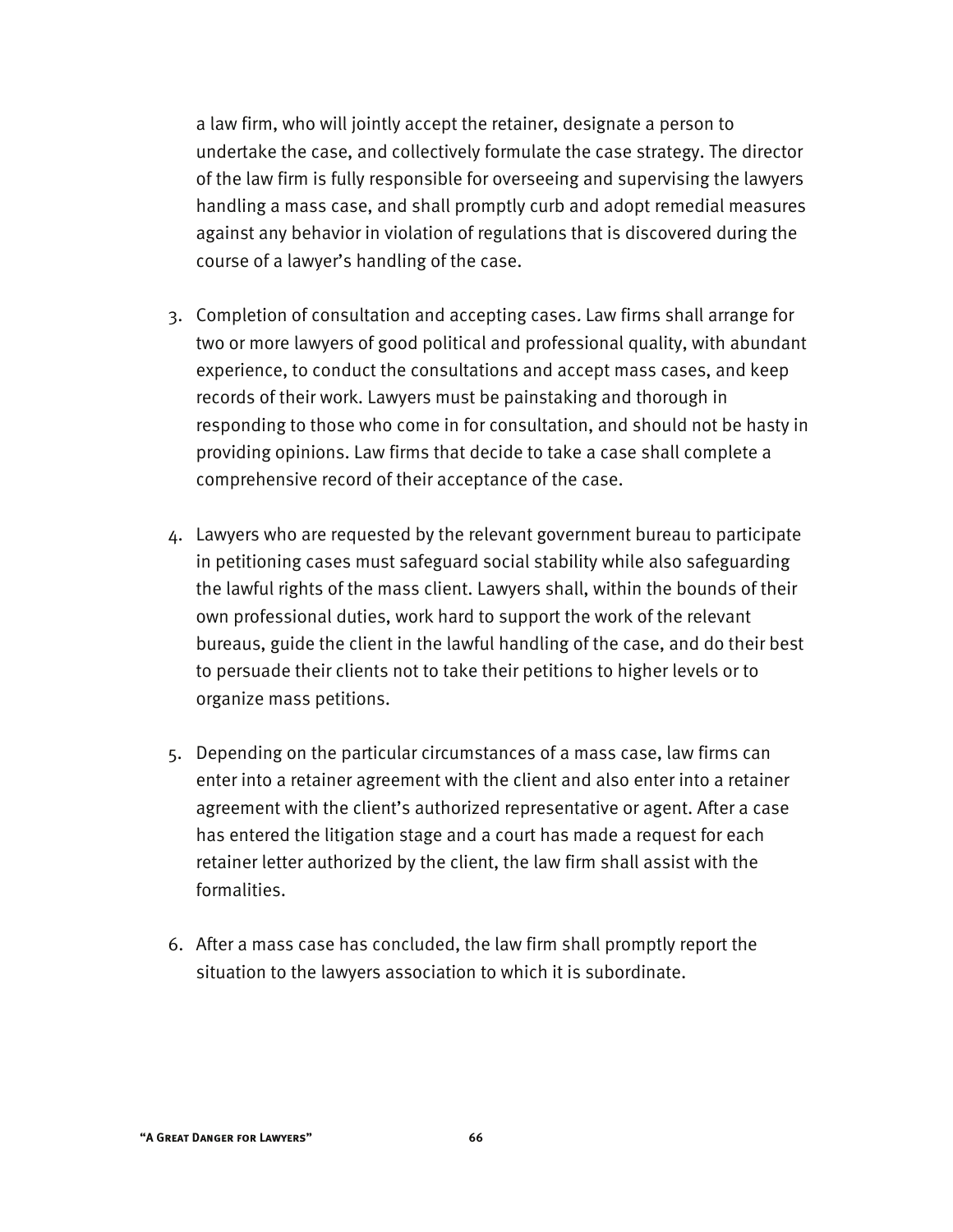7. Law firms shall guarantee that the records of a mass case are complete, detailed, orderly, and tidy.

### IV.

When lawyers handle mass cases in accordance with law, a lawyers association shall provide support, guidance, and supervision:

- 1. Lawyers associations have the authority to familiarize themselves with the circumstances of a lawyer's handling of a case, and to put forward suggestions.
- 2. Pursuant to a law firm's request, a lawyers association can organize an individual case study. It can also, on its own, decide to convene a case study symposium and put forward its opinions.
- 3. With respect to mass cases that could have a major impact, lawyers associations shall promptly communicate and coordinate with the relevant bureaus. Lawyers associations can, according to the need, express their opinions to the masses on issues related to the case.
- 4. If the personal integrity and professional rights of a lawyer are harmed, a lawyers association shall promptly report the situation to the relevant bureau and urge the relevant bureau to adopt measures to safeguard the lawyer's lawful rights.
- 5. If the professional rights of a lawyer are harmed outside his practicing jurisdiction, and he requests support from the lawyers association to which he is subordinate, the lawyers association receiving his request shall provide support. The All-China Lawyers Association can, according to the need, carry out organized and coordinated activities to defend the lawyer's rights.
- 6. Law associations can, based on a request by a law firm or on the basis of their judgment regarding appropriate handling of the issue, propose or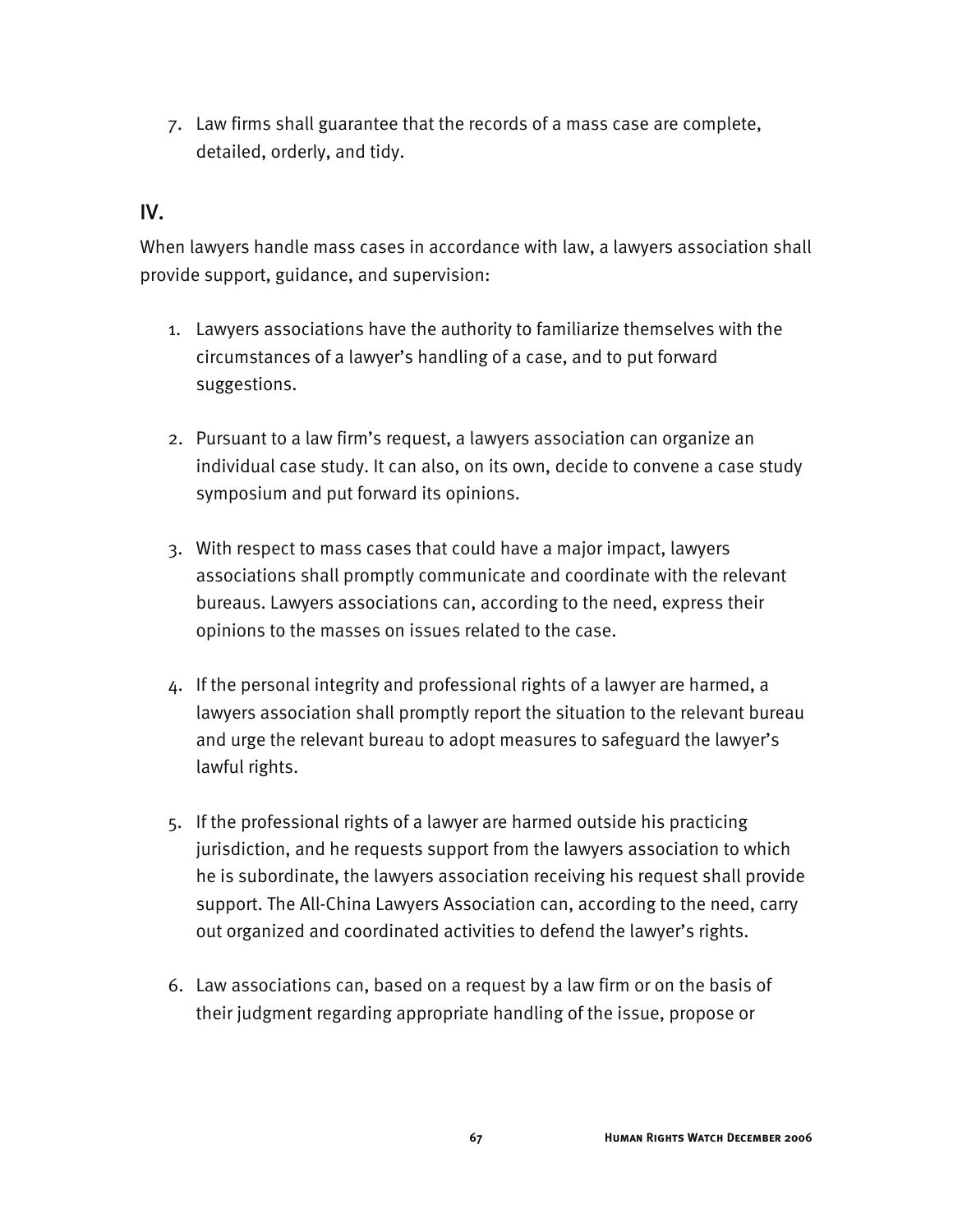remind each party's lawyers to enter into mediation and negotiation to resolve a dispute.

- 7. With respect to important mass cases, lawyers associations shall promptly share information with the judicial administration departments at their same level [of administration].
- 8. If a lawyer or law firm does not handle mass cases in accordance with the Opinions, and thus brings about adverse consequences, a lawyers association can administer a punishment based on the relevant rules of the legal profession, or propose the administration of a punishment by a judicial administration department.
- 9. Lawyers associations should strengthen professional training for lawyers handling mass cases and shall provide general guidance on situational policies, case handling strategies, and work demands.

#### V.

When taking on important sensitive cases, lawyers shall abide by the Guiding Opinions. Mass cases taken on before the Guiding Opinions came into effect should be reorganized accordingly.

The All-China Lawyers Association Executive Council is responsible for interpreting and revising the Guiding Opinions.

The Guiding Opinions were formulated based on the "Lawyers Association Articles of Association." They have been placed on file with judicial administration departments.

The Guiding Opinions will be implemented on a trial basis from the date of issuance.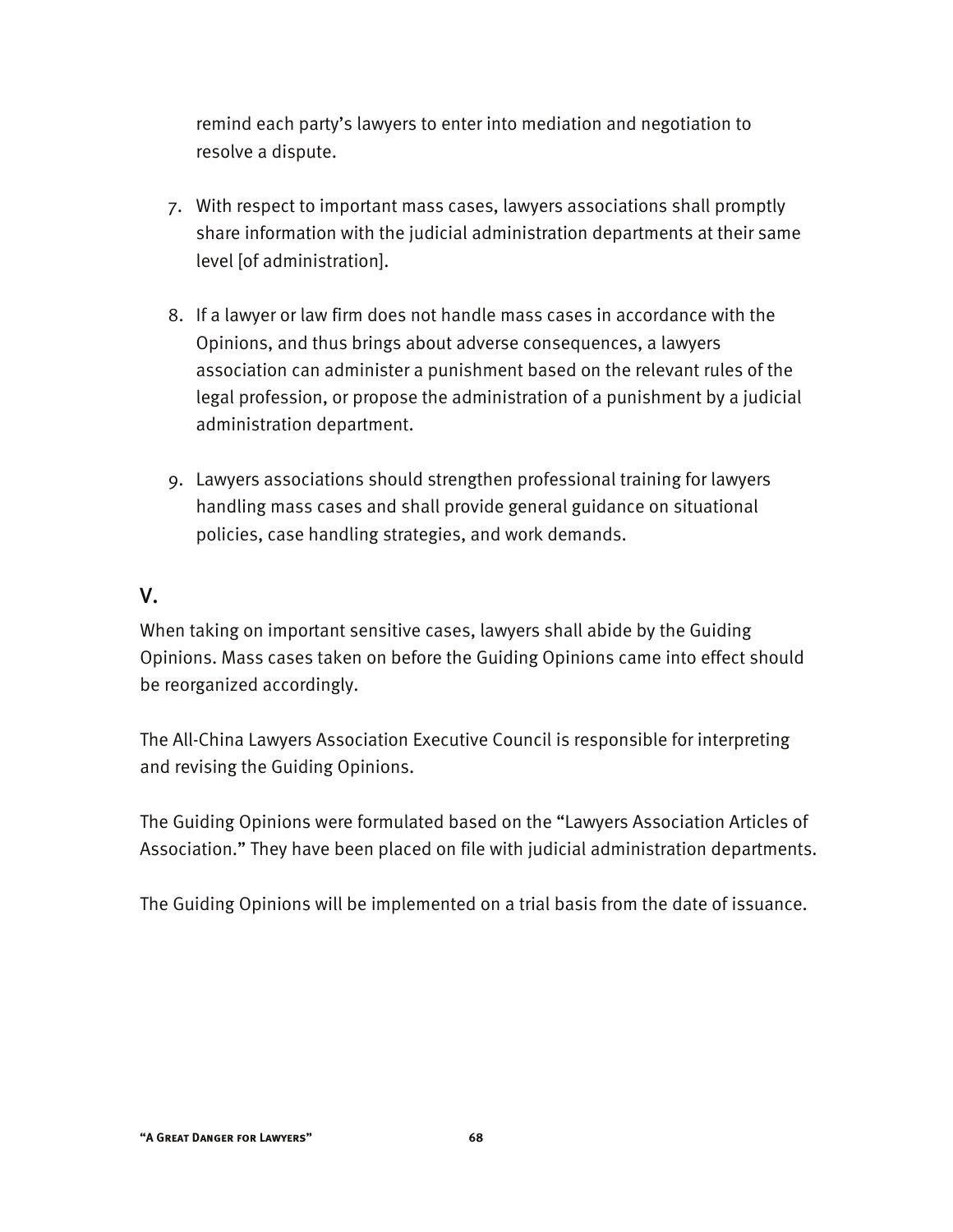# **Appendix II: Glossary of Chinese Terms**

| <b>English</b>                      | Pinyin                | Chinese |
|-------------------------------------|-----------------------|---------|
| <b>Rights protection</b>            | Weiquan               | 维权      |
| Rights protection movement          | Weiquan yundong       | 维权运动    |
| Rights protection lawyer(s)         | Weiquan lüshi         | 维权律师    |
| Ruling the country according to law | Yi fa zhi guo         | 依法治国    |
| Stopped for rectification           | Ting ye zheng dun     | 停业整顿    |
| De-registered                       | Zhuxiao               | 注销      |
| Issued administrative warnings      | Bei xingzheng jinggao | 被行政警告   |
| License withdrawn                   | Diaoxiao              | 吊销      |
| Suspended for a period of time      | Tingzhi zhiye         | 停止职业    |
| <b>Issued criticisms</b>            | Tongbao piping        | 通报批评    |
| Temporarily de-registered           | Bei zanhuan zhuce     | 被暂缓注册   |
| Law enforcement organs              | Gongjianfa            | 公检法     |
| The "Three difficulties"            | San nan               | 三难      |
| Collective case                     | Jitixing anjian       | 集体性案件   |
| Mass case                           | Quntixing anjian      | 群体性案件   |
| Sudden incidents                    | Tufa shijian          | 突发事件    |
| Litigation                          | Susong                | 诉公      |
| Non-litigious                       | Fei susong            | 非诉公     |
| Letters and Visits system (colloq.) | Shangfang             | 上访      |
| Collective petitioning              | Jiti shangfang        | 集体上访    |
| "Stability overwhelms everything"   | Wending yadao yiqie   | 稳定压倒一切  |
|                                     |                       |         |